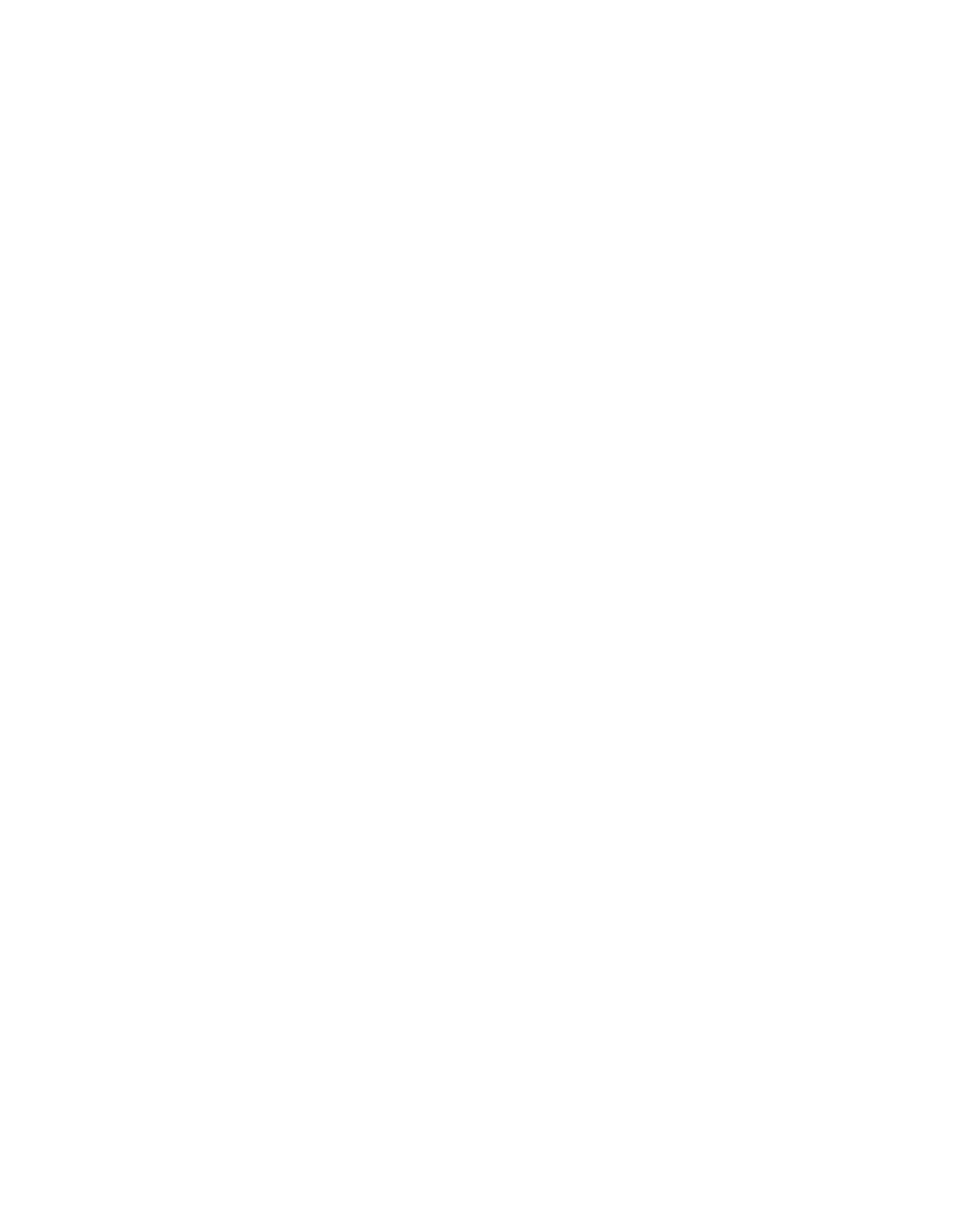# **Reporting Requirements**

During the 2010 Regular Session, the Florida Legislature enacted Committee Substitute for Senate Bill 1752 related to economic development, which was codified as Chapter 2010-147, Laws of Florida. The law amended sections 125.045 and 166.021, Florida Statutes, to impose new economic development reporting requirements on county and municipal governments.

The law requires the following:

- An agency or entity that receives county or municipal government funds for economic development purposes pursuant to a contract between the economic development agency/entity and the local government to submit a report on the usage of the local funds. It also requires the county or municipal government to post a copy of that report on its own website.
- County and municipal governments that grant economic development incentives in excess of \$25,000 to report the amount and types of incentives provided to the Florida Legislature's Office of Economic and Demographic Research by January 15<sup>th</sup> of every year.
- The Office of Economic and Demographic Research to compile the economic development incentives provided by each local government in a manner that shows the total of each class of economic development incentive provided.

This report also includes local economic development incentives granted by Community Redevelopment Districts (CRAs), which are county or municipal dependent special districts.<sup>[1](#page-2-0)</sup> As such, each CRA is treated as a component unit of its governing county or municipality. These governments include separate figures for their respective CRAs as part of the Annual Financial Reporting requirements. Therefore, CRAs fall within the purview of the statutes regarding local government economic development incentive reporting. However, for ease of reporting and to maintain consistency with prior reports, EDR treats them separately. EDR issues a stand-alone survey to all CRAs, using the same four categories required for counties and municipalities, thus preserving the time series from prior years as well as enabling the results to be combined for full reporting.

This report reflects the reported LFY 2017-18 economic development data that were submitted by county and municipal governments and CRAs. Based on those submissions, this report includes (1) the total of each class of economic development incentive granted by individual entities, and (2) the cumulative totals of each class of economic development incentives for county governments, municipal governments, and CRAs. Pursuant to law, copies of this report are provided to the President of the Senate, the Speaker of the House of Representatives, and the Department of Economic Opportunity. Additionally, this report is posted to the EDR's website. [2](#page-2-1)

# **Background**

 $\overline{a}$ 

Population growth is typically the state's primary engine of economic growth, fueling both employment and income growth. Florida's population growth is forecast to average 1.36% annually between 2021 and 2025, which is double the average annual growth nationally. Almost all of Florida's population growth

<span id="page-2-0"></span><sup>1.</sup> Part III of Chapter 163, F.S., authorizes counties and municipalities to create a Community Redevelopment Agency (CRA), a dependent special district, to carry out redevelopment of designated slum or blighted areas. CRA governing boards are usually identical to the governing board of the county or municipality or are appointed by the respective governing boards. According to the Florida Department of Economic Opportunity's Special District Accountability Program, there were 228 active CRAs in Florida at the time of the EDR survey.

<span id="page-2-1"></span><sup>2.</sup><http://edr.state.fl.us/Content/local-government/reports/index.cfm#incentives-report>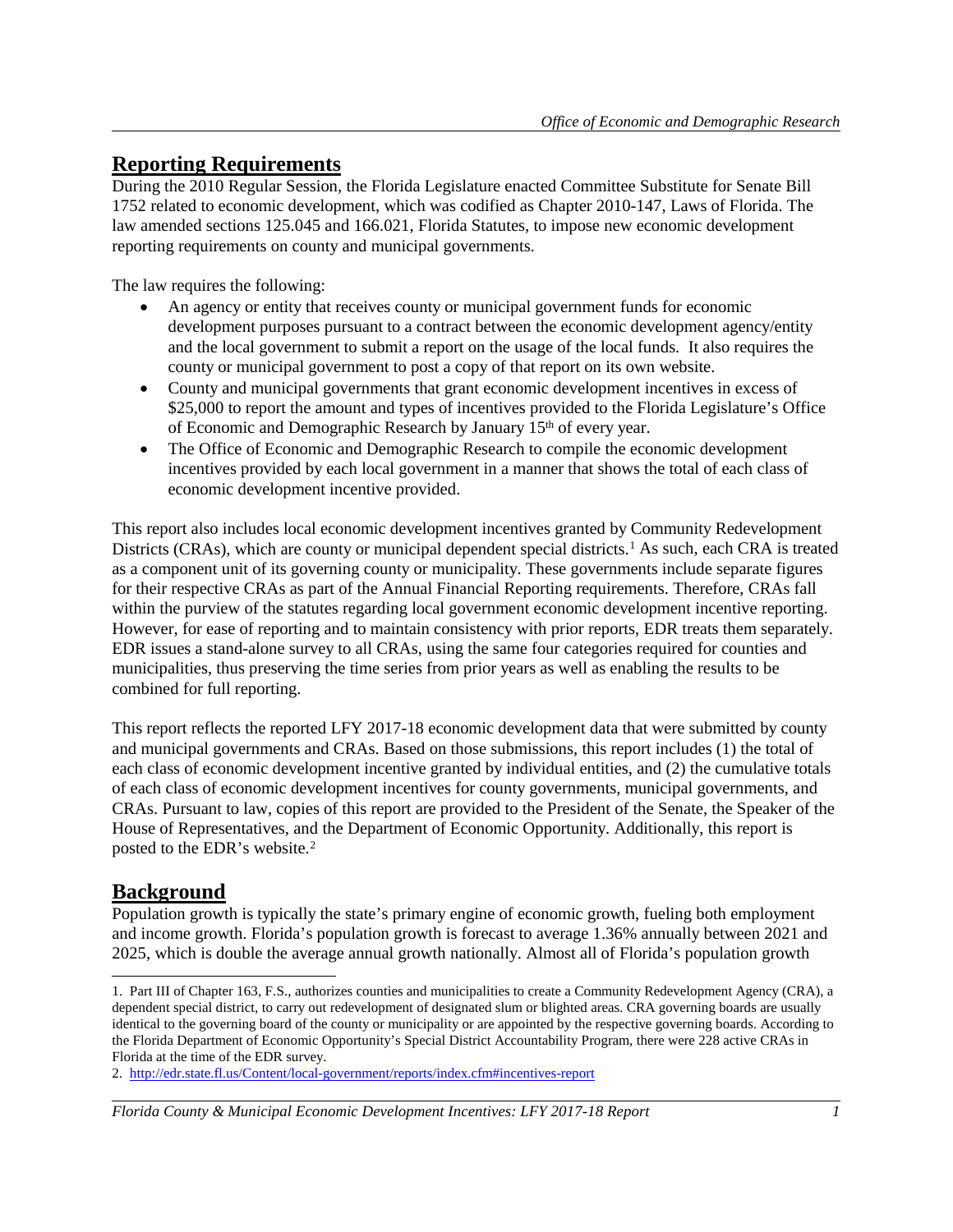through 2030 is expected to come from net migration.[3](#page-3-0) Population growth in isolation naturally attracts those businesses that are market dependent. These are projects where the principal reason for a new business to move to Florida or for an expansion of an existing business is that their expected clients will be primarily or solely based in Florida. The amplified boost to the economy that comes from exported products and services is not due to these types of businesses. For this reason, governments may seek to alter the natural path of the economy through active intervention.

The scholarly definition of economic development is much broader than generally understood in practice: it is the active government pursuit of economic growth and improvements in terms of population, gross domestic product, output, tax base, jobs, wages, per capita income, capital investments, and the overall well-being of citizens. Applying this definition, Florida's economic growth is affected by nearly everything state and local governments do—from public school funding to road-building to the regulation of a specific industry. Ideally, economic growth is boosted by key government investments in public infrastructure and resources, provision of desired public services such as quality education and publicly-accessible research at universities, development of a technologically strong workforce, promotion of community development, and general improvement of the business climate. These investments also constitute economic development.

While the array of potential strategies is broad, the approaches favored by many local governments have tended to target the expansion of capital investment and the creation of new job opportunities (preferably at above-average wages) at the business level. In this regard, the focus is on new business activity that brings new wealth, which when spent in the economy, induces the creation of additional jobs. To the extent this goal is achieved, the tax base is expanded, and governments may realize an increase in tax revenues.

Often, a cornerstone of these local strategies is the direct or indirect provision of economic development incentives to individual businesses. Incentives are public subsidies intended to induce an economic activity or capital investment by a private business in a jurisdiction in which such activity or investment would not otherwise take place. From the business perspective, economic development incentives are cash or other financial infusions that reduce capital or operating costs and may facilitate location or expansion decisions. This report analyzes all incentives of this nature that are provided by local governments in Florida.

# **Economic Development Incentives**

To the extent granted or unrestricted by state law, counties and municipalities have authority to promote economic development in their jurisdictions through a variety of strategies.[4](#page-3-1) Since 1995, state law has provided explicit authority for counties and municipalities to "expend public funds to attract and retain business enterprises, and the use of public funds toward the achievement of such economic development goals constitutes a public purpose."[5](#page-3-2) This authority also includes "making grants to private enterprises for the expansion of businesses existing in the community or the attraction of new businesses to the community."

<span id="page-3-0"></span> $\overline{a}$ 3. Office of Economic and Demographic Research, *Florida: An Economic Overview* (December 30, 2020) available at [http://edr.state.fl.us/content/presentations/economic/FIEconomicOverview\\_12-30-20.pdf](http://edr.state.fl.us/content/presentations/economic/FIEconomicOverview_12-30-20.pdf)

<span id="page-3-2"></span><span id="page-3-1"></span><sup>4.</sup> *See* Article VIII, Sections 1 and 2 of the State Constitution, which provides expansive home rule authority to Florida counties and municipalities. Statutory preemptions and charter limitations impose limitations on this authority. In addition, Article VII, Section 1 of the State Constitution preempts all taxing authority (with the exception of ad valorem taxes) to the state. 5. *See* Sections 125.045 and 166.021(8), F.S.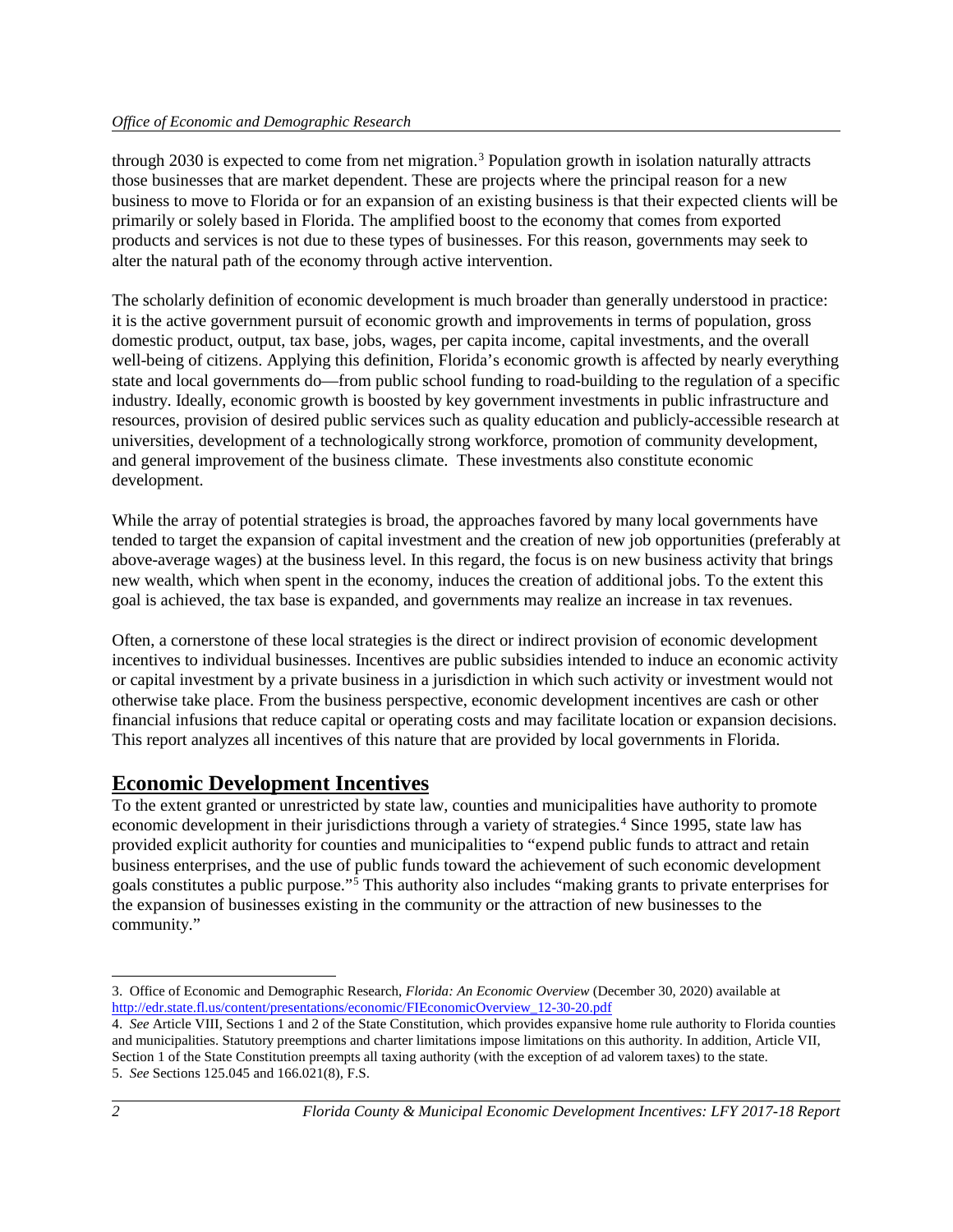Part III of Chapter 163, F.S., authorizes counties and municipalities to create a Community Redevelopment Agency (CRA), a dependent special district, to carry out redevelopment of designated slum or blighted areas. Funding for CRAs is generated through Tax Increment Financing (TIF), by which the taxable value of property within the area is fixed at a certain date and the subsequent annual increment increase in tax revenue to the county and municipality from the redevelopment area is deposited in a trust fund. These diverted property tax revenues are used to fund initiatives by the CRA. Redevelopment may also be financed by revenue bonds issued by the county or municipality on behalf of the CRA.[6](#page-4-0)

CRA funds are used to pay administrative expenses related to redevelopment efforts; to acquire property; to pay for improvements to public infrastructure; for the development of affordable housing and community policing innovations; and to subsidize festivals and other community entertainment events. Some CRAs offer multi-year grants to developers of privately owned property per development agreements, typically calculated as a percentage of the increment increase in property taxes generated by the improvements to the property.[7](#page-4-1) Some municipalities have reported that their CRAs function as their economic development entities.

For the annual survey and report, local government economic development incentives are classified by statute into the following four general types:

- Direct financial incentives to businesses.
- Indirect financial incentives benefiting businesses.
- Tax-based and fee-based incentives to businesses.
- Below-market rate leases or deeds for real property given to businesses.

To the extent that local governments expend funds or forego revenue through these means, they qualify as economic development incentives for the purposes of this report.

 $\overline{a}$ 

<span id="page-4-0"></span><sup>6.</sup> The Florida Redevelopment Association offers this description:

Tax increment financing is a unique tool available to cities and counties for redevelopment activities. It is used to leverage public funds to promote private sector activity in the targeted area. The dollar value of all real property in the Community Redevelopment Area is determined as of a fixed date, also known as the "frozen value." Taxing authorities, which contribute to the tax increment, continue to receive property tax revenues based on the frozen value. These frozen value revenues are available for general government purposes. However, any tax revenues from increases in real property value, referred to as "increment," are deposited into the Community Redevelopment Agency Trust Fund and dedicated to the redevelopment area. It is important to note that property tax revenue collected by the School Board and any special district are not affected under the tax increment financing process. Further, unlike in some states, Florida taxing entities write a check to the CRA trust fund, after monies are received from the tax collector. In California, the increment is sent to the CRAs directly out of collected county tax revenues, before they are distributed to each taxing entity. The tax increment revenues can be used immediately, saved for a particular project, or can be bonded to maximize the funds available. Any funds received from a tax increment financing area must be used for specific redevelopment purposes within the targeted area, and not for general government purposes. (See [http://redevelopment.net/cra-resources/q-a-for-cras/\)](http://redevelopment.net/cra-resources/q-a-for-cras/)

<span id="page-4-1"></span><sup>7.</sup> While these may be referred to as a property tax refund programs, the CRA "refund" is more appropriately classified as a grant for the purposes of this report. TIF-generated funds are annually appropriated to fund CRA expenditures, whether debt service on revenue bonds or any other authorized expenditure. (see Strand v. Escambia County 2008, in dicta. [http://caselaw.findlaw.com/fl-supreme-court/1284657.html\)](http://caselaw.findlaw.com/fl-supreme-court/1284657.html) CRAs do not have authority to levy property taxes, and the statutes do not authorize them to "refund" such taxes. However, they can base their long-term contractual, performance-based incentive on the amount of taxes paid.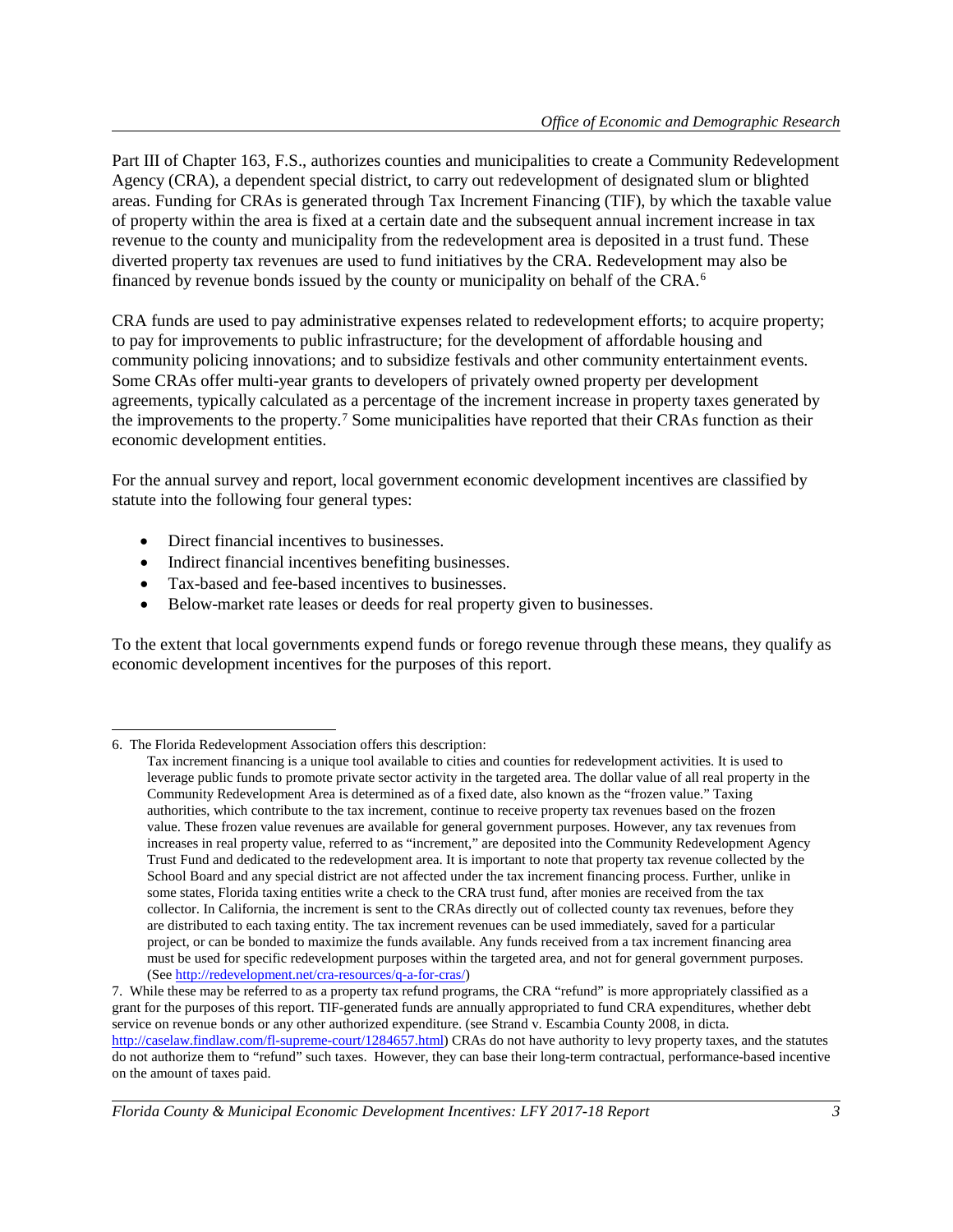## *Direct Financial Incentives*

Direct financial incentives provide monetary assistance to a business from the local government or through a local government-funded economic development organization. This assistance is provided through grants, loans, equity investments, loan insurance, and loan guarantees. These programs generally address business financing needs but may also provide funding for workforce training, market development, modernization, and technology commercialization activities. Direct financial incentives are generally project specific, contingent on pre-award review and evaluation, and typically performance-based.

Direct financial incentives also include contributions in combination with state economic development incentives negotiated by the Florida Department of Economic Opportunity, such as Qualified Target Industry Tax Refund (QTI) or Quick Action Closing Fund (QACF), or in combination with other local governments.

## *Indirect Financial Incentives*

Indirect financial incentives include grants and loans to local government entities, nonprofits, and organizations that are used to spur business investment or development. The recipients include communities, financial institutions, universities, community colleges, training providers, venture capital investors, and business incubators. In many cases, the funds are tied to one or more specific business locations or expansion projects. Other programs are used to address the general needs of the business community, including infrastructure, technical training, new and improved highway access, airport expansions, and other facilities. Funds are provided to the intermediaries in the form of grants, loans, and loan guarantees.

This type of incentive may also be used to leverage private investment in economic development. An example is linked deposit programs, in which local government funds are deposited in a financial institution in exchange for providing capital access or subsidized interest rates to qualified business borrowers. Indirect financial incentives may or may not be contingent on pre-award review of the benefitting business or businesses, depending on the nature of the project.

While many jurisdictions do business marketing and recruitment "in-house," some contract with a private Economic Development Organization (EDO) or contribute dues to a regional EDO that provides these services to local governments across a defined region. It is arguable whether the dollars provided to EDOs for general marketing or promotional services actually qualify as indirect financial incentives to businesses; however, such second-party marketing expenditures constitute a significant portion of reported local government economic development efforts, and the law requires their inclusion. For these reasons, the funds are identified and included.

# *Tax-Based and Fee-Based Incentives*

Tax-based incentives use the tax code as the source of direct or indirect subsidy to qualified businesses. They tend to have longer lifespans and be less visible than direct financial or indirect financial incentives because they do not require an annual appropriation. In most instances, tax-based incentives are awarded upon verification of eligibility and may not be subject to pre-award review and evaluation like direct financial incentives.

Florida's counties and municipalities are limited in their ability to offer tax-based incentives, either for economic development or other purposes. With the exception of ad valorem taxes, Florida's Constitution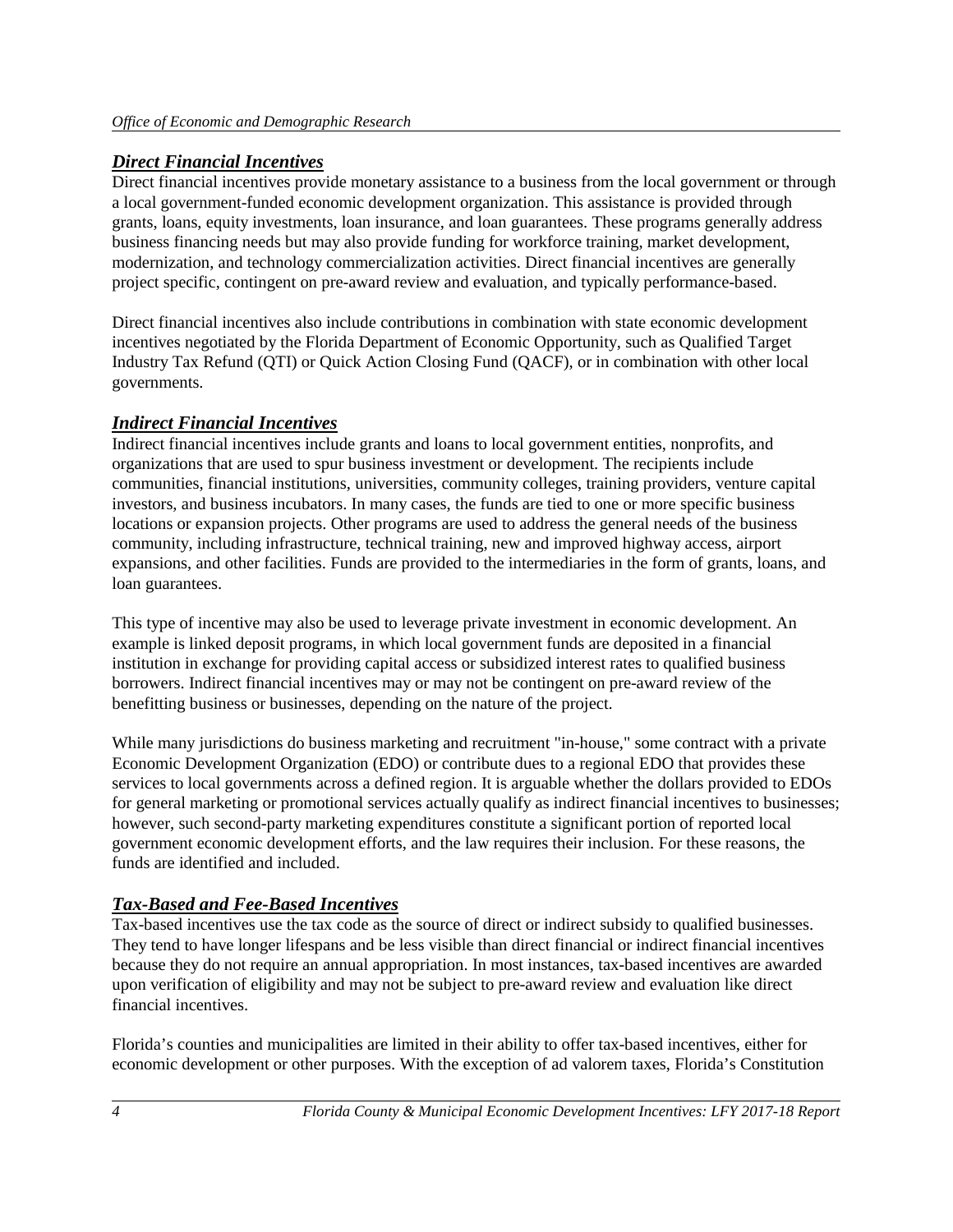preempts all taxing authority to the state. Local taxes authorized by the constitution or by the Legislature may only be levied pursuant to the specifications of the governing statute. Unless specifically authorized, relief from these local taxes (credits, exemptions, or refunds) may not be granted.

Of all the local taxes, county or municipal governments are authorized to offer relief (i.e., tax exemptions) only for the following three tax sources: [8](#page-6-0)

- Economic Development Ad Valorem Tax Exemption: Article VII, Section 3 of the State Constitution and section 196.1995, F.S., authorize counties and municipalities to grant, after referendum approval and passage of an ordinance, ad valorem tax relief from its respective levy to new or expanding businesses that meet certain job-creation and other requirements. The exemption is limited to ten years and may be restricted to businesses located in an enterprise zone or brownfield area. In addition, the exemption is contingent on pre-award review and evaluation and approval by ordinance.<sup>[9](#page-6-1)</sup>
- Local Business Tax: Chapter 205, F.S., authorizes counties and municipalities to grant exemptions from the local business tax to a variety of specified individuals or businesses.<sup>[10](#page-6-2)</sup>
- Public Service Tax: Sections 166.231–.234, F.S., authorize municipalities and charter counties to grant exemptions from the tax on certain utilities in specific situations.<sup>[11](#page-6-3)</sup>

Fee-based incentives use "Home-Rule" revenues as the source of direct or indirect subsidy to qualified businesses. Unless limited by law, county and municipal governments have broad authority to levy proprietary fees, regulatory fees, and special assessments within their jurisdictions. Unless restricted by law or contract (e.g., bond provisions), local governments may also grant exemptions or waivers or provide refunds or credits from these levies, either as an economic development incentive or for any other purpose. Proprietary Fees may include admissions fees, franchise fees, user fees, and utility fees. Regulatory Fees may include building permit fees, impact fees, inspection fees, and stormwater fees. While they may be collected like property taxes, special assessments are "based on the special benefit accruing to such property from such improvements when the improvements funded by the special assessment provide a benefit which is different in type or degree from benefits provided to the community as a whole." [12](#page-6-4)

<span id="page-6-0"></span> $\overline{a}$ 8. Exemptions provide freedom from payment of taxes normally applied to specific business activities. Exemptions are technically distinguishable from credits (which provide a reduction in taxes due after verification that statutory or contractual terms have been met) and refunds (which typically provide a return of taxes paid after verification that statutory or contractual terms have been met).

<span id="page-6-1"></span><sup>9.</sup> The Florida Enterprise Zone program was repealed on December 31, 2015. (s. 290.016, F.S.). For purposes of the Economic Development Ad Valorem Tax Exemption, in 2016 the Legislature clarified that notwithstanding the repeal of the Enterprise Zone program, counties and cities may continue to grant exemptions enacted before the repeal to qualified businesses in the zone. (ss. 2-4, ch. 2016-220, L.O.F.)

<span id="page-6-4"></span><span id="page-6-3"></span><span id="page-6-2"></span><sup>10.</sup> Section 205.054, F.S., authorized counties and municipalities to grant a general exemption of 50 percent for "any business, profession or occupation" with a permanent business location in an Enterprise Zone. However, this exemption was repealed on December 31, 2015, with the expiration of the Florida Enterprise Zone Act. (Sections 290.016 and 205.054(6), F.S) 11. Section 166.231(8), F.S., authorized a Public Service Tax exemption for purchasers of electrical energy who are determined to be eligible for the electrical energy sales tax exemption under s. 212.08(15), F.S., or for qualified businesses in Enterprise Zones. Both exemptions expired upon the repeal or the Enterprise Zone program. (Sections 290.016 and 166.231(8)(c), F.S) 12. Section 170.01(2), F.S.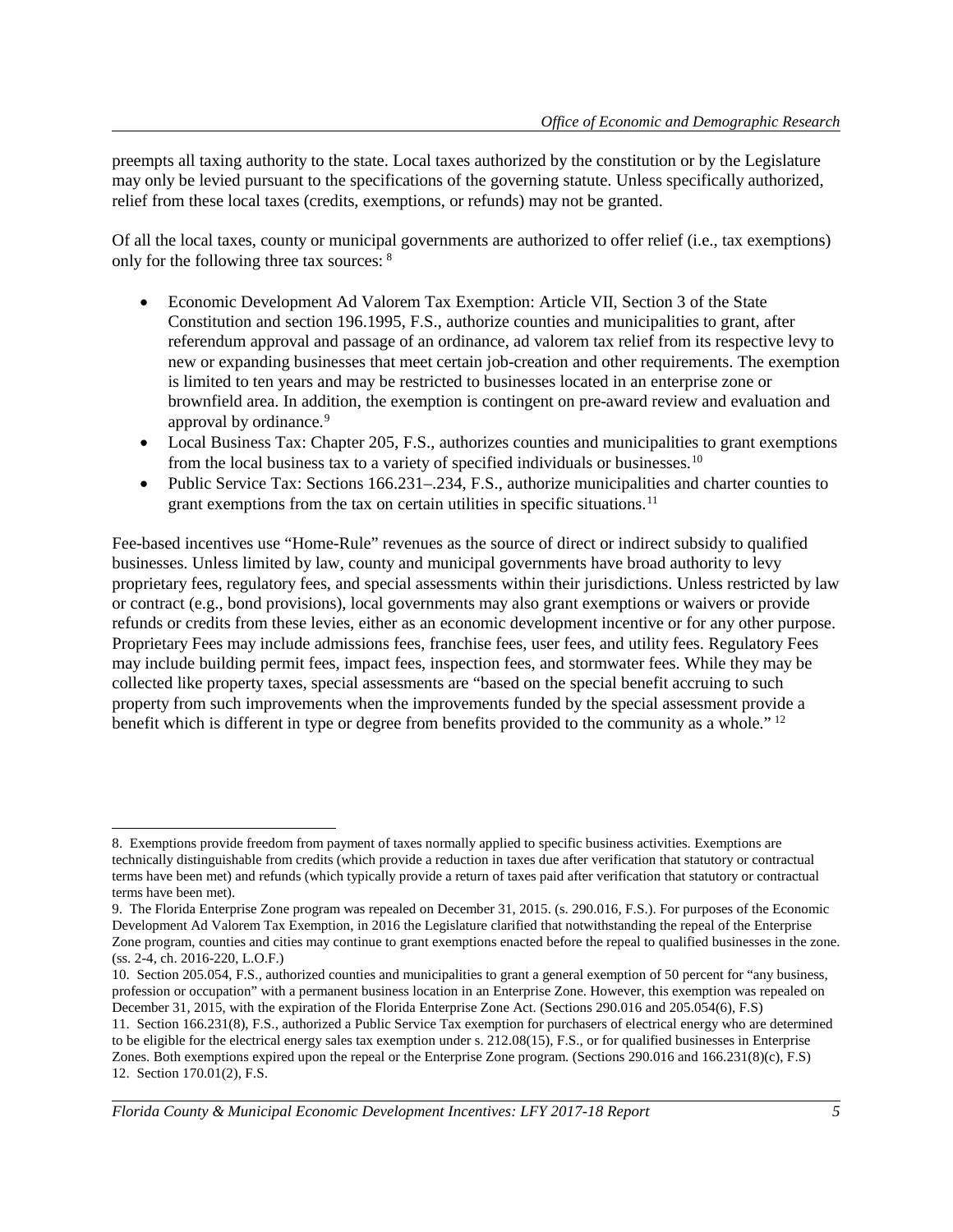#### *Below Market Leases or Deeds for Real Property*

Below market leases or deeds may be awarded to businesses as an incentive to remain, expand, or locate in a jurisdiction. These can be provided either directly by the local government or indirectly through an organization authorized by the local government.

#### *Other Strategies*

Federal and state law provides counties and municipalities with other strategies to facilitate economic or community development in their jurisdictions. Historically, the following programs have not been included in the EDR survey:

- Industrial Development Authorities (IDAs).<sup>[13](#page-7-0)</sup>
- Community Development Districts (CDDs).<sup>[14](#page-7-1)</sup>
- Small Business Development Centers (SBDCs).<sup>[15](#page-7-2)</sup>
- Federally funded programs, such as Community Development Block Grants (CDBG),<sup>[16](#page-7-3)</sup> Small Business Innovation Research (SBIR) grants, Small Business Technology Transfer (STTR) grants, or grants funded by the U.S. Department of Housing and Urban Development (HUD).

In all prior reports, these programs were not classified as local economic development incentives. In 2017, EDR reviewed these programs to determine whether it would be appropriate to include related expenditures in the annual survey. The following summarizes EDR's conclusions:

- Industrial Development Authorities (IDAs) are dependent special districts and Community Development Districts (CDDs) are independent special districts. Unless the responding municipality or county gave local funds directly to an IDA or CDD for economic development purposes, their activities would not be included. In the cases where the IDA or CDD did receive local funding from a municipality or county for the purpose of economic development, those funds were reported as indirect financial incentives.
- Small Business Development Centers (SBDCs) should be treated as any other recipient of local economic development funds. In all instances where the SBDC did receive local funding from a municipality or county for the purpose of economic development, those funds were reported as indirect financial incentives.
- Federally funded programs generally do not rely on the specific economic development authority provided under section 125.045, F.S., or section 166.021(8), F.S., for the expenditure of these funds at the local level. Instead, they fall under the general authority and home rule powers

 $\overline{a}$ 

<span id="page-7-0"></span><sup>13.</sup> As authorized by Part III of Chapter 159, F.S., an Industrial Development Authority (IDA) can be created for the purpose of financing and refinancing projects for the public purposes described in, and in the manner provided by, the Florida Industrial Development Financing Act (i.e., Part II of Chapter 159, F.S.). This includes fostering a county's economic development goals. IDAs are authorized to secure the issuance and repayment of industrial development bonds by a lease, mortgage, or other security instrument, subject to the county commission's approval. According to the Florida Department of Economic Opportunity's Special District Accountability Program, there were 23 active IDAs in Florida, as of April 13, 2021. (See [http://specialdistrictreports.floridajobs.org/webreports/criteria.aspx\)](http://specialdistrictreports.floridajobs.org/webreports/criteria.aspx)

<span id="page-7-1"></span><sup>14.</sup> Chapter 190, F.S.

<span id="page-7-3"></span><span id="page-7-2"></span><sup>15.</sup> While SBDCs may provide services to expanding or relocating businesses targeted by local governments, their mission is more comprehensive - serving the general business community. (Se[e http://floridasbdc.org/](http://floridasbdc.org/) for additional information.) 16. The U.S. Department of Housing and Urban Development distributes CDBG funding to Florida's local governments, either directly or indirectly through the state, to fund projects that develop viable communities by providing adequate housing and suitable living environments by expanding economic opportunities, principally for persons of low and moderate income.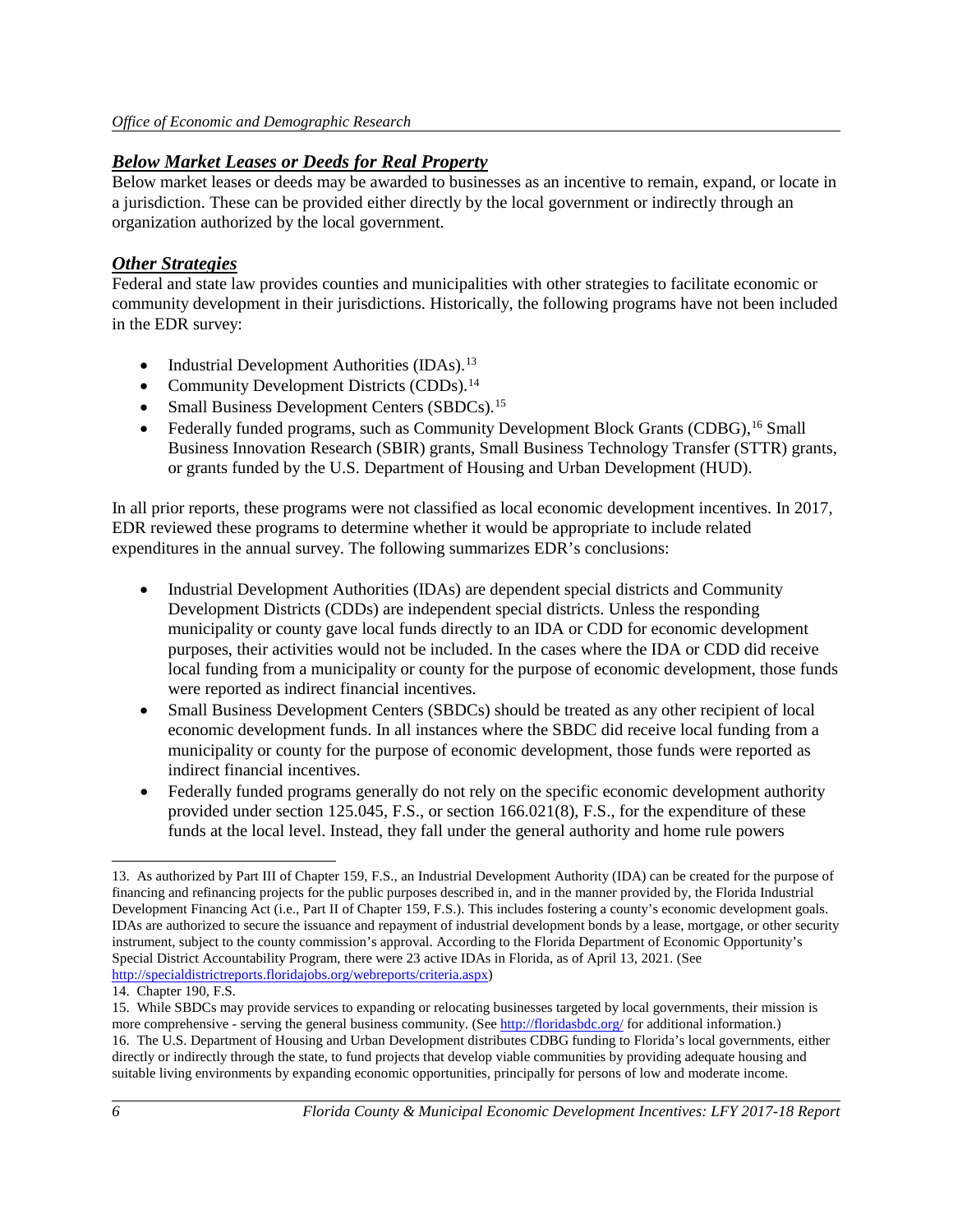provided by the Florida Constitution and section 125.01, F.S., and section 166.021, F.S. As such, these funds will continue to be excluded from the report.

# **Survey Methodology and Results**

This report provides an analysis of the survey responses received from county and municipal governments and CRAs. Local officials received multiple emails from EDR, which provided an explanation of the statutory requirement and instructions for completing the online survey questionnaire. Additionally, a copy of the survey questionnaire in PDF was included with the email for local officials to review. Finally, EDR provided access to the online survey through its website.[17](#page-8-0) Consequently, all of these local government entities were notified of the statutory reporting requirements and given multiple opportunities to complete and submit a survey response.

Of the local entities invited to report economic development incentives granted during the 2017-18 fiscal year, a total of 413 (i.e., 58 counties, 246 municipalities, and 109 CRAs) completed the survey questionnaire.

#### *County Governments*

 $\overline{a}$ 

Fifty-eight of 67 county governments responded to this year's survey for a response rate of 87 percent. Of the 58 county governments that responded, 37 counties, or 64 percent, reported the following economic development incentives totaling \$80,095,569.

- Direct financial incentives: \$31,919,200 or 40 percent.
- Indirect financial incentives: \$31,972,148 or 40 percent.
- Tax-based and fee-based incentives: \$14,529,871 or 18 percent.
- Below-market rate leases or deeds for real property: \$1,674,350 or 2 percent.

Twenty-one, or 36 percent, of the 58 responding counties reported that no incentives were granted or that incentives totaled less than the minimum reporting threshold of \$25,000. Nine counties did not submit a survey response.

The following series of tables and charts summarize the reported economic development incentives by type granted by county governments during the 2017-18 fiscal year. The total number of businesses or entities receiving incentives by type are not summed since it is possible that a business or entity may receive more than one type of incentive from the same county.

<span id="page-8-0"></span><sup>17.</sup> <http://edr.state.fl.us/Content/local-government/economic-development-incentives/index.cfm>

*Florida County & Municipal Economic Development Incentives: LFY 2017-18 Report 7*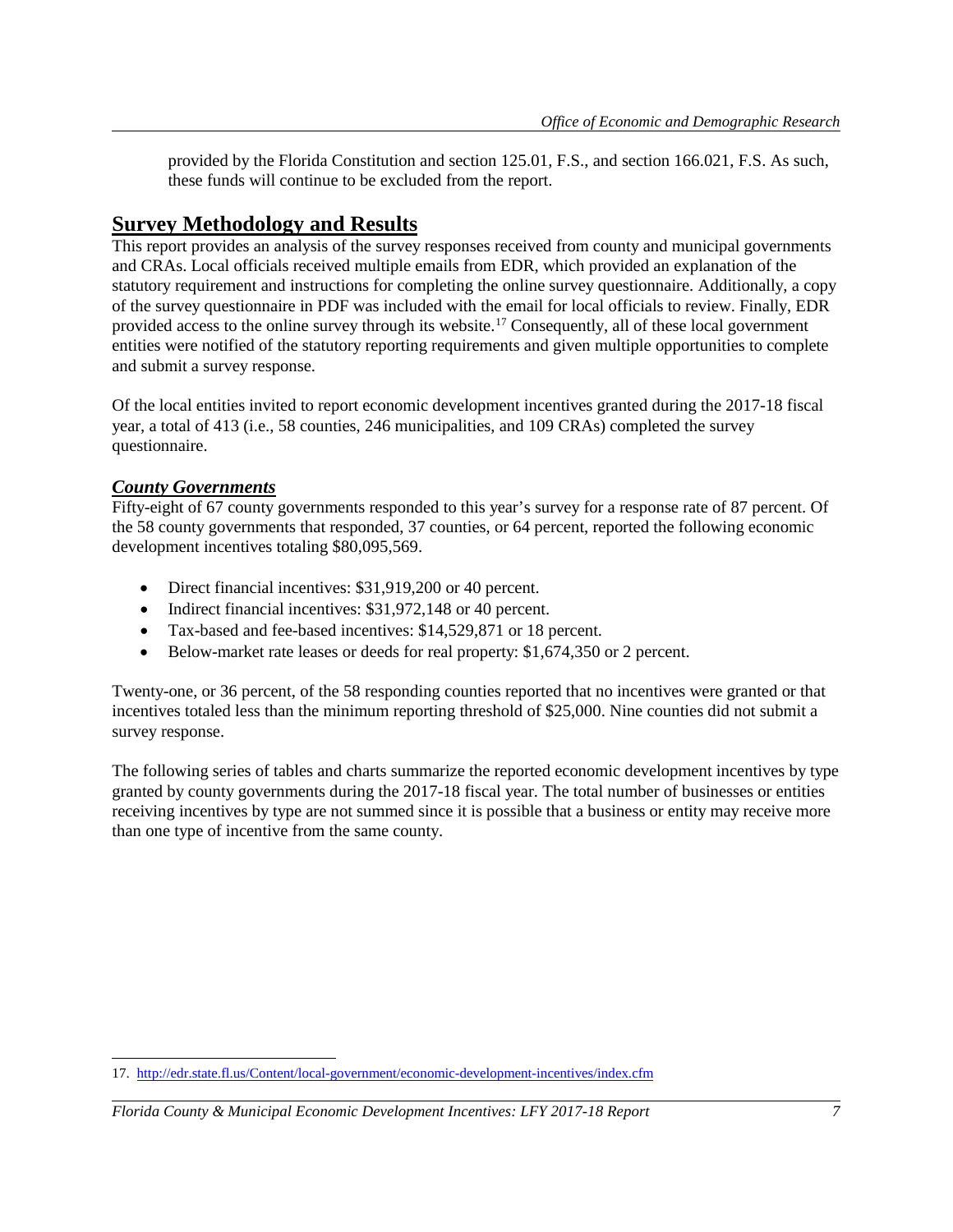|                                               | <b>County Governments - Total Incentives by Type</b>          |    |                                |         |                                                                         |   |                                                    |  |  |  |  |  |  |
|-----------------------------------------------|---------------------------------------------------------------|----|--------------------------------|---------|-------------------------------------------------------------------------|---|----------------------------------------------------|--|--|--|--|--|--|
| <b>Incentive Type</b>                         | Number of<br><b>Counties</b><br>Granting<br><b>Incentives</b> |    | <b>Total Amount</b><br>Granted | Percent | Number of<br><b>Businesses</b><br><b>Receiving</b><br><b>Incentives</b> |   | Average<br><b>Incentive Per</b><br><b>Business</b> |  |  |  |  |  |  |
| Direct Financial                              | 31                                                            | Ŝ. | 31,919,200                     | 39.9%   | 1,265                                                                   | Ś | 25,233                                             |  |  |  |  |  |  |
| Indirect Financial *                          | 28                                                            | Ś  | 31,972,148                     | 39.9%   |                                                                         |   |                                                    |  |  |  |  |  |  |
| Tax-Based and Fee-Based                       | 16                                                            | Ś  | 14,529,871                     | 18.1%   | 1,301                                                                   | Ś | 11,168                                             |  |  |  |  |  |  |
| Below Market Rate<br>Leases or Deeds for Real |                                                               |    |                                |         |                                                                         |   |                                                    |  |  |  |  |  |  |
| Property                                      | 4                                                             | \$ | 1,674,350                      | 2.1%    | 4                                                                       |   | 418,588                                            |  |  |  |  |  |  |
| <b>Total</b>                                  | 37                                                            | Ŝ. | 80,095,569                     | 100.0%  |                                                                         |   |                                                    |  |  |  |  |  |  |

\* Indirect financial incentives provide monetary assistance to third parties to support business assistance, development, or recruitment. The number of businesses receiving such assistance are not recorded on the survey.

|                                    | <b>County Governments - Direct Financial Incentives</b>              |    |                                |         |                                                                         |    |                                                    |
|------------------------------------|----------------------------------------------------------------------|----|--------------------------------|---------|-------------------------------------------------------------------------|----|----------------------------------------------------|
| <b>Direct Financial Incentives</b> | <b>Number of</b><br><b>Counties</b><br>Granting<br><b>Incentives</b> |    | <b>Total Amount</b><br>Granted | Percent | Number of<br><b>Businesses</b><br><b>Receiving</b><br><b>Incentives</b> |    | Average<br><b>Incentive Per</b><br><b>Business</b> |
| Grants                             | 16                                                                   | \$ | 16,063,596                     | 50.3%   | 105                                                                     |    | 152,987                                            |
| Loans                              |                                                                      | \$ | 7,061,000                      | 22.1%   |                                                                         | \$ | 3,530,500                                          |
| <b>Equity Investments</b>          | <sup>0</sup>                                                         | \$ |                                | 0.0%    | 0                                                                       | \$ |                                                    |
| Loan Insurance                     | $\Omega$                                                             | Ś  |                                | 0.0%    | 0                                                                       | Ś  |                                                    |
| Loan Guarantees                    |                                                                      | Ś  | 8,000                          | 0.0%    |                                                                         | Ś  | 8,000                                              |
| <b>Training Subsidies</b>          | 3                                                                    | Ś. | 1,578,201                      | 4.9%    | 1,025                                                                   | \$ | 1,540                                              |
| Local Match (QTI, QACF, etc.)      | 23                                                                   | Ŝ. | 3,049,877                      | 9.6%    | 118                                                                     | \$ | 25,846                                             |
| Other                              | 8                                                                    | Ś. | 4,158,526                      | 13.0%   | 14                                                                      |    | 297,038                                            |
| <b>Total</b>                       | 31                                                                   | Ś  | 31,919,200                     | 100.0%  |                                                                         |    |                                                    |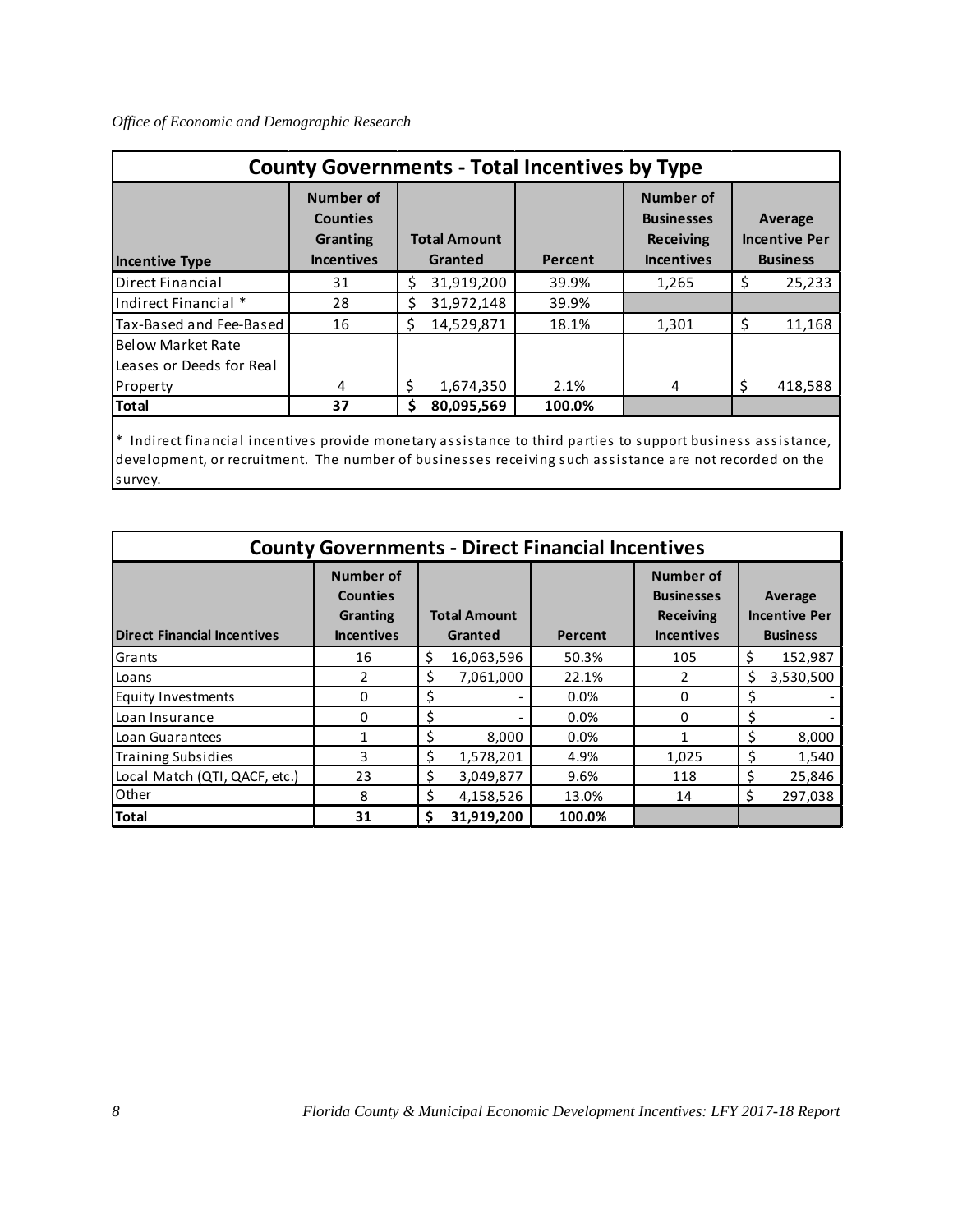|                                                                |                                                                      |                                | <b>County Governments - Indirect Financial Incentives</b> |                                                                              |                                                  |
|----------------------------------------------------------------|----------------------------------------------------------------------|--------------------------------|-----------------------------------------------------------|------------------------------------------------------------------------------|--------------------------------------------------|
| <b>Indirect Financial Incentives</b>                           | <b>Number of</b><br><b>Counties</b><br>Granting<br><b>Incentives</b> | <b>Total Amount</b><br>Granted | Percent                                                   | <b>Number of</b><br><b>Entities</b><br><b>Receiving</b><br><b>Incentives</b> | Average<br><b>Incentive Per</b><br><b>Entity</b> |
| Grants                                                         | 16                                                                   | \$<br>11,873,354               | 37.1%                                                     | 65                                                                           | \$<br>182,667                                    |
| Loans or Loan Guarantees                                       | 3                                                                    | \$<br>1,565,522                | 4.9%                                                      | $\mathfrak{p}$                                                               | \$<br>782,761                                    |
| Value of Contract With or<br>Dues Paid to EDOs                 | 23                                                                   | \$<br>10,289,560               | 32.2%                                                     | 33                                                                           | \$<br>311,805                                    |
| Appropriations to IDAs for<br>Economic Development<br>Purposes | 1                                                                    | \$<br>100,000                  | 0.3%                                                      | 1                                                                            | \$<br>100,000                                    |
| Appropriations to CDDs for<br>Economic Development<br>Purposes | $\Omega$                                                             | \$                             | 0.0%                                                      | $\mathbf 0$                                                                  | \$                                               |
| Appropriations to SBDCs for<br>Economic Development            |                                                                      |                                |                                                           |                                                                              |                                                  |
| Purposes                                                       | 4                                                                    | \$<br>368,040                  | 1.2%                                                      | 4                                                                            | \$<br>92,010                                     |
| Other                                                          | 1                                                                    | \$<br>7,775,672                | 24.3%                                                     | $\mathbf{1}$                                                                 | \$<br>7,775,672                                  |
| <b>Total</b>                                                   | 28                                                                   | \$<br>31,972,148               | 100.0%                                                    |                                                                              |                                                  |

| <b>County Governments - Tax-Based and Fee-Based Incentives</b>                     |                                                               |    |                                |         |                                                                         |    |                                                    |
|------------------------------------------------------------------------------------|---------------------------------------------------------------|----|--------------------------------|---------|-------------------------------------------------------------------------|----|----------------------------------------------------|
| <b>Tax-Based and Fee-Based Incentives</b>                                          | Number of<br><b>Counties</b><br>Granting<br><b>Incentives</b> |    | <b>Total Amount</b><br>Granted | Percent | Number of<br><b>Businesses</b><br><b>Receiving</b><br><b>Incentives</b> |    | Average<br><b>Incentive Per</b><br><b>Business</b> |
| Property Tax Exemption for Economic                                                |                                                               |    |                                |         |                                                                         |    |                                                    |
| Development                                                                        | 13                                                            | \$ | 8,461,230                      | 58.2%   | 85                                                                      | \$ | 99,544                                             |
| Public Service Tax Exemption                                                       | 0                                                             |    |                                | $0.0\%$ | 0                                                                       | Ś  |                                                    |
| <b>Business Tax Exemption</b>                                                      | 1                                                             | \$ | 56,643                         | 0.4%    | 1,195                                                                   | \$ | 47                                                 |
| Proprietary Fees (Credits, Refunds,<br>Exemptions, Waivers, or Rate Differentials) | $\overline{2}$                                                | \$ | 267,924                        | 1.8%    | 2                                                                       | \$ | 133,962                                            |
| Regulatory Fees (Credits, Refunds,<br>Exemptions, or Waivers)                      | 4                                                             | \$ | 5,744,074                      | 39.5%   | 19                                                                      | Ś  | 302,320                                            |
| Special Assessments (Credits, Refunds,                                             |                                                               |    |                                |         |                                                                         |    |                                                    |
| Exemptions, or Waivers)                                                            | 0                                                             |    |                                | 0.0%    | 0                                                                       | \$ |                                                    |
| <b>Total</b>                                                                       | 16                                                            | Ś. | 14,529,871                     | 100.0%  |                                                                         |    |                                                    |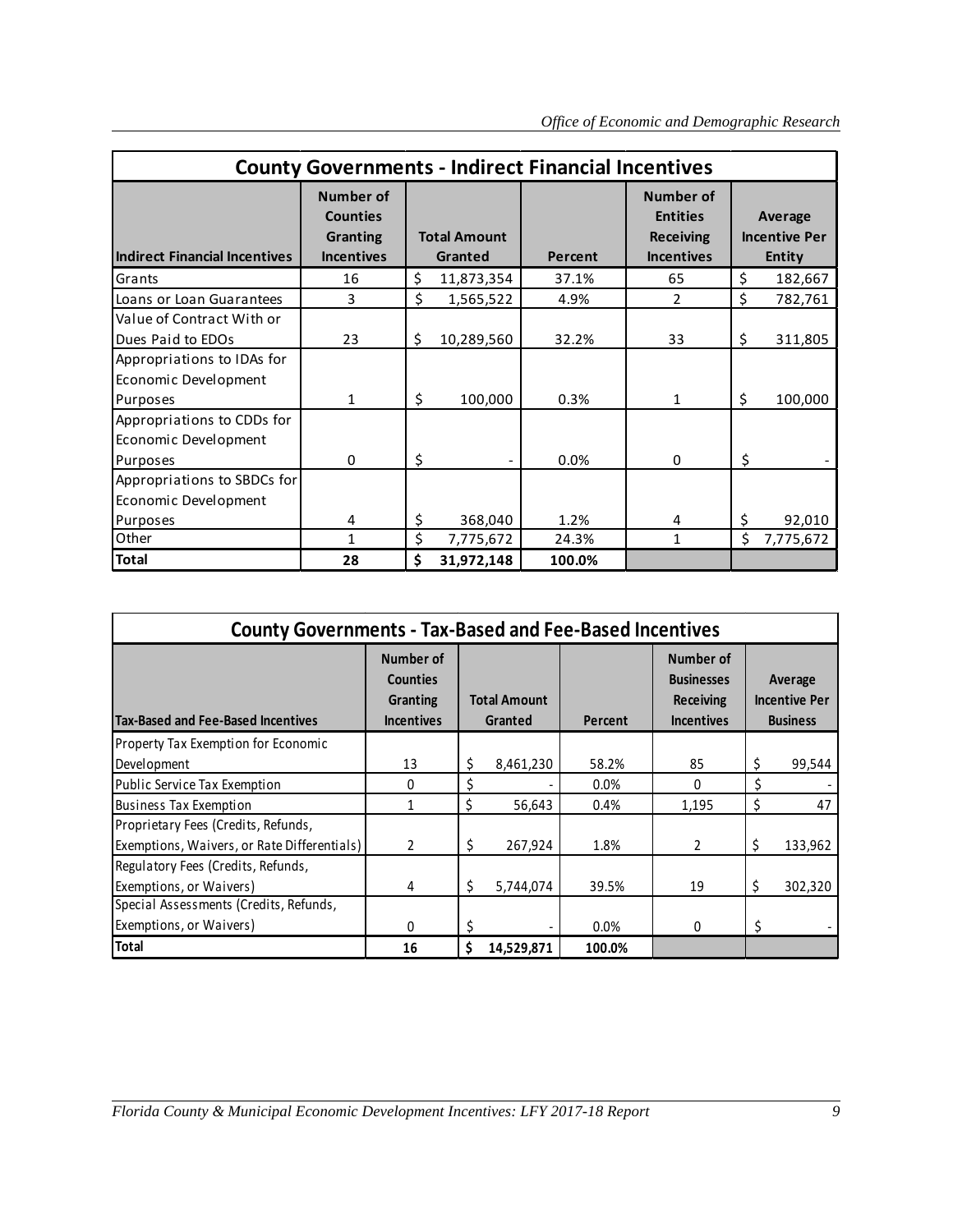|                                                               | County Governments - Below-Market Rate Leases or Deeds for Real Property |  |                                |         |                                                                                |  |                                                    |  |  |  |  |  |  |
|---------------------------------------------------------------|--------------------------------------------------------------------------|--|--------------------------------|---------|--------------------------------------------------------------------------------|--|----------------------------------------------------|--|--|--|--|--|--|
| Below-Market Rate Leases or<br><b>Deeds for Real Property</b> | <b>Number of</b><br><b>Counties</b><br>Granting<br><b>Incentives</b>     |  | <b>Total Amount</b><br>Granted | Percent | <b>Number of</b><br><b>Businesses</b><br><b>Receiving</b><br><b>Incentives</b> |  | Average<br><b>Incentive Per</b><br><b>Business</b> |  |  |  |  |  |  |
| Below-Market Rate Leases for                                  |                                                                          |  |                                |         |                                                                                |  |                                                    |  |  |  |  |  |  |
| <b>Real Property</b>                                          | 3                                                                        |  | 1,577,550                      | 94.2%   | 3                                                                              |  | 525,850                                            |  |  |  |  |  |  |
| Below-Market Rate Deeds for                                   |                                                                          |  |                                |         |                                                                                |  |                                                    |  |  |  |  |  |  |
| Real Property                                                 |                                                                          |  | 96,800                         | 5.8%    | 1                                                                              |  | 96,800                                             |  |  |  |  |  |  |
| <b>Total</b>                                                  |                                                                          |  | 1,674,350                      | 100.0%  |                                                                                |  |                                                    |  |  |  |  |  |  |





In the above chart, Other industries include aerospace, agribusiness, aviation, bioscience, clean technology, defense, distribution, eco-tourism, green business, homeland security, film industry, life sciences, sports and sports performance, and tourism.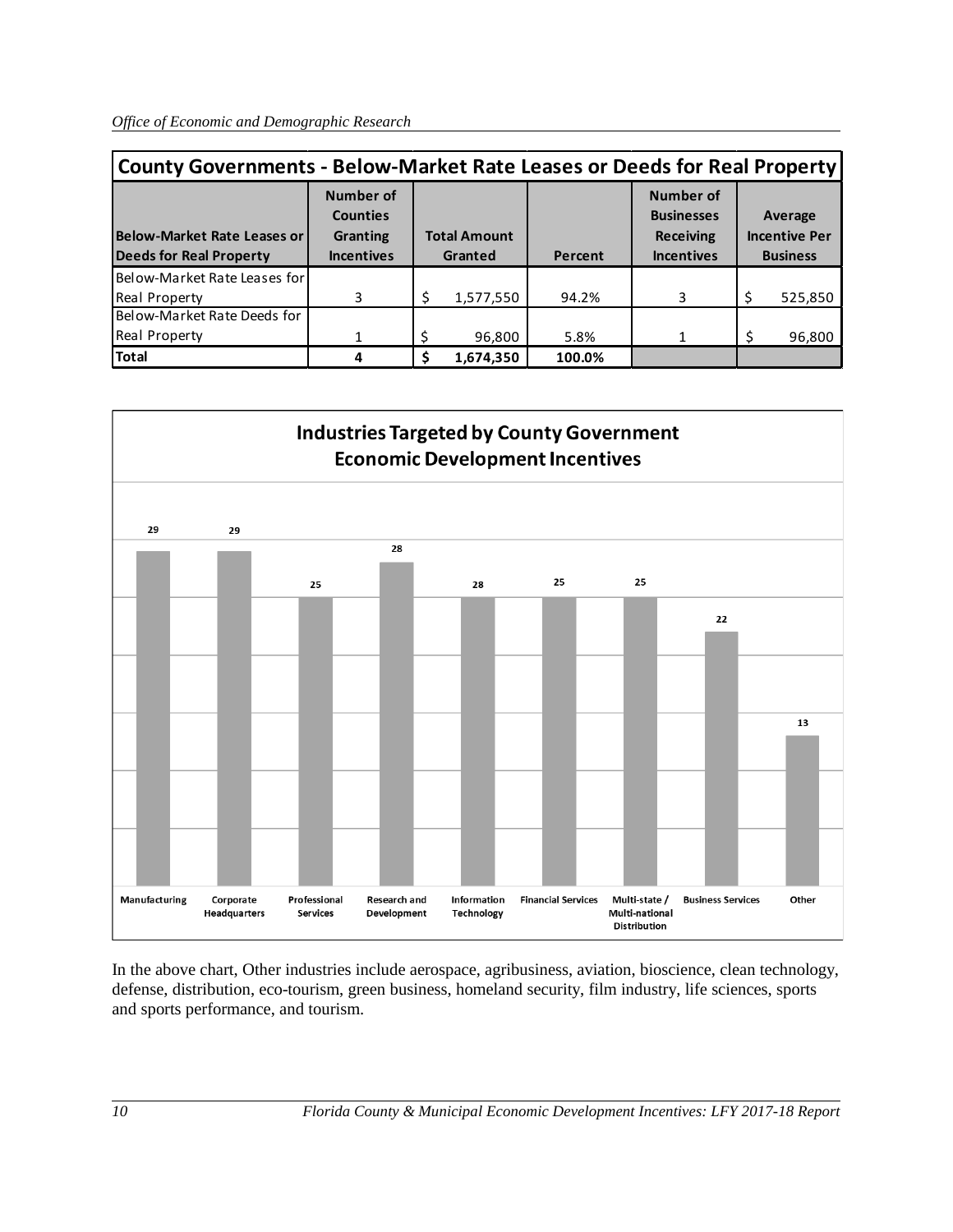|              | County Governments Having Total Population of 100,000 or Greater |    |                          |                         |                                      |                    |                                                           |                    |                     |                      |                           |
|--------------|------------------------------------------------------------------|----|--------------------------|-------------------------|--------------------------------------|--------------------|-----------------------------------------------------------|--------------------|---------------------|----------------------|---------------------------|
| County       | 2018<br>Countywide<br>Population<br><b>Estimates</b>             |    | <b>Direct Incentives</b> |                         | <b>Indirect</b><br><b>Incentives</b> |                    | Fee and Tax-<br><b>Based Incentives   Leases or Deeds</b> |                    | <b>Below Market</b> |                      | <b>Total Incentives</b>   |
| Miami-Dade   | 2,779,322                                                        | \$ | 1,415,704                |                         | None                                 | \$                 | 5,761,562                                                 |                    | None                | \$                   | 7,177,266                 |
| Broward      | 1,897,976                                                        | \$ | 102,307                  | $\zeta$                 | 1,454,817                            |                    | None                                                      |                    | None                | \$                   | 1,557,124                 |
| Palm Beach   | 1,433,417                                                        | \$ | 87,472                   | $\zeta$                 | 1,585,470                            | \$                 | 1,067,333                                                 |                    | None                | \$                   | 2,740,275                 |
| Hillsborough | 1,408,864                                                        | \$ | 1,049,030                | \$                      | 1,342,325                            | $\zeta$            | 911,841                                                   |                    | None                | \$                   | 3,303,196                 |
| Orange       | 1,349,597                                                        | \$ | 461,675                  | \$                      | 2,290,804                            | \$                 | 204,216                                                   |                    | None                | \$                   | 2,956,695                 |
| Pinellas     | 970,532                                                          | \$ | 113,245                  | $\zeta$                 | 566,899                              | \$                 | 255                                                       |                    | None                | \$                   | 680,399                   |
| Duval        | 952,861                                                          | \$ | 2,984,701                | $\overline{\mathsf{S}}$ | 25,049                               |                    | None                                                      | \$                 | 96,800              | \$                   | 3,106,550                 |
| Lee          | 713,903                                                          | \$ | 204,000                  | $\zeta$                 | 52,364                               |                    | None                                                      |                    | None                | \$                   | 256,364                   |
| Polk         | 673,028                                                          | \$ | 252,650                  | $\dot{\mathsf{S}}$      | 947,684                              | \$                 | 2,026,562                                                 |                    | None                | \$                   | 3,226,896                 |
| Brevard      | 583,563                                                          | \$ | 2,166,401                |                         | None                                 | \$                 | 766,283                                                   |                    | None                | \$                   | 2,932,684                 |
| Volusia      | 531,062                                                          | \$ | 765,480                  | \$                      | 622,644                              |                    | None                                                      |                    | None                | \$                   | 1,388,124                 |
| Pasco        | 515,077                                                          | \$ | 10,138,147               | \$                      | 1,402,670                            | \$                 | 520,978                                                   |                    | None                | \$                   | 12,061,795                |
| Seminole     | 463,560                                                          | \$ | 867,542                  | $\zeta$                 | 856,490                              |                    | None                                                      |                    | None                | $\boldsymbol{\zeta}$ | 1,724,032                 |
| Sarasota     | 417,442                                                          | \$ | 55,005                   | \$                      | 1,972,635                            | \$                 | 149.957                                                   | \$                 | 1,500,000           | \$                   | 3,677,597                 |
| Manatee      | 377,826                                                          | \$ | 621,094                  | \$                      | 341,486                              |                    | None                                                      |                    | None                | \$                   | 962,580                   |
| Collier      | 367,347                                                          | \$ | 467,012                  | $\dot{\mathsf{S}}$      | 928,811                              |                    | None                                                      |                    | None                | \$                   | 1,395,823                 |
| Marion       | 353,898                                                          | \$ | 385,906                  | \$                      | 130,775                              |                    | None                                                      |                    | None                | \$                   | 516,681                   |
| Osceola      | 352,496                                                          | \$ | 51,889                   | Ś                       | 3,566,663                            |                    | None                                                      |                    | None                | Ś                    | 3,618,552                 |
| Lake         | 342,917                                                          |    |                          |                         |                                      |                    |                                                           |                    |                     |                      | No Response               |
| Escambia     | 318,560                                                          | \$ | 8,424,028                | \$                      | 11,280,944                           | \$                 | 1,800,402                                                 |                    | None                | \$                   | 21,505,374                |
| St. Lucie    | 302,432                                                          | \$ | 356,174                  | $\dot{\mathsf{S}}$      | 250,000                              | \$                 | 155,497                                                   |                    | None                | \$                   | 761,671                   |
| Leon         | 292,332                                                          | \$ | 45,183                   |                         | None                                 |                    | None                                                      | $\dot{\mathsf{S}}$ | 7,701               | \$                   | 52,884                    |
| Alachua      | 263,291                                                          | \$ | 14,431                   | $\zeta$                 | 50,000                               | $\dot{\mathsf{S}}$ | 3,915                                                     |                    | None                | \$                   | 68,346                    |
| St. Johns    | 238,742                                                          | \$ | 209,865                  | \$                      | 174,000                              |                    | None                                                      |                    | None                | \$                   | 383,865                   |
| Clay         | 212,034                                                          | \$ | 93,614                   | \$                      | 150,000                              |                    | None                                                      |                    | None                | \$                   | 243,614                   |
| Okaloosa     | 198,152                                                          |    | None                     | \$                      | 132,933                              | Ś                  | 6,903                                                     | Ś                  | 69.849              | \$                   | 209,685                   |
| Hernando     | 185,604                                                          | \$ | 298,096                  |                         | None                                 |                    | None                                                      |                    | None                | \$                   | 298,096                   |
| Bay          | 181,199                                                          | Ś  | 6,412                    |                         | None                                 | \$                 | 335,103                                                   |                    | None                | Ś                    | 341,515                   |
| Charlotte    | 177,987                                                          |    |                          |                         |                                      |                    |                                                           |                    |                     |                      | No Response               |
| Santa Rosa   | 174,887                                                          |    |                          |                         |                                      |                    |                                                           |                    |                     |                      | $$0$ or < $$25,000$       |
| Martin       | 155,556                                                          |    |                          |                         |                                      |                    |                                                           |                    |                     |                      | \$0 or < \$25,000         |
| Indian River | 151,825                                                          | \$ | 139,379                  | $\zeta$                 | 1,040,223                            |                    | None                                                      |                    | None                | \$                   | 1,179,602                 |
| Citrus       | 145,721                                                          |    |                          |                         |                                      |                    |                                                           |                    |                     |                      | $$0$ or < $$25,000$       |
| Sumter       | 124,935                                                          | \$ | 95,000                   |                         | None                                 |                    | None                                                      |                    | None                | Ś                    | 95,000                    |
| Flagler      | 107,511                                                          |    |                          |                         |                                      |                    |                                                           |                    |                     |                      | No Response               |
| Highlands    | 102,525                                                          |    |                          |                         |                                      |                    |                                                           |                    |                     |                      | $$0 \text{ or } $525,000$ |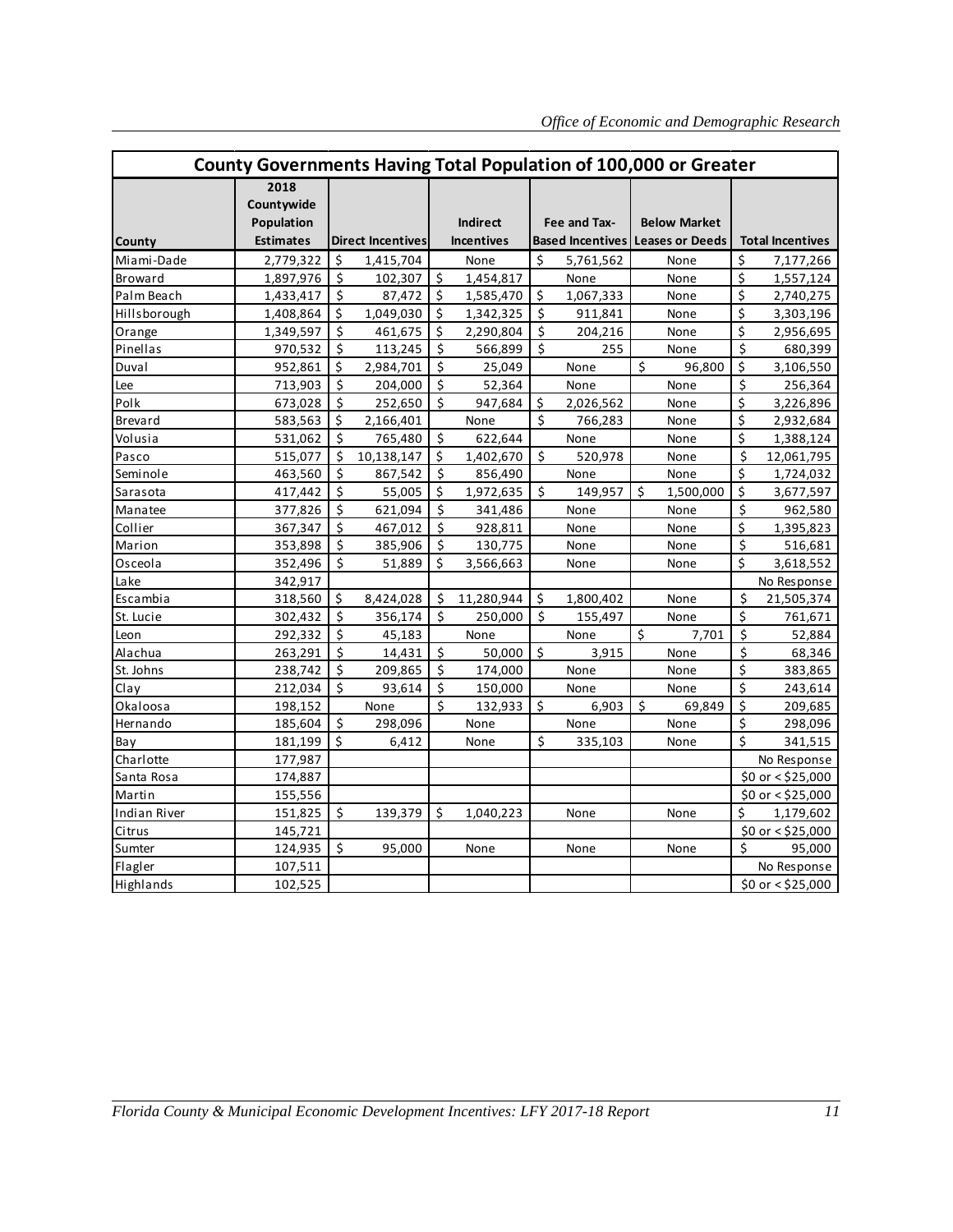|                 | <b>County Governments Having Total Population Less Than 100,000</b> |                          |                                |                                      |    |              |                                                                |    |                         |  |  |  |  |
|-----------------|---------------------------------------------------------------------|--------------------------|--------------------------------|--------------------------------------|----|--------------|----------------------------------------------------------------|----|-------------------------|--|--|--|--|
| County          | 2018<br>Countywide<br>Population<br><b>Estimates</b>                | <b>Direct Incentives</b> |                                | <b>Indirect</b><br><b>Incentives</b> |    | Fee and Tax- | <b>Below Market</b><br><b>Based Incentives Leases or Deeds</b> |    | <b>Total Incentives</b> |  |  |  |  |
| Nassau          | 82,748                                                              | \$<br>9,758              | $\boldsymbol{\zeta}$           | 154,165                              |    | None         | None                                                           | \$ | 163,923                 |  |  |  |  |
| Monroe          | 73,940                                                              |                          |                                |                                      |    |              |                                                                |    | \$0 or < \$25,000       |  |  |  |  |
| Putnam          | 72,981                                                              | None                     | \$                             | 167,297                              |    | None         | None                                                           | \$ | 167,297                 |  |  |  |  |
| Columbia        | 69,721                                                              |                          |                                |                                      |    |              |                                                                |    | No Response             |  |  |  |  |
| Walton          | 67,656                                                              |                          |                                |                                      |    |              |                                                                |    | \$0 or < \$25,000       |  |  |  |  |
| Jackson         | 50,435                                                              | None                     | $\boldsymbol{\dot{\varsigma}}$ | 160,000                              |    | None         | None                                                           | \$ | 160,000                 |  |  |  |  |
| Gadsden         | 47,828                                                              | Ś<br>30,000              | $\overline{\mathsf{s}}$        | 240,000                              |    | None         | None                                                           | \$ | 270,000                 |  |  |  |  |
| Suwannee        | 44,879                                                              | None                     |                                | None                                 | \$ | 604,778      | None                                                           | \$ | 604,778                 |  |  |  |  |
| Okeechobee      | 41,120                                                              |                          |                                |                                      |    |              |                                                                |    | $50$ or < \$25,000      |  |  |  |  |
| Levy            | 41,054                                                              |                          |                                |                                      |    |              |                                                                |    | No Response             |  |  |  |  |
| Hendry          | 39,586                                                              | None                     | \$                             | 85,000                               |    | None         | None                                                           | \$ | 85,000                  |  |  |  |  |
| DeSoto          | 35,520                                                              | None                     |                                | None                                 | \$ | 214,286      | None                                                           | \$ | 214,286                 |  |  |  |  |
| Wakulla         | 31,943                                                              |                          |                                |                                      |    |              |                                                                |    | $$0$ or < \$25,000      |  |  |  |  |
| <b>Bradford</b> | 28,057                                                              |                          |                                |                                      |    |              |                                                                |    | $$0$ or < \$25,000      |  |  |  |  |
| <b>Baker</b>    | 27,652                                                              |                          |                                |                                      |    |              |                                                                |    | \$0 or < \$25,000       |  |  |  |  |
| Hardee          | 27,296                                                              |                          |                                |                                      |    |              |                                                                |    | No Response             |  |  |  |  |
| Washington      | 25,129                                                              |                          |                                |                                      |    |              |                                                                |    | $$0$ or < $$25,000$     |  |  |  |  |
| Taylor          | 22,283                                                              |                          |                                |                                      |    |              |                                                                |    | \$0 or < \$25,000       |  |  |  |  |
| <b>Holmes</b>   | 20,133                                                              |                          |                                |                                      |    |              |                                                                |    | $$0$ or < $$25,000$     |  |  |  |  |
| Madison         | 19,473                                                              |                          |                                |                                      |    |              |                                                                |    | $$0$ or $< $25,000$     |  |  |  |  |
| Gilchrist       | 17,424                                                              |                          |                                |                                      |    |              |                                                                |    | $$0$ or $< $25,000$     |  |  |  |  |
| Gulf            | 16,499                                                              |                          |                                |                                      |    |              |                                                                |    | No Response             |  |  |  |  |
| Dixie           | 16,489                                                              |                          |                                |                                      |    |              |                                                                |    | \$0 or < \$25,000       |  |  |  |  |
| Union           | 15,867                                                              |                          |                                |                                      |    |              |                                                                |    | No Response             |  |  |  |  |
| Calhoun         | 15,093                                                              |                          |                                |                                      |    |              |                                                                |    | \$0 or < \$25,000       |  |  |  |  |
| Jefferson       | 14,733                                                              | \$<br>8,000              |                                | None                                 |    | None         | None                                                           | Ś  | 8,000                   |  |  |  |  |
| Hamilton        | 14,621                                                              |                          |                                |                                      |    |              |                                                                |    | $$0$ or < \$25,000      |  |  |  |  |
| Glades          | 13,002                                                              |                          |                                |                                      |    |              |                                                                |    | No Response             |  |  |  |  |
| Franklin        | 12,009                                                              |                          |                                |                                      |    |              |                                                                |    | $$0$ or < \$25,000      |  |  |  |  |
| Liberty         | 8,915                                                               |                          |                                |                                      |    |              |                                                                |    | $$0$ or < \$25,000      |  |  |  |  |
| Lafayette       | 8,501                                                               |                          |                                |                                      |    |              |                                                                |    | $$0$ or < $$25,000$     |  |  |  |  |

#### *Municipal Governments*

Two hundred forty-six of 411 municipal governments responded to the survey for a response rate of 60 percent. Of the 246 municipal governments that responded, 47 municipalities, or 19 percent, reported the following economic development incentives totaling \$19,325,789.

- Direct financial incentives: \$5,478,993 or 28 percent;
- Indirect financial incentives: \$4,620,624 or 24 percent;
- Tax-based and fee-based incentives: \$7,691,798 or 40 percent; and
- Below-market rate leases or deeds for real property: \$1,534,374 or 8 percent.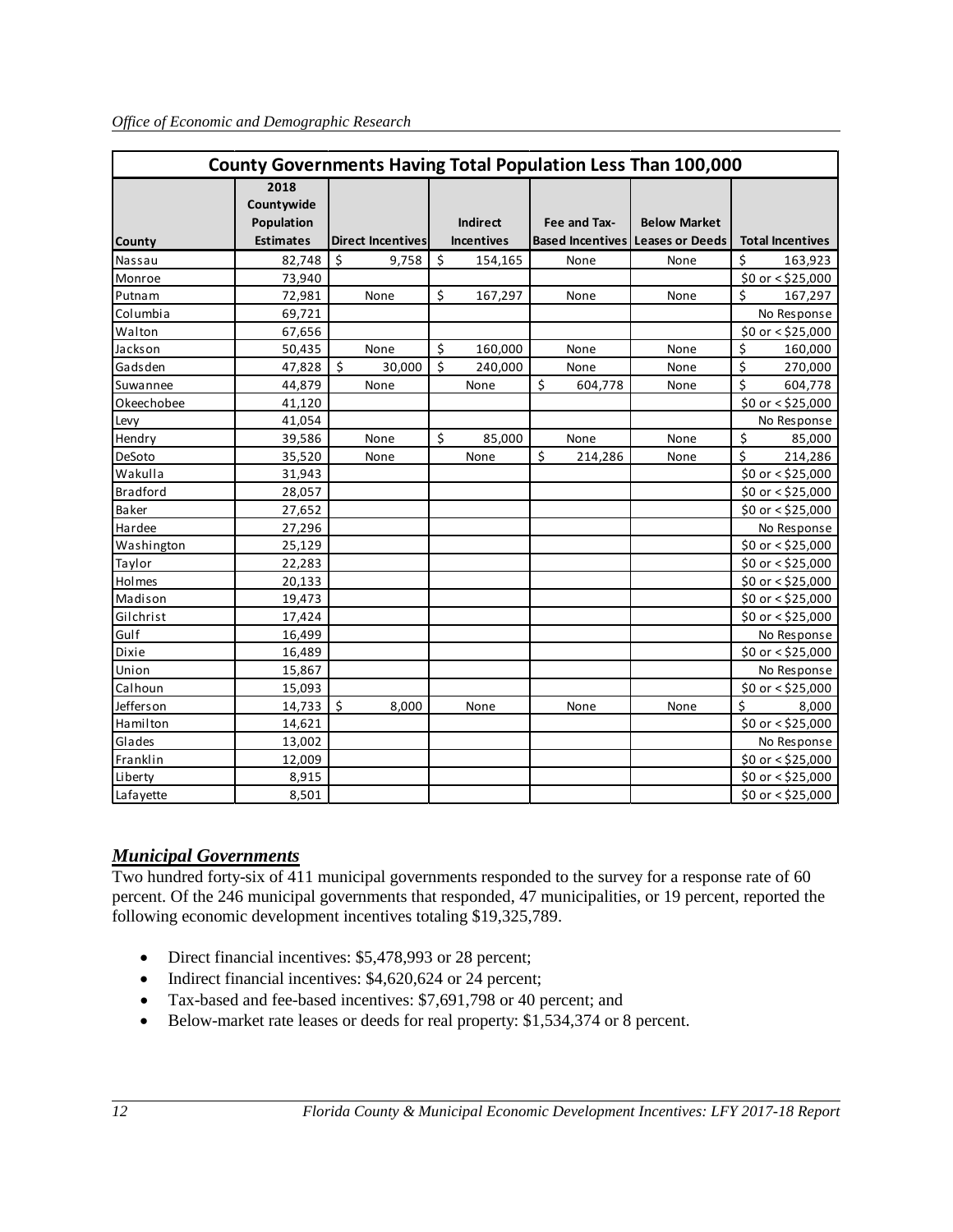One hundred ninety-nine, or 81 percent, of the 246 responding municipalities reported that no incentives were granted or that incentives totaled less than the minimum reporting threshold of \$25,000. One hundred sixty-five municipalities did not submit a survey response.

The following series of tables and charts summarize the economic development incentives by type granted by municipal governments during the 2017-18 fiscal year. The total number of businesses or entities receiving incentives by type are not summed since it is possible that a business or entity may receive more than one type of incentive from the same municipality.

|                                                                                                                                                                                                                         | <b>Municipal Governments - Total Incentives by Type</b>                    |     |                                |         |                                                                                |    |                                                    |  |  |  |  |
|-------------------------------------------------------------------------------------------------------------------------------------------------------------------------------------------------------------------------|----------------------------------------------------------------------------|-----|--------------------------------|---------|--------------------------------------------------------------------------------|----|----------------------------------------------------|--|--|--|--|
| <b>Incentive Type</b>                                                                                                                                                                                                   | <b>Number of</b><br><b>Municipalities</b><br>Granting<br><b>Incentives</b> |     | <b>Total Amount</b><br>Granted | Percent | <b>Number of</b><br><b>Businesses</b><br><b>Receiving</b><br><b>Incentives</b> |    | Average<br><b>Incentive Per</b><br><b>Business</b> |  |  |  |  |
| Direct Financial                                                                                                                                                                                                        | 37                                                                         | -\$ | 5,478,993                      | 28.4%   | 200                                                                            | \$ | 27,395                                             |  |  |  |  |
| Indirect Financial *                                                                                                                                                                                                    | 23                                                                         | \$  | 4,620,624                      | 23.9%   |                                                                                |    |                                                    |  |  |  |  |
| Tax-Based and Fee-Based                                                                                                                                                                                                 | 22                                                                         | \$  | 7,691,798                      | 39.8%   | 85                                                                             | Ś  | 90,492                                             |  |  |  |  |
| <b>Below Market Rate</b><br>Leases or Deeds for Real                                                                                                                                                                    |                                                                            |     |                                |         |                                                                                |    |                                                    |  |  |  |  |
| Property                                                                                                                                                                                                                |                                                                            | \$  | 1,534,374                      | 7.9%    | 31                                                                             | Ś  | 49,496                                             |  |  |  |  |
| <b>Total</b>                                                                                                                                                                                                            | 47                                                                         | Ŝ.  | 19,325,789                     | 100.0%  |                                                                                |    |                                                    |  |  |  |  |
| * Indirect financial incentives provide monetary assistance to third parties to support business assistance,<br>development, or recruitment. The number of businesses receiving such assistance are not recorded on the |                                                                            |     |                                |         |                                                                                |    |                                                    |  |  |  |  |

survey.

|                                    | <b>Municipal Governments - Direct Financial Incentives</b>                        |                                |         |                                                                         |    |                                                    |
|------------------------------------|-----------------------------------------------------------------------------------|--------------------------------|---------|-------------------------------------------------------------------------|----|----------------------------------------------------|
| <b>Direct Financial Incentives</b> | <b>Number of</b><br><b>Municipalities</b><br><b>Granting</b><br><b>Incentives</b> | <b>Total Amount</b><br>Granted | Percent | Number of<br><b>Businesses</b><br><b>Receiving</b><br><b>Incentives</b> |    | Average<br><b>Incentive Per</b><br><b>Business</b> |
| Grants                             | 20                                                                                | \$<br>2,609,497                | 47.6%   | 106                                                                     | \$ | 24,618                                             |
| Loans                              |                                                                                   | \$<br>145,100                  | 2.6%    | 13                                                                      |    | 11,162                                             |
| <b>Equity Investments</b>          |                                                                                   | \$<br>33,000                   | 0.6%    | 1                                                                       |    | 33,000                                             |
| Loan Insurance                     | 0                                                                                 | \$                             | 0.0%    | 0                                                                       |    |                                                    |
| Loan Guarantees                    | <sup>0</sup>                                                                      | \$                             | 0.0%    | $\Omega$                                                                |    |                                                    |
| <b>Training Subsidies</b>          | <sup>0</sup>                                                                      | \$                             | 0.0%    | 0                                                                       |    |                                                    |
| Local Match (QTI, QACF, etc.)      | 18                                                                                | \$<br>1,543,891                | 28.2%   | 70                                                                      |    | 22,056                                             |
| Other                              | 9                                                                                 | \$<br>1,147,505                | 20.9%   | 10                                                                      | Ś  | 114,751                                            |
| <b>Total</b>                       | 37                                                                                | \$<br>5,478,993                | 100.0%  |                                                                         |    |                                                    |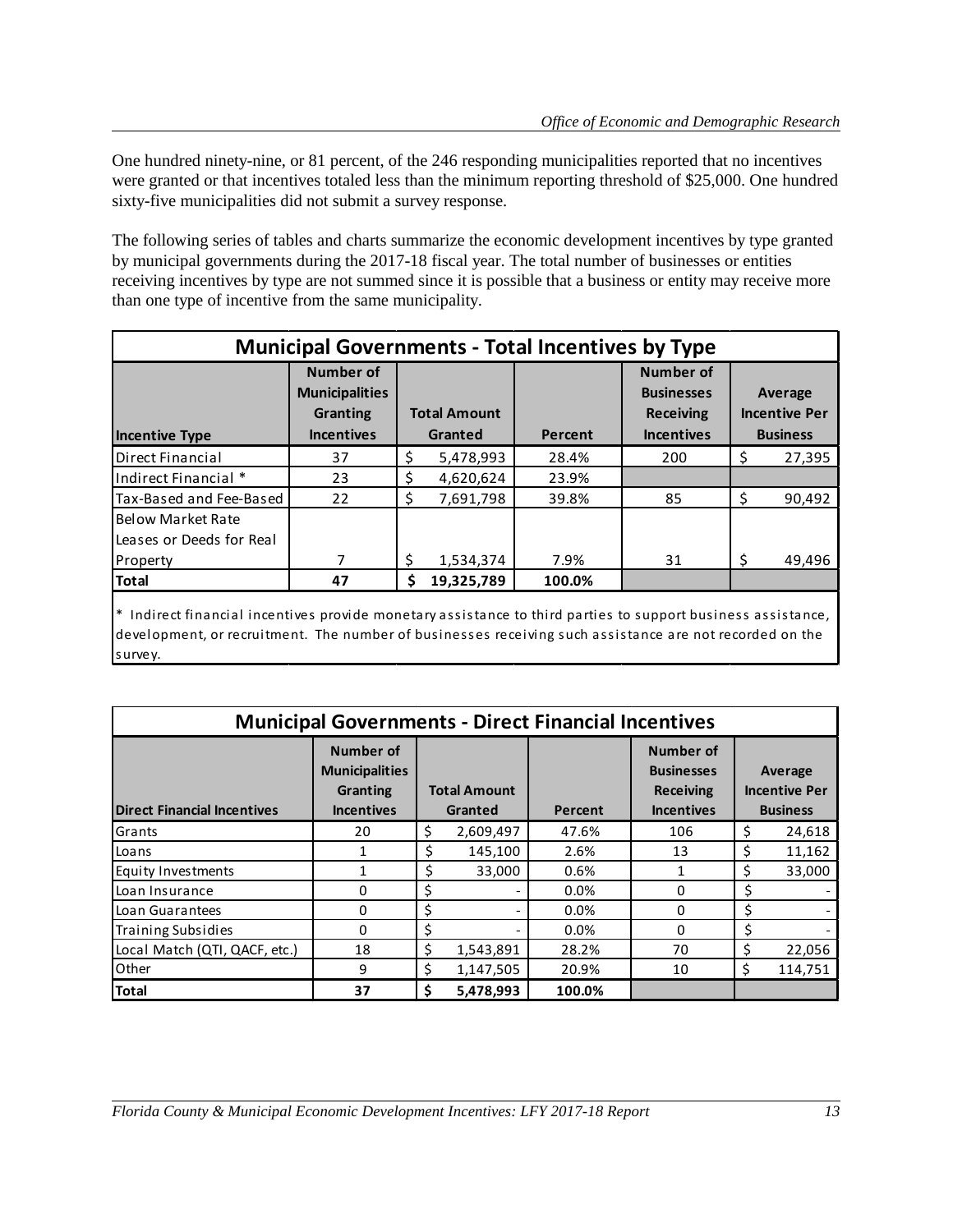|                                                     |                                                                     |                                |         | <b>Municipal Governments - Indirect Financial Incentives</b>          |                                                  |
|-----------------------------------------------------|---------------------------------------------------------------------|--------------------------------|---------|-----------------------------------------------------------------------|--------------------------------------------------|
| <b>Indirect Financial Incentives</b>                | Number of<br><b>Municipalities</b><br>Granting<br><b>Incentives</b> | <b>Total Amount</b><br>Granted | Percent | Number of<br><b>Entities</b><br><b>Receiving</b><br><b>Incentives</b> | Average<br><b>Incentive Per</b><br><b>Entity</b> |
| Grants                                              |                                                                     | \$<br>1,941,626                | 42.0%   | 25                                                                    | \$<br>77,665                                     |
| Loans or Loan Guarantees                            | $\Omega$                                                            | \$                             | 0.0%    | 0                                                                     | \$                                               |
| Value of Contract With or<br>Dues Paid to EDOs      | 17                                                                  | \$<br>2,290,357                | 49.6%   | 26                                                                    | \$<br>88,091                                     |
| Appropriations to IDAs for<br>Economic Development  |                                                                     |                                |         |                                                                       |                                                  |
| Purposes                                            | 1                                                                   | \$<br>30,000                   | 0.6%    | 1                                                                     | \$<br>30,000                                     |
| Appropriations to CDDs for<br>Economic Development  |                                                                     |                                |         |                                                                       |                                                  |
| Purposes                                            | $\Omega$                                                            | \$                             | 0.0%    | 0                                                                     | \$                                               |
| Appropriations to SBDCs for<br>Economic Development |                                                                     |                                |         |                                                                       |                                                  |
| Purposes                                            | 3                                                                   | \$<br>358,641                  | 7.8%    | 7                                                                     | \$<br>51,234                                     |
| Other                                               | $\Omega$                                                            | \$                             | 0.0%    | 0                                                                     | \$                                               |
| <b>Total</b>                                        | 23                                                                  | \$<br>4,620,624                | 100.0%  |                                                                       |                                                  |

| <b>Municipal Governments - Tax-Based and Fee-Based Incentives</b>                  |                                                                            |    |                                |         |                                                                         |                                                    |
|------------------------------------------------------------------------------------|----------------------------------------------------------------------------|----|--------------------------------|---------|-------------------------------------------------------------------------|----------------------------------------------------|
| <b>Tax-Based and Fee-Based Incentives</b>                                          | Number of<br><b>Municipalities</b><br><b>Granting</b><br><b>Incentives</b> |    | <b>Total Amount</b><br>Granted | Percent | Number of<br><b>Businesses</b><br><b>Receiving</b><br><b>Incentives</b> | Average<br><b>Incentive Per</b><br><b>Business</b> |
| Property Tax Exemption for Economic                                                |                                                                            |    |                                |         |                                                                         |                                                    |
| Development                                                                        | 13                                                                         | \$ | 3,447,851                      | 44.8%   | 35                                                                      | \$<br>98,510                                       |
| Public Service Tax Exemption                                                       | $\overline{2}$                                                             |    | 53,713                         | 0.7%    | 4                                                                       | 13,428                                             |
| <b>Business Tax Exemption</b>                                                      | $\overline{2}$                                                             | \$ | 511,205                        | 6.6%    | 4                                                                       | \$<br>127,801                                      |
| Proprietary Fees (Credits, Refunds,<br>Exemptions, Waivers, or Rate Differentials) | $\mathbf{1}$                                                               | \$ | 573,112                        | 7.5%    | 1                                                                       | \$<br>573,112                                      |
| Regulatory Fees (Credits, Refunds,<br>Exemptions, or Waivers)                      | 8                                                                          | \$ | 3,101,474                      | 40.3%   | 40                                                                      | \$<br>77,537                                       |
| Special Assessments (Credits, Refunds,                                             |                                                                            |    |                                |         |                                                                         |                                                    |
| Exemptions, or Waivers)                                                            | 1                                                                          | \$ | 4,443                          | 0.1%    | 1                                                                       | \$<br>4,443                                        |
| Total                                                                              | 22                                                                         | Ś. | 7,691,798                      | 100.0%  |                                                                         |                                                    |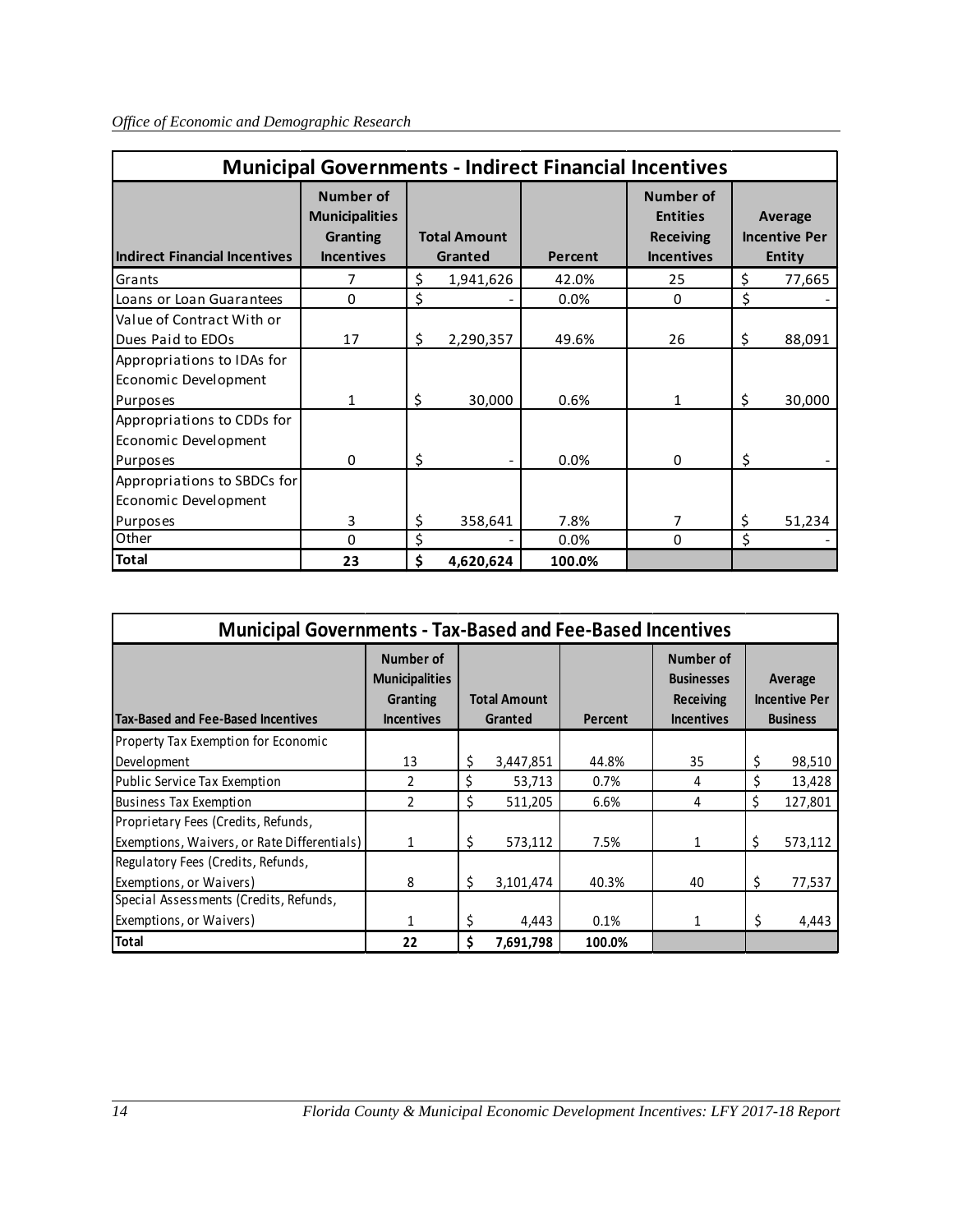| Municipal Governments - Below-Market Rate Leases or Deeds for Real Property |                                                                                   |    |                                |         |                                                                  |                                                    |
|-----------------------------------------------------------------------------|-----------------------------------------------------------------------------------|----|--------------------------------|---------|------------------------------------------------------------------|----------------------------------------------------|
| <b>Below-Market Rate Leases</b><br>or Deeds for Real Property               | <b>Number of</b><br><b>Municipalities</b><br><b>Granting</b><br><b>Incentives</b> |    | <b>Total Amount</b><br>Granted | Percent | Number of<br><b>Businesses</b><br>Receiving<br><b>Incentives</b> | Average<br><b>Incentive Per</b><br><b>Business</b> |
| Below-Market Rate Leases                                                    |                                                                                   |    |                                |         |                                                                  |                                                    |
| for Real Property                                                           | 5                                                                                 | Ŝ. | 475,774                        | 31.0%   | 29                                                               | 16,406                                             |
| Below-Market Rate Deeds                                                     |                                                                                   |    |                                |         |                                                                  |                                                    |
| for Real Property                                                           | $\mathcal{P}$                                                                     |    | 1,058,600                      | 69.0%   | $\overline{2}$                                                   | 529,300                                            |
| <b>Total</b>                                                                |                                                                                   |    | 1,534,374                      | 100.0%  |                                                                  |                                                    |



In the above chart, Other industries include aerospace, applied medicine and human performance, aviation, clean technology, consumer services, creative arts and design, data analytics, defense, ecotourism, emerging technology, engineering, entertainment, equine-related businesses, financial services, healthcare and medical industries, homeland security, industrial, life sciences, light manufacturing, logistics, material science, marine sciences, nanotechnology, non-profits, office, pharmaceuticals, retail, sports, tourism, and workforce housing.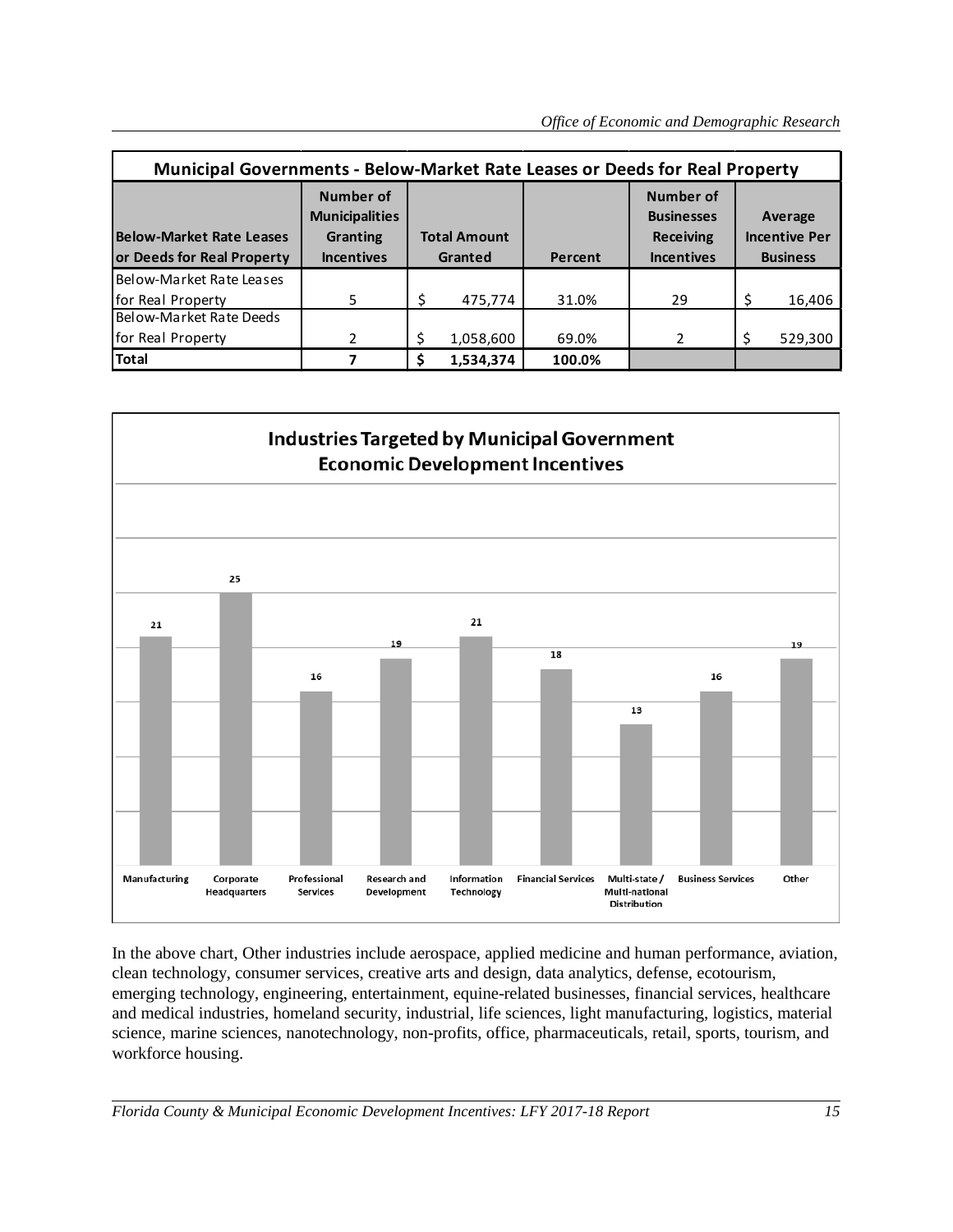|                       | Municipal Governments Having a Total Population of 50,000 or Greater |                                                            |    |                          |    |                                      |    |                                                |    |                                               |    |                           |
|-----------------------|----------------------------------------------------------------------|------------------------------------------------------------|----|--------------------------|----|--------------------------------------|----|------------------------------------------------|----|-----------------------------------------------|----|---------------------------|
| Municipality          | County                                                               | 2018<br><b>Municipal</b><br>Population<br><b>Estimates</b> |    | <b>Direct Incentives</b> |    | <b>Indirect</b><br><b>Incentives</b> |    | Fee and Tax-<br><b>Based Incentives</b>        |    | <b>Below Market</b><br><b>Leases or Deeds</b> |    | <b>Total Incentives</b>   |
| Jacksonville          | Duval                                                                | 907,093                                                    |    |                          |    |                                      |    | See Duval County in the separate county table. |    |                                               |    |                           |
| Miami                 | Miami-Dade                                                           | 481,333                                                    |    |                          |    |                                      |    |                                                |    |                                               |    | $$0$ or < \$25,000        |
| Tampa                 | Hillsborough                                                         | 378,531                                                    | \$ | 481,753                  | \$ | 822,418                              |    | None                                           |    | None                                          | \$ | 1,304,171                 |
| Orlando               | Orange                                                               | 285,099                                                    | \$ | 343,324                  | \$ | 1,685,143                            | \$ | 395,359                                        |    | None                                          | \$ | 2,423,826                 |
| St. Petersburg        | Pinellas                                                             | 266,076                                                    | \$ | 137,518                  | Ś. | 441,000                              | Ś  | 115,444                                        |    | None                                          | \$ | 693,962                   |
| Hialeah               | Miami-Dade                                                           | 238,906                                                    |    |                          |    |                                      |    |                                                |    |                                               |    | No Response               |
| Tallahassee           | Leon                                                                 | 192,381                                                    | \$ | 45,184                   |    | None                                 |    | None                                           |    | None                                          | \$ | 45,184                    |
| Port St. Lucie        | St. Lucie                                                            | 185,843                                                    | \$ | 146,182                  | Ś  | 80,000                               | Ś  | 149,434                                        |    | None                                          | \$ | 375,616                   |
| Fort Lauderdale       | Broward                                                              | 182,827                                                    | \$ | 174,758                  |    | None                                 |    | None                                           |    | None                                          | \$ | 174,758                   |
| Cape Coral            | Lee                                                                  | 180,204                                                    | \$ | 135,000                  | \$ | 312,886                              |    | None                                           |    | None                                          | \$ | 447,886                   |
| Pembroke Pines        | Broward                                                              | 165,352                                                    |    |                          |    |                                      |    |                                                |    |                                               |    | $$0$ or < \$25,000        |
| Hollywood             | Broward                                                              | 149,028                                                    |    |                          |    |                                      |    |                                                |    |                                               |    | No Response               |
| Miramar               | Broward                                                              | 137,107                                                    | \$ | 3,500                    |    | None                                 |    | None                                           |    | None                                          | \$ | 3,500                     |
| Gainesville           | Alachua                                                              | 131,217                                                    |    |                          |    |                                      |    |                                                |    |                                               |    | No Response               |
| Coral Springs         | Broward                                                              | 128,757                                                    | \$ | 25,935                   | \$ | 7,500                                |    | None                                           |    | None                                          | \$ | 33,435                    |
| Clearwater            | Pinellas                                                             | 115,589                                                    | Ś  | 12,500                   | Ŝ. | 30,000                               | Ś. | 1,667,044                                      |    | None                                          | Ś  | 1,709,544                 |
| Miami Gardens         | Miami-Dade                                                           | 113,628                                                    |    |                          |    |                                      |    |                                                |    |                                               |    | No Response               |
| West Palm Beach       | Palm Beach                                                           | 112,906                                                    |    |                          |    |                                      |    |                                                |    |                                               |    | No Response               |
| Palm Bay              | Brevard                                                              | 112,703                                                    | \$ | 506,205                  |    | None                                 | \$ | 506,205                                        |    | None                                          | \$ | 1,012,410                 |
| Pompano Beach         | Broward                                                              | 110,371                                                    |    |                          |    |                                      |    |                                                |    |                                               |    | $$0$ or < \$25,000        |
| Lakeland              | Polk                                                                 | 105,586                                                    | \$ | 40,250                   | \$ | 52,600                               | Ś  | 620.293                                        | Ś  | 1,024,600                                     | \$ | 1,737,743                 |
| Davie                 | Broward                                                              | 103,171                                                    |    |                          |    |                                      |    |                                                |    |                                               |    | $$0$ or < \$25,000        |
| Boca Raton            | Palm Beach                                                           | 93,417                                                     | \$ | 30,500                   | \$ | 50,000                               |    | None                                           |    | None                                          | \$ | 80,500                    |
| Sunrise               | Broward                                                              | 92,663                                                     | \$ | 735,741                  |    | None                                 |    | None                                           |    | None                                          | Ś  | 735,741                   |
| Miami Beach           | Miami-Dade                                                           | 92,502                                                     |    |                          |    |                                      |    |                                                |    |                                               |    | No Response               |
| Deltona               | Volusia                                                              | 91,007                                                     |    |                          |    |                                      |    |                                                |    |                                               |    | $$0$ or < \$25,000        |
| Plantation            | Broward                                                              | 89,595                                                     |    |                          |    |                                      |    |                                                |    |                                               |    | $$0$ or < \$25,000        |
| Palm Coast            | Flagler                                                              | 84,575                                                     | \$ | 48,242                   | Ŝ. | 79,491                               |    | None                                           |    | None                                          | Ś  | 127,733                   |
| Largo                 | Pinellas                                                             | 83,526                                                     | \$ | 7,000                    |    | None                                 | \$ | 13,395                                         |    | None                                          | \$ | 20,395                    |
| Melbourne             | Brevard                                                              | 82,040                                                     | \$ | 626,877                  | \$ | 10,000                               | \$ | 273,821                                        |    | None                                          | \$ | 910,698                   |
| Fort Myers            | Lee                                                                  | 81,868                                                     |    |                          |    |                                      |    |                                                |    |                                               |    | No Response               |
| Deerfield Beach       | Broward                                                              | 78,573                                                     |    |                          |    |                                      |    |                                                |    |                                               |    | $$0$ or < \$25,000        |
| Boynton Beach         | Palm Beach                                                           | 76,756                                                     | \$ | 49,000                   | \$ | 50,000                               |    | None                                           |    | None                                          | \$ | 99,000                    |
| Homestead             | Miami-Dade                                                           | 73,863                                                     |    |                          |    |                                      |    |                                                |    |                                               |    | No Response               |
| Kissimmee             | Osceola                                                              | 72,369                                                     | \$ | 130,010                  | \$ | 202,500                              |    | None                                           |    | None                                          | Ś  | 332,510                   |
| Lauderhill            | Broward                                                              | 71,751                                                     |    |                          |    |                                      |    |                                                |    |                                               |    | No Response               |
| North Port            | Sarasota                                                             | 70,631                                                     |    |                          |    |                                      |    |                                                |    |                                               |    | $$0$ or < \$25,000        |
| Doral                 | Miami-Dade                                                           | 68,244                                                     | \$ | 30,000                   |    | None                                 |    | None                                           |    | None                                          | \$ | 30,000                    |
| Weston                | Broward                                                              | 66,972                                                     |    |                          |    |                                      |    |                                                |    |                                               |    | $$0$ or < \$25,000        |
| Delray Beach          | Palm Beach                                                           | 66,580                                                     | \$ | 11,276                   |    | None                                 |    | None                                           |    | None                                          | \$ | 11,276                    |
| Daytona Beach         | Volusia                                                              | 66,267                                                     |    | None                     | \$ | 34,260                               | \$ | 234,173                                        | \$ | 35,000                                        | \$ | 303,433                   |
| Tamarac               | Broward                                                              | 64,663                                                     |    |                          |    |                                      |    |                                                |    |                                               |    | No Response               |
| North Miami           | Miami-Dade                                                           | 63,517                                                     |    |                          |    |                                      |    |                                                |    |                                               |    | No Response               |
| Wellington            | Palm Beach                                                           | 62,304                                                     |    |                          |    |                                      |    |                                                |    |                                               |    | $$0$ or < \$25,000        |
| Jupiter               | Palm Beach                                                           | 62,100                                                     |    | None                     |    | None                                 |    | None                                           | \$ | 17,990                                        | \$ | 17,990                    |
| Port Orange           | Volusia                                                              | 61,009                                                     |    | None                     |    | None                                 | \$ | 29,972                                         |    | None                                          | \$ | 29,972                    |
| Ocala                 | Marion                                                               | 60,042                                                     | \$ | 382,992                  | \$ | 165,000                              | \$ | 924,061                                        |    | None                                          | \$ | 1,472,053                 |
| Sanford               | Seminole                                                             | 59,033                                                     |    |                          |    |                                      |    |                                                |    |                                               |    | No Response               |
| Coconut Creek         | Broward                                                              | 58,344                                                     | \$ | 75,055                   |    | None                                 |    | None                                           |    | None                                          | \$ | 75,055                    |
| Margate               | Broward                                                              | 58,329                                                     |    |                          |    |                                      |    |                                                |    |                                               |    | \$0 or < \$25,000         |
| Bradenton             | Manatee                                                              | 56,157                                                     |    |                          |    |                                      |    |                                                |    |                                               |    | $$0$ or < $$25,000$       |
| Sarasota              | Sarasota                                                             | 55,832                                                     |    |                          |    |                                      |    |                                                |    |                                               |    | No Response               |
| Pensacola             | Escambia                                                             | 54,801                                                     | \$ | 2,109                    | \$ | 340,000                              | Ŝ. | 42,170                                         |    | None                                          | \$ | 384,279                   |
| Palm Beach Gardens    | Palm Beach                                                           | 53,800                                                     |    |                          |    |                                      |    |                                                |    |                                               |    | $$0 \text{ or } $525,000$ |
| Pinellas Park         | Pinellas                                                             | 53,144                                                     | \$ | 24,600                   |    | None                                 | \$ | 176,000                                        |    | None                                          | \$ | 200,600                   |
| Apopka                | Orange                                                               | 51,676                                                     |    |                          |    |                                      |    |                                                |    |                                               |    | No Response               |
| <b>Bonita Springs</b> | Lee                                                                  | 51,181                                                     | \$ | 130,355                  |    | None                                 |    | None                                           |    | None                                          | \$ | 130,355                   |
| Coral Gables          | Miami-Dade                                                           | 50,631                                                     | \$ | 8,880                    | \$ | 71,986                               |    | None                                           |    | None                                          | \$ | 80,866                    |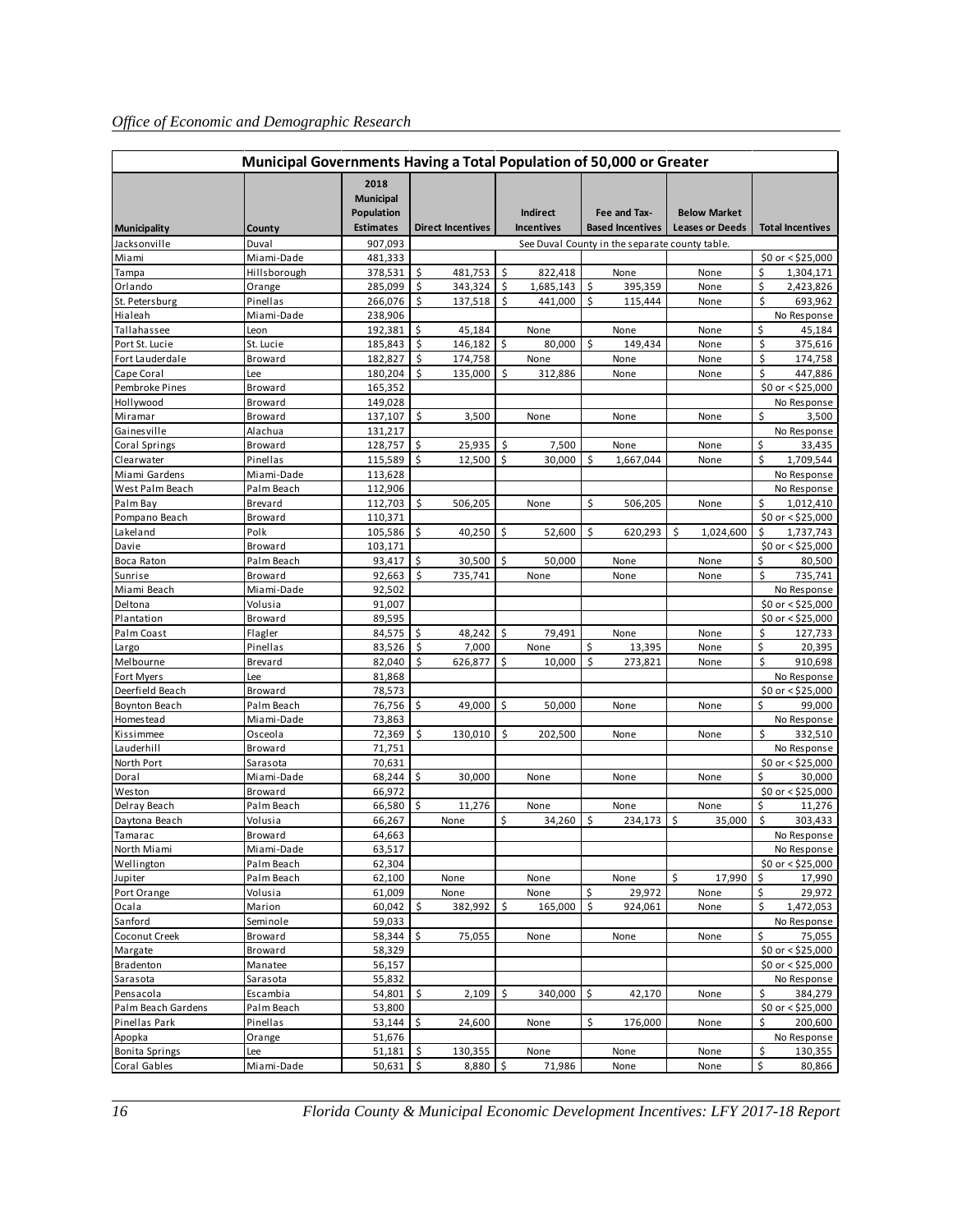|                                     | <b>Municipal Governments Having a Total Population Less Than 50,000</b> |                                                            |                          |     |                                      |                                         |                                               |                                          |
|-------------------------------------|-------------------------------------------------------------------------|------------------------------------------------------------|--------------------------|-----|--------------------------------------|-----------------------------------------|-----------------------------------------------|------------------------------------------|
| Municipality                        | County                                                                  | 2018<br><b>Municipal</b><br>Population<br><b>Estimates</b> | <b>Direct Incentives</b> |     | <b>Indirect</b><br><b>Incentives</b> | Fee and Tax-<br><b>Based Incentives</b> | <b>Below Market</b><br><b>Leases or Deeds</b> | <b>Total Incentives</b>                  |
| Titusville                          | Brevard                                                                 | 47,456                                                     | 12,500<br>Ś              |     | \$<br>31,200                         | \$<br>84,827                            | None                                          | 128,527<br>Ś.                            |
| St. Cloud                           | Osceola                                                                 | 46,519                                                     |                          |     |                                      |                                         |                                               | No Response                              |
| Ocoee                               | Orange                                                                  | 45,694                                                     | None                     |     | None                                 | \$<br>400,000                           | 34,000<br>\$                                  | Ś<br>434,000                             |
| North Miami Beach<br>Cutler Bay     | Miami-Dade<br>Miami-Dade                                                | 45,612<br>45,373                                           |                          |     |                                      |                                         |                                               | \$0 or < $$25,000$<br>\$0 or < $$25,000$ |
| Oakland Park                        | Broward                                                                 | 45,276                                                     |                          |     |                                      |                                         |                                               | \$0 or < $$25,000$                       |
| Altamonte Springs                   | Seminole                                                                | 44,947                                                     |                          |     |                                      |                                         |                                               | \$0 or < $$25,000$                       |
| Winter Garden                       | Orange                                                                  | 44,935                                                     | None                     |     | None                                 | \$<br>508,137                           | None                                          | Ś.<br>508,137                            |
| North Lauderdale                    | Broward                                                                 | 44,841                                                     |                          |     |                                      |                                         |                                               | No Response                              |
| Fort Pierce                         | St. Lucie                                                               | 43,326                                                     |                          |     |                                      |                                         |                                               | \$0 or < $$25,000$                       |
| Winter Haven<br>Ormond Beach        | Polk<br>Volusia                                                         | 42,828<br>41,140                                           | \$<br>17,270             |     | None                                 | \$<br>46,082                            | None                                          | No Response<br>\$<br>63,352              |
| Oviedo                              | Seminole                                                                | 39,739                                                     | None                     |     | Ś<br>3,500                           | \$<br>96,905                            | None                                          | \$<br>100,405                            |
| Greenacres                          | Palm Beach                                                              | 39,568                                                     |                          |     |                                      |                                         |                                               | \$0 or < $$25,000$                       |
| Hallandale Beach                    | Broward                                                                 | 39,054                                                     |                          |     |                                      |                                         |                                               | No Response                              |
| Plant City                          | Hillsborough                                                            | 38,938                                                     |                          |     |                                      |                                         |                                               | \$0 or < $$25,000$                       |
| Clermont                            | Lake                                                                    | 38,906                                                     |                          |     |                                      |                                         |                                               | No Response                              |
| Lake Worth                          | Palm Beach                                                              | 38,257                                                     | \$<br>18,668             |     | None                                 | None                                    | None                                          | \$<br>18,668                             |
| Royal Palm Beach<br>Aventura        | Palm Beach<br>Miami-Dade                                                | 37,934<br>37,790                                           |                          |     |                                      |                                         |                                               | \$0 or < $$25,000$<br>No Response        |
| Winter Springs                      | Seminole                                                                | 37,639                                                     |                          |     |                                      |                                         |                                               | No Response                              |
| Panama City                         | Bay                                                                     | 37,208                                                     |                          |     |                                      |                                         |                                               | \$0 or $<$ \$25,000                      |
| Dunedin                             | Pinellas                                                                | 37,054                                                     | \$<br>51,000             |     | None                                 | None                                    | None                                          | \$<br>51,000                             |
| Lauderdale Lakes                    | Broward                                                                 | 36,475                                                     |                          |     |                                      |                                         |                                               | \$0 or < $$25,000$                       |
| Riviera Beach                       | Palm Beach                                                              | 35,431                                                     |                          |     |                                      |                                         |                                               | No Response                              |
| DeLand                              | Volusia                                                                 | 34,106<br>33,906                                           |                          |     |                                      |                                         |                                               | No Response                              |
| Cooper City<br>Parkland             | Broward<br>Broward                                                      | 32,742                                                     |                          |     |                                      |                                         |                                               | \$0 or $<$ \$25,000<br>No Response       |
| Estero                              | Lee                                                                     | 31,806                                                     |                          |     |                                      |                                         |                                               | No Response                              |
| Dania Beach                         | Broward                                                                 | 31,755                                                     |                          |     |                                      |                                         |                                               | No Response                              |
| Miami Lakes                         | Miami-Dade                                                              | 31,118                                                     |                          |     |                                      |                                         |                                               | \$0 or < $$25,000$                       |
| Winter Park                         | Orange                                                                  | 30,212                                                     | \$<br>199,910            |     | None                                 | None                                    | None                                          | \$<br>199,910                            |
| Casselberry                         | Seminole                                                                | 29,778                                                     |                          |     |                                      |                                         |                                               | \$0 or < $$25,000$                       |
| Rockledge<br>Temple Terrace         | Brevard<br>Hillsborough                                                 | 26,882<br>26,512                                           |                          |     |                                      |                                         |                                               | $$0$ or < $$25,000$<br>No Response       |
| New Smyrna Beach                    | Volusia                                                                 | 26,407                                                     |                          |     |                                      |                                         |                                               | \$0 or < \$25,000                        |
| <b>Tarpon Springs</b>               | Pinellas                                                                | 25,455                                                     |                          |     |                                      |                                         |                                               | No Response                              |
| Crestview                           | Okaloosa                                                                | 25,001                                                     |                          |     |                                      |                                         |                                               | No Response                              |
| Sebastian                           | Indian River                                                            | 24,630                                                     |                          |     |                                      |                                         |                                               | \$0 or < $$25,000$                       |
| Key West                            | Monroe                                                                  | 24,509                                                     |                          |     |                                      |                                         |                                               | No Response                              |
| Haines City<br>Palmetto Bay         | Polk<br>Miami-Dade                                                      | 24,298<br>24,144                                           |                          |     |                                      |                                         |                                               | No Response<br>No Response               |
| Hialeah Gardens                     | Miami-Dade                                                              | 23,614                                                     |                          |     |                                      |                                         |                                               | No Response                              |
| Jacksonville Beach                  | Duval                                                                   | 23,494                                                     |                          |     |                                      |                                         |                                               | No Response                              |
| Palm Springs                        | Palm Beach                                                              | 23,448                                                     |                          |     |                                      |                                         |                                               | No Response                              |
| Edgewater                           | Volusia                                                                 | 23,319                                                     |                          |     |                                      |                                         |                                               | \$0 or $<$ \$25,000                      |
| Leesburg                            | Lake                                                                    | 23,297                                                     |                          |     |                                      |                                         |                                               | \$0 or $<$ \$25,000                      |
| Venice                              | Sarasota                                                                | 22,781                                                     | None                     |     | None                                 | \$<br>30,921                            | None                                          | \$<br>30,921                             |
| Sunny Isles Beach<br>West Melbourne | Miami-Dade<br>Brevard                                                   | 22,505<br>21,990                                           |                          |     |                                      |                                         |                                               | No Response<br>\$0 or < \$25,000         |
| Sweetwater                          | Miami-Dade                                                              | 21,499                                                     |                          |     |                                      |                                         |                                               | \$0 or < $$25,000$                       |
| Lynn Haven                          | Bay                                                                     | 21,201                                                     |                          |     |                                      |                                         |                                               | No Response                              |
| Eustis                              | Lake                                                                    | 21,039                                                     | \$<br>26,813             |     | None                                 | None                                    | None                                          | \$<br>26,813                             |
| Fort Walton Beach                   | Okaloosa                                                                | 20,830                                                     | None                     |     | 20,000<br>\$                         | \$<br>573,112                           | \$<br>143,284                                 | \$<br>736,396                            |
| DeBary                              | Volusia                                                                 | 20,774                                                     |                          |     |                                      |                                         |                                               | \$0 or < $$25,000$                       |
| Naples<br>Punta Gorda               | Collier<br>Charlotte                                                    | 20,344<br>19,487                                           |                          |     |                                      |                                         |                                               | No Response<br>\$0 or < $$25,000$        |
| Bartow                              | Polk                                                                    | 19,342                                                     |                          |     |                                      |                                         |                                               | No Response                              |
| Cocoa                               | Brevard                                                                 | 19,286                                                     |                          |     |                                      |                                         |                                               | \$0 or < \$25,000                        |
| Seminole                            | Pinellas                                                                | 18,865                                                     |                          |     |                                      |                                         |                                               | No Response                              |
| Maitland                            | Orange                                                                  | 18,612                                                     | \$                       | 750 | None                                 | None                                    | None                                          | \$<br>750                                |
| Pinecrest                           | Miami-Dade                                                              | 18,490                                                     |                          |     |                                      |                                         |                                               | \$0 or < $$25,000$                       |
| Opa-locka<br>Belle Glade            | Miami-Dade<br>Palm Beach                                                | 18,017<br>17,589                                           |                          |     |                                      |                                         |                                               | No Response<br>\$0 or < $$25,000$        |
| Safety Harbor                       | Pinellas                                                                | 17,470                                                     |                          |     |                                      |                                         |                                               | No Response                              |
| Tavares                             | Lake                                                                    | 17,353                                                     |                          |     |                                      |                                         |                                               | No Response                              |
| Marco Island                        | Collier                                                                 | 17,094                                                     |                          |     |                                      |                                         |                                               | \$0 or < $$25,000$                       |
| Lake Mary                           | Seminole                                                                | 16,746                                                     | 440,495<br>\$            |     | 3,500<br>\$                          | None                                    | None                                          | 443,995<br>\$                            |
| Stuart                              | Martin                                                                  | 16,425                                                     |                          |     |                                      |                                         |                                               | \$0 or < $$25,000$                       |
| Groveland                           | Lake                                                                    | 16,407                                                     |                          |     |                                      |                                         |                                               | \$0 or < $$25,000$                       |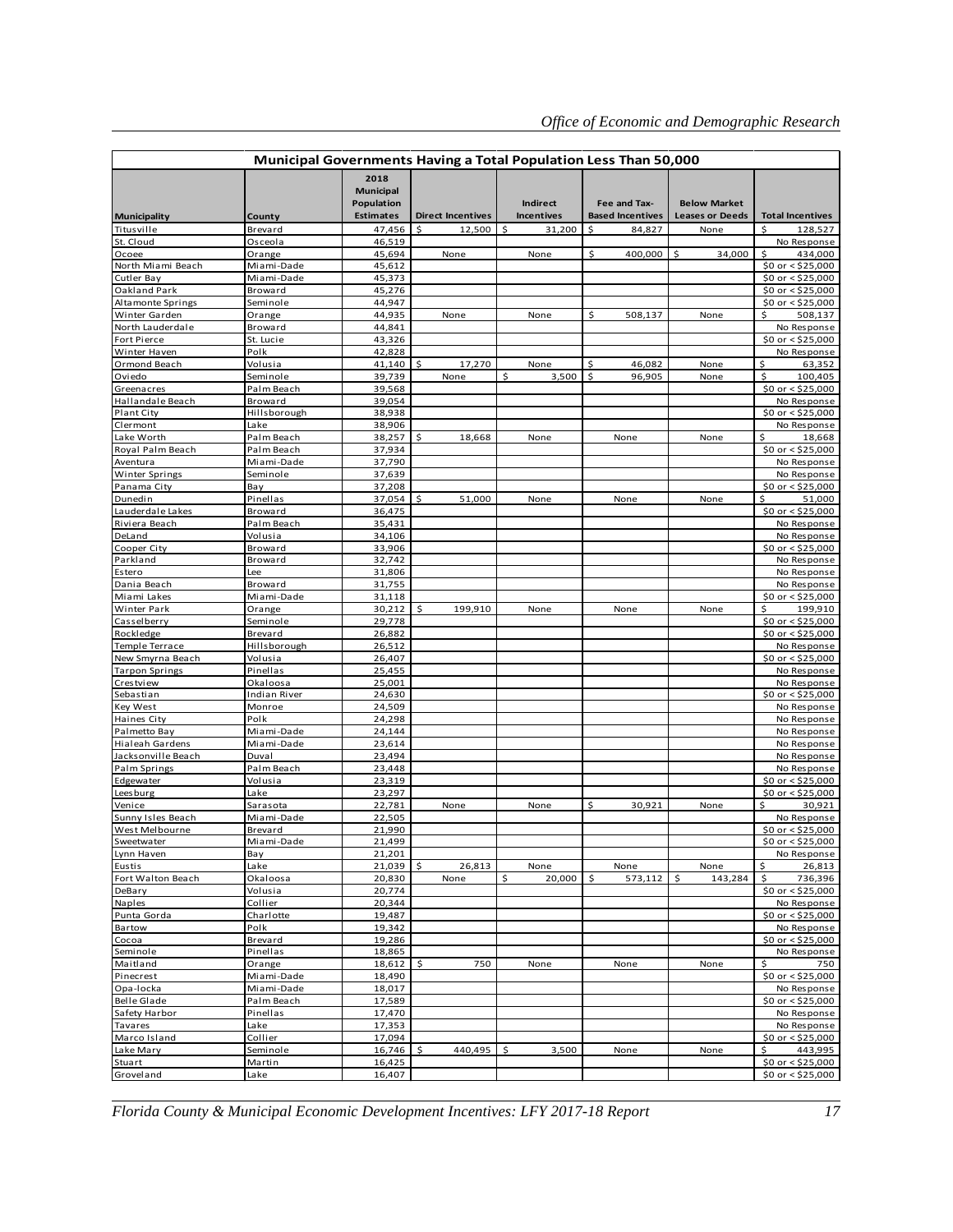|                                 | Municipal Governments Having a Total Population Less Than 50,000 (continued) |                                        |                          |                   |                         |                        |                                                  |
|---------------------------------|------------------------------------------------------------------------------|----------------------------------------|--------------------------|-------------------|-------------------------|------------------------|--------------------------------------------------|
|                                 |                                                                              | 2018<br><b>Municipal</b><br>Population |                          | <b>Indirect</b>   | Fee and Tax-            | <b>Below Market</b>    |                                                  |
| <b>Municipality</b>             | County                                                                       | <b>Estimates</b>                       | <b>Direct Incentives</b> | <b>Incentives</b> | <b>Based Incentives</b> | <b>Leases or Deeds</b> | <b>Total Incentives</b>                          |
| Vero Beach                      | Indian River                                                                 | 16,274                                 |                          |                   |                         |                        | No Response                                      |
| Auburndale                      | Polk                                                                         | 16,246                                 | \$.<br>154,713           | None              | \$<br>4,443<br>\$       | None<br>49,500         | \$<br>159,156                                    |
| New Port Richey<br>Callaway     | Pasco<br>Bay                                                                 | 15,863<br>15,855                       | \$<br>212,128            | None              | 800,000                 | \$                     | \$<br>1,061,628<br>\$0 or < $$25,000$            |
| Zephyrhills                     | Pasco                                                                        | 15,839                                 |                          |                   |                         |                        | No Response                                      |
| Lake Wales                      | Polk                                                                         | 15,791                                 |                          |                   |                         |                        | \$0 or < $$25,000$                               |
| Longwood                        | Seminole                                                                     | 15,279                                 |                          |                   |                         |                        | No Response                                      |
| West Park                       | Broward                                                                      | 14,985                                 |                          |                   |                         |                        | No Response                                      |
| Lady Lake                       | Lake                                                                         | 14,960                                 |                          |                   |                         |                        | \$0 or < $$25,000$                               |
| Mount Dora                      | Lake                                                                         | 14,536                                 |                          |                   |                         |                        | $$0$ or < \$25,000                               |
| Niceville                       | Okaloosa                                                                     | 14,508                                 |                          |                   |                         |                        | No Response                                      |
| Oldsmar                         | Pinellas                                                                     | 14,489                                 |                          |                   |                         |                        | \$0 or < $$25,000$                               |
| Miami Springs                   | Miami-Dade                                                                   | 14,192                                 |                          |                   |                         |                        | No Response                                      |
| St. Augustine<br>Atlantic Beach | St. Johns<br>Duval                                                           | 14,021<br>13,570                       |                          |                   |                         |                        | No Response                                      |
| Palmetto                        | Manatee                                                                      | 13,307                                 |                          |                   |                         |                        | \$0 or < $$25,000$<br>No Response                |
| Destin                          | Okaloosa                                                                     | 13,289                                 |                          |                   |                         |                        | No Response                                      |
| Panama City Beach               | Bay                                                                          | 13,099                                 |                          |                   |                         |                        | No Response                                      |
| Florida City                    | Miami-Dade                                                                   | 13,076                                 |                          |                   |                         |                        | No Response                                      |
| Key Biscayne                    | Miami-Dade                                                                   | 12,887                                 |                          |                   |                         |                        | \$0 or < $$25,000$                               |
| Wilton Manors                   | Broward                                                                      | 12,831                                 |                          |                   |                         |                        | No Response                                      |
| Fernandina Beach                | Nassau                                                                       | 12,761                                 |                          |                   |                         |                        | \$0 or $<$ \$25,000                              |
| South Daytona                   | Volusia                                                                      | 12,703                                 |                          |                   |                         |                        | $$0 \text{ or } $525,000$                        |
| South Miami                     | Miami-Dade                                                                   | 12,664                                 |                          |                   |                         |                        | No Response                                      |
| North Palm Beach                | Palm Beach                                                                   | 12,596                                 |                          |                   |                         |                        | No Response                                      |
| Gulfport                        | Pinellas                                                                     | 12,544                                 |                          |                   |                         |                        | \$0 or < $$25,000$                               |
| Minneola                        | Lake                                                                         | 12,348                                 |                          |                   |                         |                        | \$0 or < $$25,000$                               |
| Lake City<br>Holly Hill         | Columbia<br>Volusia                                                          | 12,322<br>11,958                       |                          |                   |                         |                        | $$0 \text{ or } $525,000$<br>\$0 or $<$ \$25,000 |
| Orange City                     | Volusia                                                                      | 11,720                                 |                          |                   |                         |                        | $$0 \text{ or } $525,000$                        |
| Lantana                         | Palm Beach                                                                   | 11,397                                 |                          |                   |                         |                        | $$0$ or < \$25,000                               |
| Cocoa Beach                     | Brevard                                                                      | 11,328                                 |                          |                   |                         |                        | No Response                                      |
| Avon Park                       | Highlands                                                                    | 11,187                                 |                          |                   |                         |                        | No Response                                      |
| Sebring                         | Highlands                                                                    | 11,087                                 |                          |                   |                         |                        | No Response                                      |
| Miami Shores                    | Miami-Dade                                                                   | 10,784                                 |                          |                   |                         |                        | No Response                                      |
| Palatka                         | Putnam                                                                       | 10,649                                 |                          |                   |                         |                        | No Response                                      |
| Lighthouse Point                | Broward                                                                      | 10,560                                 |                          |                   |                         |                        | No Response                                      |
| Satellite Beach                 | Brevard                                                                      | 10,346                                 |                          |                   |                         |                        | No Response                                      |
| Cape Canaveral                  | Brevard                                                                      | 10,227                                 |                          |                   |                         |                        | \$0 or < $$25,000$                               |
| Milton<br>Alachua               | Santa Rosa                                                                   | 10,186<br>10,155                       |                          |                   |                         |                        | \$0 or < $$25,000$<br>\$0 or < $$25,000$         |
| Springfield                     | Alachua<br>Bay                                                               | 9,621                                  |                          |                   |                         |                        | No Response                                      |
| Wildwood                        | Sumter                                                                       | 9,511                                  |                          |                   |                         |                        | No Response                                      |
| St. Pete Beach                  | Pinellas                                                                     | 9,510                                  |                          |                   |                         |                        | No Response                                      |
| North Bay Village               | Miami-Dade                                                                   | 8,981                                  |                          |                   |                         |                        | \$0 or $<$ \$25,000                              |
| <b>Fruitland Park</b>           | Lake                                                                         | 8,963                                  |                          |                   |                         |                        | No Response                                      |
| Lake Park                       | Palm Beach                                                                   | 8,829                                  |                          |                   |                         |                        | No Response                                      |
| Orange Park                     | Clay                                                                         | 8,630                                  |                          |                   |                         |                        | \$0 or $<$ \$25,000                              |
| Indian Harbour Beach            | Brevard                                                                      | 8,526                                  |                          |                   |                         |                        | \$0 or < \$25,000                                |
| Brooksville                     | Hernando                                                                     | 8,410                                  |                          |                   |                         |                        | $$0 \text{ or } $525,000$                        |
| Palm Beach                      | Palm Beach                                                                   | 8,295                                  |                          |                   |                         |                        | \$0 or < $$25,000$                               |
| Marathon<br>Quincy              | Monroe<br>Gadsden                                                            | 8,235<br>8,176                         |                          |                   |                         |                        | \$0 or < $$25,000$<br>No Response                |
| Clewiston                       | Hendry                                                                       | 7,943                                  |                          |                   |                         |                        | No Response                                      |
| Green Cove Springs              | Clay                                                                         | 7,813                                  |                          |                   |                         |                        | No Response                                      |
| West Miami                      | Miami-Dade                                                                   | 7,806                                  |                          |                   |                         |                        | $$0$ or < $$25,000$                              |
| Southwest Ranches               | Broward                                                                      | 7,706                                  |                          |                   |                         |                        | \$0 or < \$25,000                                |
| Arcadia                         | DeSoto                                                                       | 7,673                                  |                          |                   |                         |                        | No Response                                      |
| Marianna                        | Jackson                                                                      | 7,621                                  | None                     | \$<br>77,640      | None                    | \$<br>230,000          | \$<br>307,640                                    |
| Inverness                       | Citrus                                                                       | 7,380                                  |                          |                   |                         |                        | \$0 or < $$25,000$                               |
| Neptune Beach                   | Duval                                                                        | 7,285                                  |                          |                   |                         |                        | \$0 or < \$25,000                                |
| Dade City                       | Pasco                                                                        | 7,162                                  | None                     | \$<br>50,000      | None                    | None                   | Ś<br>50,000                                      |
| Perry                           | Taylor                                                                       | 7,025                                  |                          |                   |                         |                        | \$0 or < $$25,000$                               |
| Longboat Key                    | Manatee/Sarasota                                                             | 6,990                                  |                          |                   |                         |                        | \$0 or < \$25,000                                |
| Belle Isle<br>Treasure Island   | Orange<br>Pinellas                                                           | 6,944                                  |                          |                   |                         |                        | \$0 or < $$25,000$                               |
| Live Oak                        | Suwannee                                                                     | 6,858<br>6,837                         |                          |                   |                         |                        | No Response<br>\$0 or < \$25,000                 |
| Macclenny                       | Baker                                                                        | 6,743                                  |                          |                   |                         |                        | \$0 or < \$25,000                                |
| St. Augustine Beach             | St. Johns                                                                    | 6,713                                  |                          |                   |                         |                        | No Response                                      |
| Indiantown                      | Martin                                                                       | 6,707                                  |                          |                   |                         |                        | No Response                                      |
|                                 |                                                                              |                                        |                          |                   |                         |                        |                                                  |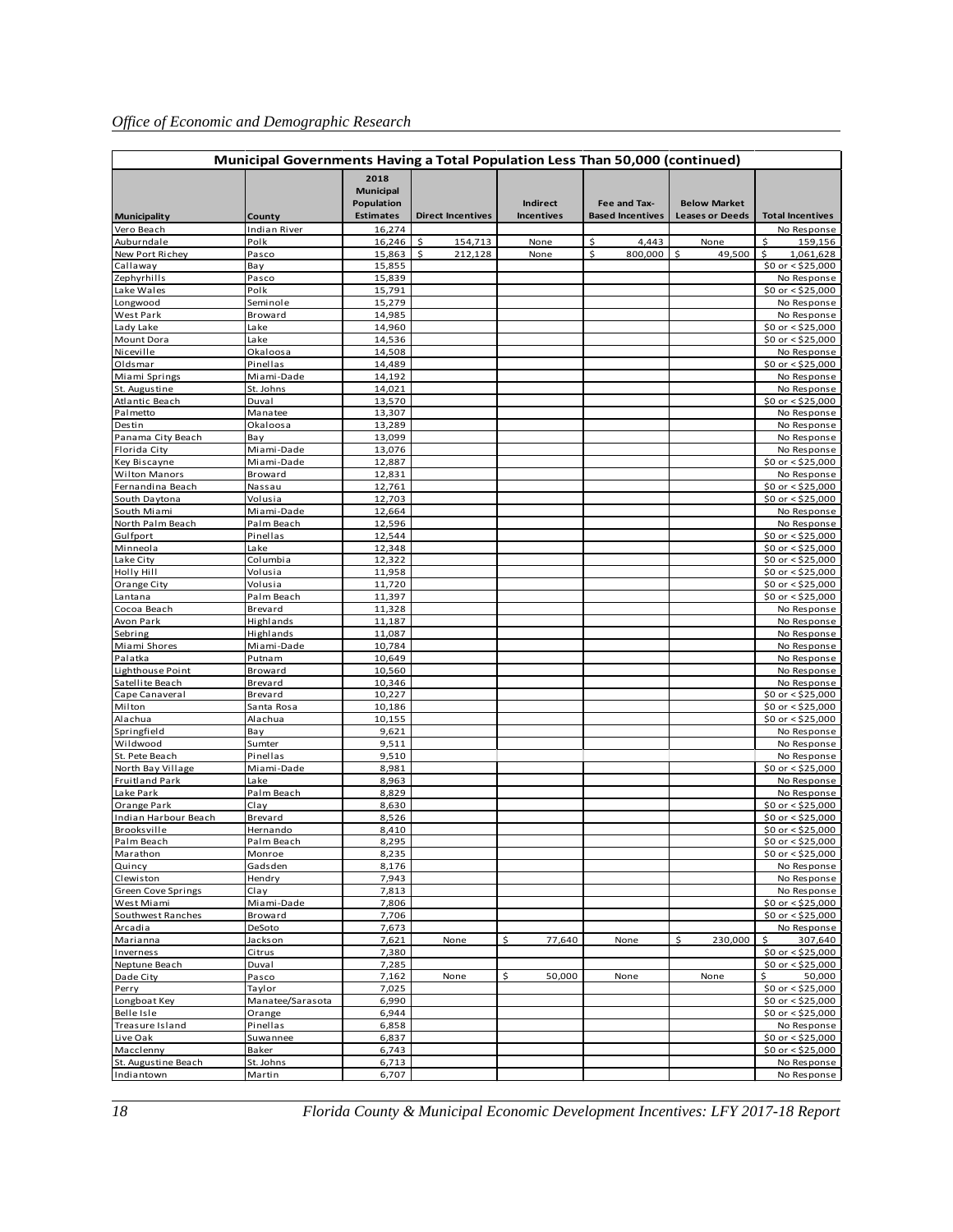|                                     | Municipal Governments Having a Total Population Less Than 50,000 (continued) |                                                            |                          |                                      |                                         |                                               |                                          |
|-------------------------------------|------------------------------------------------------------------------------|------------------------------------------------------------|--------------------------|--------------------------------------|-----------------------------------------|-----------------------------------------------|------------------------------------------|
| Municipality                        | County                                                                       | 2018<br><b>Municipal</b><br>Population<br><b>Estimates</b> | <b>Direct Incentives</b> | <b>Indirect</b><br><b>Incentives</b> | Fee and Tax-<br><b>Based Incentives</b> | <b>Below Market</b><br><b>Leases or Deeds</b> | <b>Total Incentives</b>                  |
| Sanibel                             | Lee                                                                          | 6,701                                                      |                          |                                      |                                         |                                               | No Response                              |
| Fort Myers Beach                    | Lee                                                                          | 6,406                                                      |                          |                                      |                                         |                                               | No Response                              |
| Pembroke Park                       | Broward                                                                      | 6,384                                                      |                          |                                      |                                         |                                               | \$0 or $<$ \$25,000                      |
| Newberry                            | Alachua                                                                      | 6,249                                                      |                          |                                      |                                         |                                               | \$0 or < $$25,000$                       |
| High Springs                        | Alachua                                                                      | 6,221                                                      |                          |                                      |                                         |                                               | No Response                              |
| Lauderdale-By-The-Sea               | Broward                                                                      | 6,199                                                      |                          |                                      |                                         |                                               | No Response                              |
| Fort Meade                          | Polk                                                                         | 5,993                                                      |                          |                                      |                                         |                                               | \$0 or $<$ \$25,000                      |
| Islamorada<br>Lake Alfred           | Monroe<br>Polk                                                               | 5,990<br>5,950                                             |                          |                                      |                                         |                                               | No Response<br>No Response               |
| Surfside                            | Miami-Dade                                                                   | 5,934                                                      |                          |                                      |                                         |                                               | \$0 or < $$25,000$                       |
| Pahokee                             | Palm Beach                                                                   | 5,909                                                      |                          |                                      |                                         |                                               | No Response                              |
| <b>Bay Harbor Islands</b>           | Miami-Dade                                                                   | 5,908                                                      |                          |                                      |                                         |                                               | No Response                              |
| Tequesta                            | Palm Beach                                                                   | 5,857                                                      |                          |                                      |                                         |                                               | $$0 \text{ or } $525,000$                |
| <b>Gulf Breeze</b>                  | Santa Rosa                                                                   | 5,849                                                      |                          |                                      |                                         |                                               | \$0 or < $$25,000$                       |
| Mascotte                            | Lake                                                                         | 5,829                                                      |                          |                                      |                                         |                                               | \$0 or < $$25,000$                       |
| Davenport                           | Polk                                                                         | 5,602                                                      |                          |                                      |                                         |                                               | No Response                              |
| Fellsmere                           | Indian River                                                                 | 5,571                                                      |                          |                                      |                                         |                                               | \$0 or < $$25,000$                       |
| Okeechobee<br>DeFuniak Springs      | Okeechobee<br>Walton                                                         | 5,561<br>5,481                                             |                          |                                      |                                         |                                               | $$0$ or < \$25,000<br>\$0 or < $$25,000$ |
| Starke                              | Bradford                                                                     | 5,352                                                      |                          |                                      |                                         |                                               | \$0 or < $$25,000$                       |
| Valparaiso                          | Okaloosa                                                                     | 5,284                                                      |                          |                                      |                                         |                                               | No Response                              |
| South Bay                           | Palm Beach                                                                   | 5,174                                                      |                          |                                      |                                         |                                               | $$0 \text{ or } $525,000$                |
| Belleview                           | Marion                                                                       | 5,152                                                      |                          |                                      |                                         |                                               | No Response                              |
| Wauchula                            | Hardee                                                                       | 5,133                                                      |                          |                                      |                                         |                                               | No Response                              |
| Kenneth City                        | Pinellas                                                                     | 5,103                                                      |                          |                                      |                                         |                                               | No Response                              |
| South Pasadena                      | Pinellas                                                                     | 5,074                                                      |                          |                                      |                                         |                                               | $$0 \text{ or } $525,000$                |
| LaBelle                             | Hendry                                                                       | 5,025                                                      |                          |                                      |                                         |                                               | No Response                              |
| Flagler Beach                       | Flagler/Volusia                                                              | 4,726                                                      |                          |                                      |                                         |                                               | No Response                              |
| Dundee                              | Polk                                                                         | 4,662                                                      |                          |                                      |                                         |                                               | No Response                              |
| Parker<br>Indian Rocks Beach        | Bay<br>Pinellas                                                              | 4,467<br>4,430                                             |                          |                                      |                                         |                                               | \$0 or < $$25,000$<br>\$0 or < $$25,000$ |
| Madeira Beach                       | Pinellas                                                                     | 4,421                                                      |                          |                                      |                                         |                                               | No Response                              |
| Daytona Beach Shores                | Volusia                                                                      | 4,294                                                      |                          |                                      |                                         |                                               | \$0 or < $$25,000$                       |
| Grant-Valkaria                      | Brevard                                                                      | 4,260                                                      |                          |                                      |                                         |                                               | $$0$ or $< $25,000$                      |
| Indian River Shores                 | Indian River                                                                 | 4,208                                                      |                          |                                      |                                         |                                               | \$0 or < $$25,000$                       |
| Umatilla                            | Lake                                                                         | 4,081                                                      |                          |                                      |                                         |                                               | \$0 or < $$25,000$                       |
| Belleair                            | Pinellas                                                                     | 3,977                                                      |                          |                                      |                                         |                                               | \$0 or < $$25,000$                       |
| Mary Esther                         | Okaloosa                                                                     | 3,971                                                      |                          |                                      |                                         |                                               | \$0 or < $$25,000$                       |
| Holmes Beach                        | Manatee                                                                      | 3,934                                                      |                          |                                      |                                         |                                               | No Response                              |
| Mulberry                            | Polk                                                                         | 3,865                                                      |                          |                                      |                                         |                                               | No Response                              |
| Freeport<br>Port St. Joe            | Walton<br>Gulf                                                               | 3,845<br>3,700                                             |                          |                                      |                                         |                                               | \$0 or < $$25,000$<br>No Response        |
| Highland Beach                      | Palm Beach                                                                   | 3,654                                                      |                          |                                      |                                         |                                               | No Response                              |
| Chipley                             | Washington                                                                   | 3,506                                                      |                          |                                      |                                         |                                               | $$0$ or < \$25,000                       |
| Juno Beach                          | Palm Beach                                                                   | 3,427                                                      |                          |                                      |                                         |                                               | \$0 or < \$25,000                        |
| Lake Clarke Shores                  | Palm Beach                                                                   | 3,422                                                      |                          |                                      |                                         |                                               | \$0 or < $$25,000$                       |
| Midway                              | Gadsden                                                                      | 3,409                                                      |                          |                                      |                                         |                                               | No Response                              |
| Loxahatchee Groves                  | Palm Beach                                                                   | 3,384                                                      |                          |                                      |                                         |                                               | No Response                              |
| Crystal River                       | Citrus                                                                       | 3,333                                                      |                          |                                      |                                         |                                               | No Response                              |
| <b>Biscayne Park</b>                | Miami-Dade                                                                   | 3,218                                                      |                          |                                      |                                         |                                               | No Response                              |
| Frostproof                          | Polk                                                                         | 3,130<br>3,119                                             |                          |                                      |                                         |                                               | \$0 or < $$25,000$                       |
| Oakland<br>Ponce Inlet              | Orange<br>Volusia                                                            | 3,111                                                      |                          |                                      |                                         |                                               | No Response<br>\$0 or < \$25,000         |
| Melbourne Beach                     | Brevard                                                                      | 3,095                                                      |                          |                                      |                                         |                                               | \$0 or < \$25,000                        |
| Madison                             | Madison                                                                      | 3,081                                                      |                          |                                      |                                         |                                               | \$0 or < \$25,000                        |
| Bunnell                             | Flagler                                                                      | 3,056                                                      |                          |                                      |                                         |                                               | \$0 or < $$25,000$                       |
| Hilliard                            | Nassau                                                                       | 2,990                                                      |                          |                                      |                                         |                                               | \$0 or < $$25,000$                       |
| Chattahoochee                       | Gadsden                                                                      | 2,970                                                      |                          |                                      |                                         |                                               | \$0 or < $$25,000$                       |
| Williston                           | Levy                                                                         | 2,943                                                      |                          |                                      |                                         |                                               | \$0 or < \$25,000                        |
| <b>Bal Harbour</b>                  | Miami-Dade                                                                   | 2,920                                                      |                          |                                      |                                         |                                               | No Response                              |
| Windermere                          | Orange                                                                       | 2,918                                                      |                          |                                      |                                         |                                               | No Response                              |
| Malabar                             | Brevard                                                                      | 2,899                                                      |                          |                                      |                                         |                                               | \$0 or < \$25,000                        |
| Port Richey<br><b>Bowling Green</b> | Pasco                                                                        | 2,879                                                      |                          |                                      |                                         |                                               | No Response<br>\$0 or < \$25,000         |
| Indialantic                         | Hardee<br>Brevard                                                            | 2,869<br>2,842                                             |                          |                                      |                                         |                                               | \$0 or < \$25,000                        |
| Jasper                              | Hamilton                                                                     | 2,819                                                      |                          |                                      |                                         |                                               | No Response                              |
| Lake Helen                          | Volusia                                                                      | 2,752                                                      |                          |                                      |                                         |                                               | \$0 or < $$25,000$                       |
| Hypoluxo                            | Palm Beach                                                                   | 2,741                                                      |                          |                                      |                                         |                                               | \$0 or < $$25,000$                       |
| Edgewood                            | Orange                                                                       | 2,712                                                      |                          |                                      |                                         |                                               | No Response                              |
| Bonifay                             | Holmes                                                                       | 2,677                                                      |                          |                                      |                                         |                                               | No Response                              |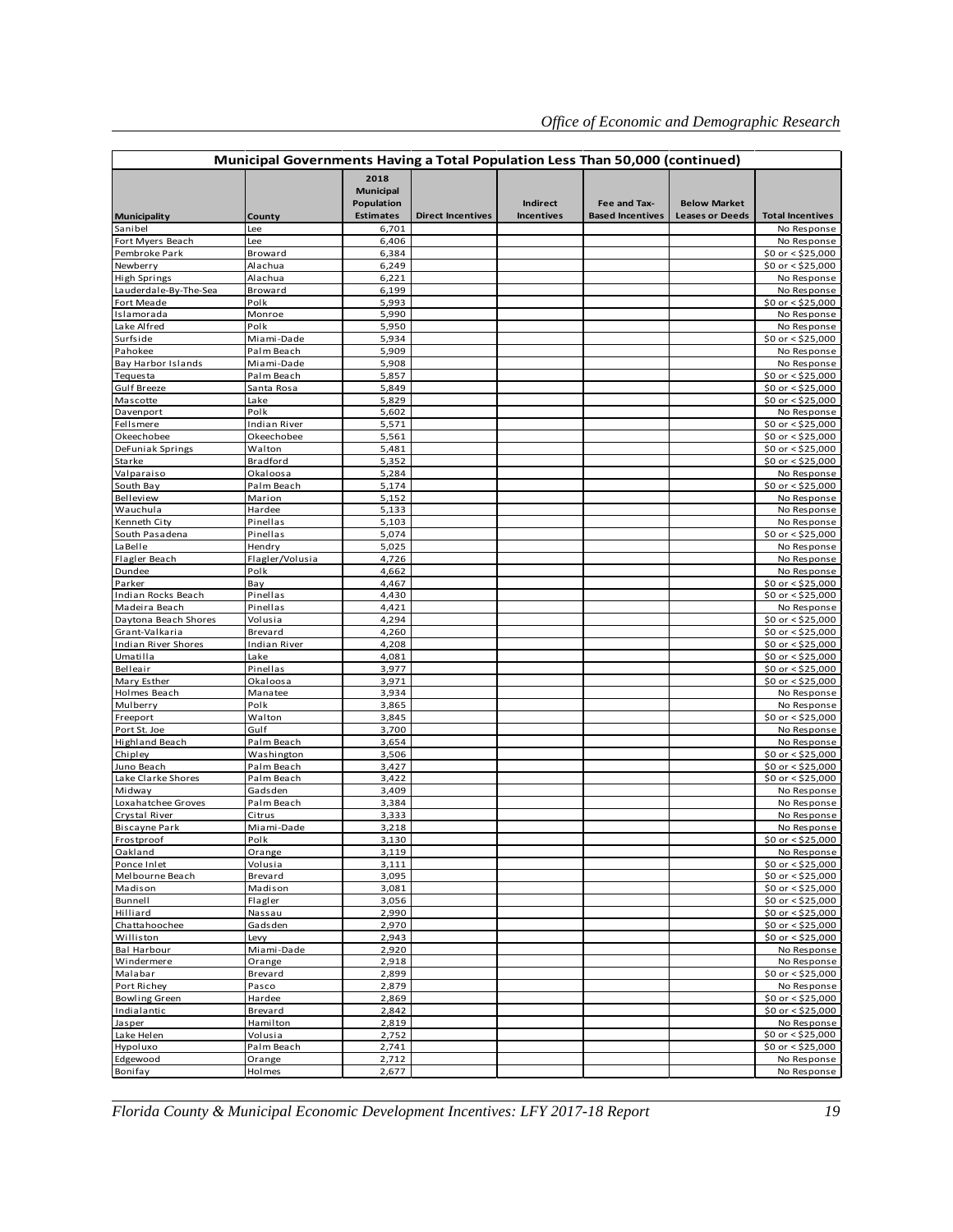|                                | Municipal Governments Having a Total Population Less Than 50,000 (continued) |                                                            |                          |                               |                                         |                                               |                                                 |
|--------------------------------|------------------------------------------------------------------------------|------------------------------------------------------------|--------------------------|-------------------------------|-----------------------------------------|-----------------------------------------------|-------------------------------------------------|
| Municipality                   | County                                                                       | 2018<br><b>Municipal</b><br>Population<br><b>Estimates</b> | <b>Direct Incentives</b> | Indirect<br><b>Incentives</b> | Fee and Tax-<br><b>Based Incentives</b> | <b>Below Market</b><br><b>Leases or Deeds</b> | <b>Total Incentives</b>                         |
| Carrabelle                     | Franklin                                                                     | 2,646                                                      |                          |                               |                                         |                                               | No Response                                     |
| Lake Placid                    | Highlands                                                                    | 2,632                                                      |                          |                               |                                         |                                               | No Response                                     |
| Eagle Lake                     | Polk                                                                         | 2,574                                                      |                          |                               |                                         |                                               | \$0 or < $$25,000$                              |
| Bushnell                       | Sumter                                                                       | 2,499                                                      |                          |                               |                                         |                                               | \$0 or < $$25,000$                              |
| <b>Blountstown</b>             | Calhoun                                                                      | 2,498                                                      |                          |                               |                                         |                                               | $$0$ or $< $25,000$                             |
| Virginia Gardens               | Miami-Dade                                                                   | 2,433                                                      |                          |                               |                                         |                                               | No Response                                     |
| Monticello                     | Jefferson                                                                    | 2,412                                                      |                          |                               |                                         |                                               | \$0 or < $$25,000$                              |
| Apalachicola                   | Franklin                                                                     | 2,363                                                      |                          |                               |                                         |                                               | $$0$ or < $$25,000$                             |
| Eatonville<br>Chiefland        | Orange<br>Levy                                                               | 2,323<br>2,224                                             |                          |                               |                                         |                                               | No Response<br>No Response                      |
| Redington Shores               | Pinellas                                                                     | 2,212                                                      |                          |                               |                                         |                                               | \$0 or < $$25,000$                              |
| Malone                         | Jackson                                                                      | 2,193                                                      |                          |                               |                                         |                                               | No Response                                     |
| Graceville                     | Jackson                                                                      | 2,182                                                      |                          |                               |                                         |                                               | No Response                                     |
| El Portal                      | Miami-Dade                                                                   | 2,140                                                      |                          |                               |                                         |                                               | $$0$ or < $$25,000$                             |
| Haverhill                      | Palm Beach                                                                   | 2,096                                                      |                          |                               |                                         |                                               | No Response                                     |
| <b>Belleair Bluffs</b>         | Pinellas                                                                     | 2,095                                                      |                          |                               |                                         |                                               | $$0 \text{ or } $525,000$                       |
| Polk City                      | Polk                                                                         | 2,088                                                      |                          |                               |                                         |                                               | $$0$ or < \$25,000                              |
| Sewall's Point                 | Martin                                                                       | 2,078                                                      |                          |                               |                                         |                                               | No Response                                     |
| Wewahitchka                    | Gulf                                                                         | 2,052                                                      |                          |                               |                                         |                                               | \$0 or < $$25,000$                              |
| Mangonia Park<br>Trenton       | Palm Beach<br>Gilchrist                                                      | 2,045<br>2,029                                             |                          |                               |                                         |                                               | No Response<br>No Response                      |
| Atlantis                       | Palm Beach                                                                   | 2,021                                                      |                          |                               |                                         |                                               | \$0 or $<$ \$25,000                             |
| Oak Hill                       | Volusia                                                                      | 1,997                                                      |                          |                               |                                         |                                               | No Response                                     |
| Hillsboro Beach                | Broward                                                                      | 1,918                                                      |                          |                               |                                         |                                               | \$0 or < $$25,000$                              |
| Astatula                       | Lake                                                                         | 1,908                                                      |                          |                               |                                         |                                               | No Response                                     |
| Sneads                         | Jackson                                                                      | 1,893                                                      |                          |                               |                                         |                                               | No Response                                     |
| Montverde                      | Lake                                                                         | 1,846                                                      |                          |                               |                                         |                                               | \$0 or < $$25,000$                              |
| Ocean Ridge                    | Palm Beach                                                                   | 1,827                                                      |                          |                               |                                         |                                               | \$0 or < \$25,000                               |
| Lake Butler                    | Union                                                                        | 1,813                                                      |                          |                               |                                         |                                               | $$0 \text{ or } $525,000$                       |
| Dunnellon                      | Marion                                                                       | 1,805                                                      |                          |                               |                                         |                                               | \$0 or < $$25,000$                              |
| Havana                         | Gadsden                                                                      | 1,800                                                      |                          |                               |                                         |                                               | No Response                                     |
| Zolfo Springs                  | Hardee                                                                       | 1,796                                                      |                          |                               |                                         |                                               | \$0 or < $$25,000$                              |
| Pierson<br>Moore Haven         | Volusia<br>Glades                                                            | 1,760<br>1,740                                             |                          |                               |                                         |                                               | \$0 or < $$25,000$<br>$$0 \text{ or } $525,000$ |
| Cross City                     | Dixie                                                                        | 1,696                                                      |                          |                               |                                         |                                               | No Response                                     |
| Gretna                         | Gadsden                                                                      | 1,656                                                      |                          |                               |                                         |                                               | \$0 or < \$25,000                               |
| Century                        | Escambia                                                                     | 1,602                                                      |                          |                               |                                         |                                               | \$0 or < $$25,000$                              |
| Anna Maria                     | Manatee                                                                      | 1,599                                                      |                          |                               |                                         |                                               | \$0 or < $$25,000$                              |
| Belleair Beach                 | Pinellas                                                                     | 1,588                                                      |                          |                               |                                         |                                               | No Response                                     |
| Crescent City                  | Putnam                                                                       | 1,553                                                      |                          |                               |                                         |                                               | \$0 or < \$25,000                               |
| Howey-in-the-Hills             | Lake                                                                         | 1,499                                                      |                          |                               |                                         |                                               | No Response                                     |
| North Redington Beach          | Pinellas                                                                     | 1,499                                                      |                          |                               |                                         |                                               | $$0 \text{ or } $525,000$                       |
| Redington Beach                | Pinellas                                                                     | 1,475                                                      |                          |                               |                                         |                                               | No Response                                     |
| <b>Indian Shores</b>           | Pinellas                                                                     | 1,470                                                      |                          |                               |                                         |                                               | No Response                                     |
| Hawthorne<br>Baldwin           | Alachua<br>Duval                                                             | 1,422<br>1,419                                             |                          |                               |                                         |                                               | $$0 \text{ or } $525,000$<br>$$0$ or < \$25,000 |
| South Palm Beach               | Palm Beach                                                                   | 1,400                                                      |                          |                               |                                         |                                               | \$0 or < $$25,000$                              |
| Lake Hamilton                  | Polk                                                                         | 1,380                                                      |                          |                               |                                         |                                               | No Response                                     |
| Keystone Heights               | Clay                                                                         | 1,364                                                      |                          |                               |                                         |                                               | \$0 or < $$25,000$                              |
| Interlachen                    | Putnam                                                                       | 1,339                                                      |                          |                               |                                         |                                               | \$0 or < $$25,000$                              |
| St. Leo                        | Pasco                                                                        | 1,319                                                      |                          |                               |                                         |                                               | $$0$ or < $$25,000$                             |
| Callahan                       | Nassau                                                                       | 1,305                                                      |                          |                               |                                         |                                               | \$0 or < $$25,000$                              |
| San Antonio                    | Pasco                                                                        | 1,294                                                      |                          |                               |                                         |                                               | No Response                                     |
| Inglis                         | Levy                                                                         | 1,292                                                      |                          |                               |                                         |                                               | \$0 or < \$25,000                               |
| Mexico Beach                   | Bay                                                                          | 1,285                                                      |                          |                               |                                         |                                               | $$0$ or < $$25,000$                             |
| Palm Beach Shores              | Palm Beach<br>Lafayette                                                      | 1,217                                                      |                          |                               |                                         |                                               | \$0 or < \$25,000                               |
| Mayo<br><b>Bradenton Beach</b> | Manatee                                                                      | 1,208<br>1,194                                             |                          |                               |                                         |                                               | \$0 or < \$25,000<br>\$0 or < \$25,000          |
| Archer                         | Alachua                                                                      | 1,168                                                      |                          |                               |                                         |                                               | \$0 or < $$25,000$                              |
| Bronson                        | Levy                                                                         | 1,133                                                      |                          |                               |                                         |                                               | \$0 or < $$25,000$                              |
| Palm Shores                    | Brevard                                                                      | 1,108                                                      |                          |                               |                                         |                                               | \$0 or < \$25,000                               |
| Center Hill                    | Sumter                                                                       | 1,101                                                      |                          |                               |                                         |                                               | \$0 or < \$25,000                               |
| Gulf Stream                    | Palm Beach                                                                   | 1,005                                                      |                          |                               |                                         |                                               | No Response                                     |
| <b>Grand Ridge</b>             | Jackson                                                                      | 981                                                        |                          |                               |                                         |                                               | No Response                                     |
| Waldo                          | Alachua                                                                      | 960                                                        |                          |                               |                                         |                                               | \$0 or < $$25,000$                              |
| Bristol                        | Liberty                                                                      | 950                                                        |                          |                               |                                         |                                               | $$0$ or < $$25,000$                             |
| Golden Beach                   | Miami-Dade                                                                   | 935                                                        |                          |                               |                                         |                                               | No Response                                     |
| Cottondale                     | Jackson                                                                      | 889                                                        |                          |                               |                                         |                                               | No Response                                     |
| Jennings<br>Pomona Park        | Hamilton<br>Putnam                                                           | 880<br>871                                                 |                          |                               |                                         |                                               | \$0 or < \$25,000<br>\$0 or < \$25,000          |
|                                |                                                                              |                                                            |                          |                               |                                         |                                               |                                                 |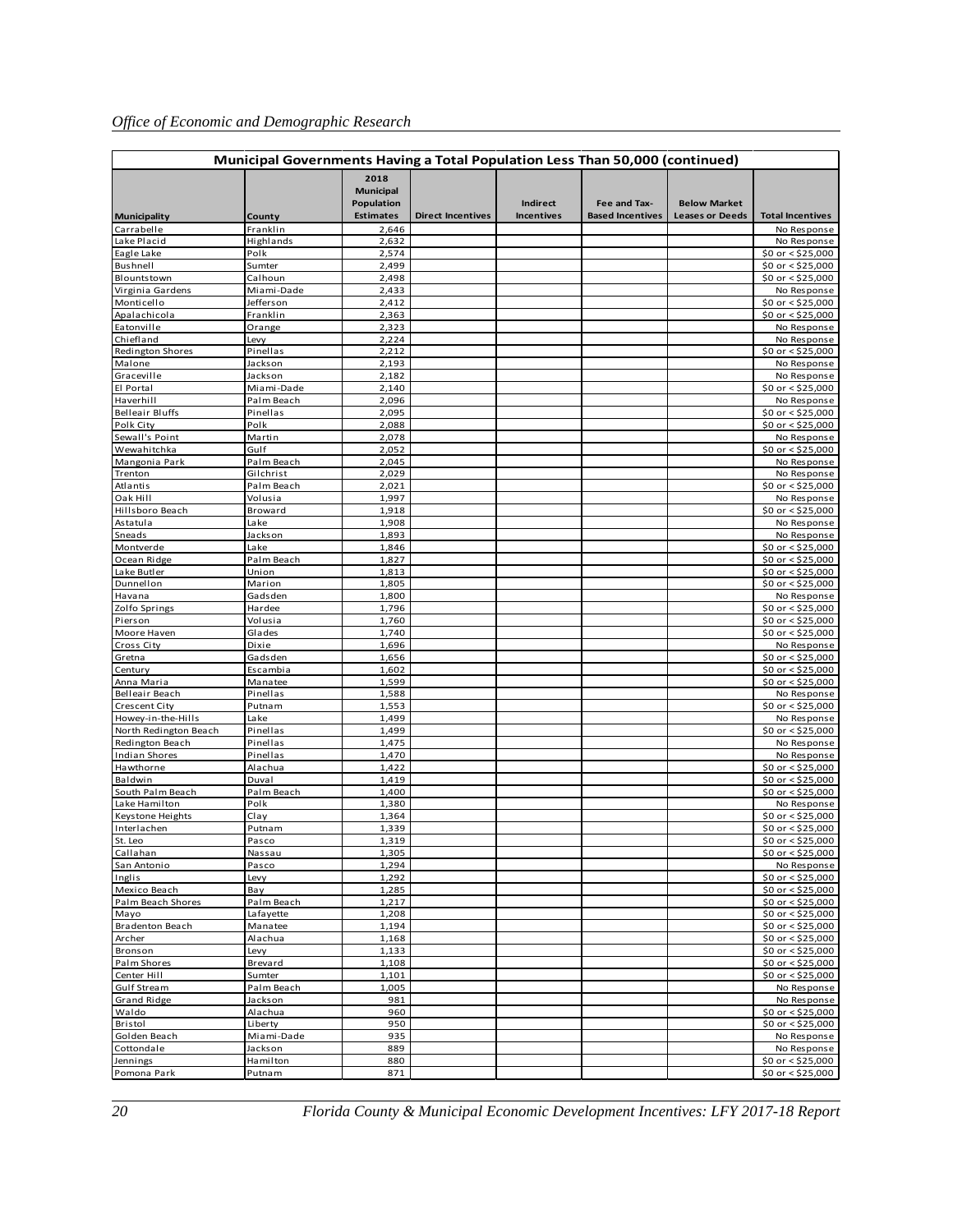|                                               | Municipal Governments Having a Total Population Less Than 50,000 (continued) |                                        |                          |                   |                         |                        |                                                 |
|-----------------------------------------------|------------------------------------------------------------------------------|----------------------------------------|--------------------------|-------------------|-------------------------|------------------------|-------------------------------------------------|
|                                               |                                                                              | 2018<br><b>Municipal</b><br>Population |                          | Indirect          | Fee and Tax-            | <b>Below Market</b>    |                                                 |
| <b>Municipality</b><br><b>Fanning Springs</b> | County<br>Gilchrist/Levy                                                     | <b>Estimates</b><br>859                | <b>Direct Incentives</b> | <b>Incentives</b> | <b>Based Incentives</b> | <b>Leases or Deeds</b> | <b>Total Incentives</b><br>No Response          |
| Medley                                        | Miami-Dade                                                                   | 842                                    |                          |                   |                         |                        | No Response                                     |
| Jupiter Island                                | Martin                                                                       | 826                                    |                          |                   |                         |                        | No Response                                     |
| Webster                                       | Sumter                                                                       | 818                                    |                          |                   |                         |                        | No Response                                     |
| Shalimar                                      | Okaloosa                                                                     | 817                                    |                          |                   |                         |                        | \$0 or < \$25,000                               |
| Greenville<br>Penney Farms                    | Madison<br>Clay                                                              | 797<br>766                             |                          |                   |                         |                        | No Response<br>\$0 or < $$25,000$               |
| White Springs                                 | Hamilton                                                                     | 764                                    |                          |                   |                         |                        | $$0 \text{ or } $525,000$                       |
| Key Colony Beach                              | Monroe                                                                       | 758                                    |                          |                   |                         |                        | No Response                                     |
| Vernon                                        | Washington                                                                   | 751                                    |                          |                   |                         |                        | \$0 or < $$25,000$                              |
| Coleman                                       | Sumter                                                                       | 721                                    |                          |                   |                         |                        | No Response                                     |
| Lawtey<br>Cedar Key                           | Bradford<br>Levy                                                             | 718<br>714                             |                          |                   |                         |                        | No Response<br>No Response                      |
| Welaka                                        | Putnam                                                                       | 712                                    |                          |                   |                         |                        | No Response                                     |
| Greenwood                                     | Jackson                                                                      | 696                                    |                          |                   |                         |                        | \$0 or < $$25,000$                              |
| Sea Ranch Lakes                               | Broward                                                                      | 695                                    |                          |                   |                         |                        | $$0 \text{ or } $525,000$                       |
| Branford                                      | Suwannee                                                                     | 689                                    |                          |                   |                         |                        | \$0 or < $$25,000$                              |
| Melbourne Village                             | Brevard                                                                      | 673                                    |                          |                   |                         |                        | \$0 or < $$25,000$                              |
| St. Lucie Village<br><b>Briny Breezes</b>     | St. Lucie<br>Palm Beach                                                      | 634<br>610                             |                          |                   |                         |                        | \$0 or < $$25,000$<br>$$0 \text{ or } $525,000$ |
| Paxton                                        | Walton                                                                       | 610                                    |                          |                   |                         |                        | No Response                                     |
| Micanopy                                      | Alachua                                                                      | 605                                    |                          |                   |                         |                        | \$0 or < $$25,000$                              |
| Greensboro                                    | Gadsden                                                                      | 591                                    |                          |                   |                         |                        | \$0 or < $$25,000$                              |
| Altha                                         | Calhoun                                                                      | 565                                    |                          |                   |                         |                        | No Response                                     |
| Ponce de Leon                                 | Hol mes                                                                      | 554                                    |                          |                   |                         |                        | \$0 or < \$25,000                               |
| Fort White<br>Laurel Hill                     | Columbia<br>Okaloosa                                                         | 552<br>551                             |                          |                   |                         |                        | $$0$ or < \$25,000<br>\$0 or < $$25,000$        |
| Reddick                                       | Marion                                                                       | 547                                    |                          |                   |                         |                        | \$0 or < $$25,000$                              |
| Jay                                           | Santa Rosa                                                                   | 521                                    |                          |                   |                         |                        | No Response                                     |
| Yankeetown                                    | Levy                                                                         | 504                                    |                          |                   |                         |                        | \$0 or < $$25,000$                              |
| Bell                                          | Gilchrist                                                                    | 498                                    |                          |                   |                         |                        | No Response                                     |
| Alford                                        | Jackson                                                                      | 495                                    |                          |                   |                         |                        | $$0 \text{ or } $525,000$                       |
| Sopchoppy<br>Hampton                          | Wakulla<br>Bradford                                                          | 473<br>465                             |                          |                   |                         |                        | \$0 or < $$25,000$<br>$$0 \text{ or } $525,000$ |
| McIntosh                                      | Marion                                                                       | 453                                    |                          |                   |                         |                        | \$0 or < $$25,000$                              |
| Glen St. Mary                                 | Baker                                                                        | 446                                    |                          |                   |                         |                        | \$0 or < $$25,000$                              |
| Manalapan                                     | Palm Beach                                                                   | 425                                    |                          |                   |                         |                        | No Response                                     |
| Orchid                                        | Indian River                                                                 | 423<br>409                             |                          |                   |                         |                        | \$0 or < $$25,000$                              |
| Jupiter Inlet Colony<br>Everglades            | Palm Beach<br>Collier                                                        | 408                                    |                          |                   |                         |                        | No Response<br>\$0 or < $$25,000$               |
| Cinco Bayou                                   | Okaloosa                                                                     | 404                                    |                          |                   |                         |                        | No Response                                     |
| La Crosse                                     | Alachua                                                                      | 390                                    |                          |                   |                         |                        | No Response                                     |
| Esto                                          | Holmes                                                                       | 385                                    |                          |                   |                         |                        | No Response                                     |
| Wausau                                        | Washington                                                                   | 375                                    |                          |                   |                         |                        | \$0 or < $$25,000$                              |
| Beverly Beach                                 | Flagler<br>Union                                                             | 356                                    |                          |                   |                         |                        | No Response<br>\$0 or < $$25,000$               |
| Worthington Springs<br>Lee                    | Madison                                                                      | 350<br>338                             |                          |                   |                         |                        | \$0 or < $$25,000$                              |
| Brooker                                       | Bradford                                                                     | 322                                    |                          |                   |                         |                        | \$0 or < $$25,000$                              |
| Caryville                                     | Washington                                                                   | 293                                    |                          |                   |                         |                        | \$0 or < $$25,000$                              |
| Westville                                     | Holmes                                                                       | 286                                    |                          |                   |                         |                        | No Response                                     |
| St. Marks                                     | Wakulla<br>Polk                                                              | 277                                    |                          |                   |                         |                        | \$0 or < $$25,000$                              |
| <b>Highland Park</b><br>Golf                  | Palm Beach                                                                   | 258<br>257                             |                          |                   |                         |                        | No Response<br>No Response                      |
| Hillcrest Heights                             | Polk                                                                         | 253                                    |                          |                   |                         |                        | No Response                                     |
| Raiford                                       | Union                                                                        | 243                                    |                          |                   |                         |                        | No Response                                     |
| Jacob                                         | Jackson                                                                      | 242                                    |                          |                   |                         |                        | \$0 or < $$25,000$                              |
| Ebro                                          | Washington                                                                   | 238                                    |                          |                   |                         |                        | No Response                                     |
| Glen Ridge<br>Campbellton                     | Palm Beach<br>Jackson                                                        | 223<br>215                             |                          |                   |                         |                        | \$0 or < $$25,000$<br>\$0 or < $$25,000$        |
| Noma                                          | Holmes                                                                       | 187                                    |                          |                   |                         |                        | \$0 or < $$25,000$                              |
| Layton                                        | Monroe                                                                       | 182                                    |                          |                   |                         |                        | \$0 or < $$25,000$                              |
| Horseshoe Beach                               | Dixie                                                                        | 171                                    |                          |                   |                         |                        | \$0 or < $$25,000$                              |
| Ocean Breeze                                  | Martin                                                                       | 163                                    |                          |                   |                         |                        | \$0 or < $$25,000$                              |
| Cloud Lake                                    | Palm Beach                                                                   | 137                                    |                          |                   |                         |                        | \$0 or $<$ \$25,000                             |
| Bascom<br>Otter Creek                         | Jackson<br>Levy                                                              | 125<br>122                             |                          |                   |                         |                        | \$0 or $<$ \$25,000<br>No Response              |
| <b>Belleair Shore</b>                         | Pinellas                                                                     | 118                                    |                          |                   |                         |                        | No Response                                     |
| <b>Indian Creek</b>                           | Miami-Dade                                                                   | 84                                     |                          |                   |                         |                        | No Response                                     |
| Westlake                                      | Palm Beach                                                                   | 29                                     |                          |                   |                         |                        | No Response                                     |
| Lazy Lake                                     | Broward                                                                      | 26                                     |                          |                   |                         |                        | \$0 or < \$25,000                               |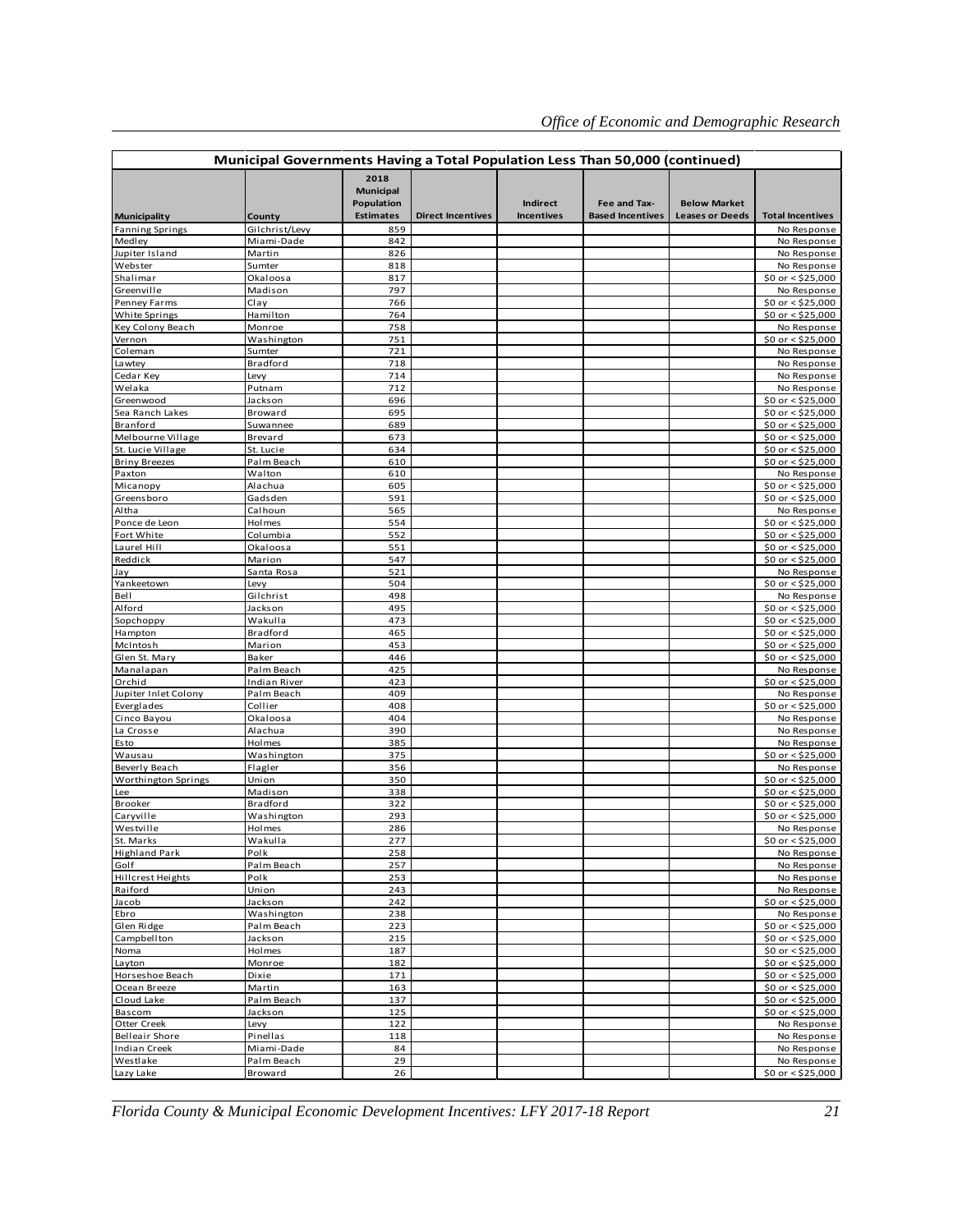| Municipal Governments Having a Total Population Less Than 50,000 (continued) |                   |                                        |                          |                   |                         |                        |                           |  |  |  |
|------------------------------------------------------------------------------|-------------------|----------------------------------------|--------------------------|-------------------|-------------------------|------------------------|---------------------------|--|--|--|
|                                                                              |                   | 2018<br>Municipal<br><b>Population</b> |                          | <b>Indirect</b>   | Fee and Tax-            | <b>Below Market</b>    |                           |  |  |  |
| Municipality                                                                 | County            | <b>Estimates</b>                       | <b>Direct Incentives</b> | <b>Incentives</b> | <b>Based Incentives</b> | <b>Leases or Deeds</b> | <b>Total Incentives</b>   |  |  |  |
| Lake Buena Vista                                                             | Orange            | 24                                     |                          |                   |                         |                        | $$0 \text{ or } $525,000$ |  |  |  |
| Bay Lake                                                                     | Orange            | 22                                     |                          |                   |                         |                        | $$0$ or < $$25,000$       |  |  |  |
| Weeki Wachee                                                                 | Hernando          |                                        |                          |                   |                         |                        | \$0 or < \$25,000         |  |  |  |
| Marineland                                                                   | Flagler/St. Johns |                                        |                          |                   |                         |                        | No Response               |  |  |  |

#### *Community Redevelopment Agencies (CRAs)*

Of the 109 CRAs that responded to the survey, 38 of them, or 35 percent, reported the following economic development incentives totaling \$29,511,959.

- Direct financial incentives: \$21,854,532 or 74 percent.
- Indirect financial incentives: \$1,324,157 or 5 percent.
- Tax-based and fee-based incentives: \$1,796,437 or 6 percent.
- Below-market rate leases or deeds for real property: \$4,536,833 or 15 percent.

Seventy-one, or 65 percent, of the 109 responding CRAs reported that no incentives were granted or that incentives totaled less than the minimum reporting threshold of \$25,000.

The following series of tables and charts summarize the reported economic development incentives by type granted by CRAs during the 2017-18 fiscal year. The total number of businesses or entities receiving incentives by type are not summed since it is possible that a business or entity may receive more than one type of incentive from the same CRA.

|                                                      | <b>CRAs - Total Incentives by Type</b>                 |    |                                |         |                                                                                |    |                                                    |  |  |  |  |  |  |
|------------------------------------------------------|--------------------------------------------------------|----|--------------------------------|---------|--------------------------------------------------------------------------------|----|----------------------------------------------------|--|--|--|--|--|--|
| <b>Incentive Type</b>                                | Number of<br><b>CRAs Granting</b><br><b>Incentives</b> |    | <b>Total Amount</b><br>Granted | Percent | <b>Number of</b><br><b>Businesses</b><br><b>Receiving</b><br><b>Incentives</b> |    | Average<br><b>Incentive Per</b><br><b>Business</b> |  |  |  |  |  |  |
| Direct Financial                                     | 33                                                     | ς  | 21,854,532                     | 74.1%   | 309                                                                            | Ś  | 70,727                                             |  |  |  |  |  |  |
| Indirect Financial *                                 | 12                                                     | \$ | 1,324,157                      | 4.5%    |                                                                                |    |                                                    |  |  |  |  |  |  |
| Tax-Based and Fee-Based                              | 3                                                      | \$ | 1,796,437                      | 6.1%    | 3                                                                              | \$ | 598,812                                            |  |  |  |  |  |  |
| <b>Below Market Rate</b><br>Leases or Deeds for Real |                                                        |    |                                |         |                                                                                |    |                                                    |  |  |  |  |  |  |
| Property                                             | 4                                                      | \$ | 4,536,833                      | 15.4%   | 23                                                                             | \$ | 197,254                                            |  |  |  |  |  |  |
| <b>Total</b>                                         | 38                                                     | Ś  | 29,511,959                     | 100.0%  |                                                                                |    |                                                    |  |  |  |  |  |  |
|                                                      |                                                        |    |                                |         |                                                                                |    |                                                    |  |  |  |  |  |  |

\* Indirect financial incentives provide monetary assistance to third parties to support business assistance, development, or recruitment. The number of businesses receiving such assistance are not recorded on the survey.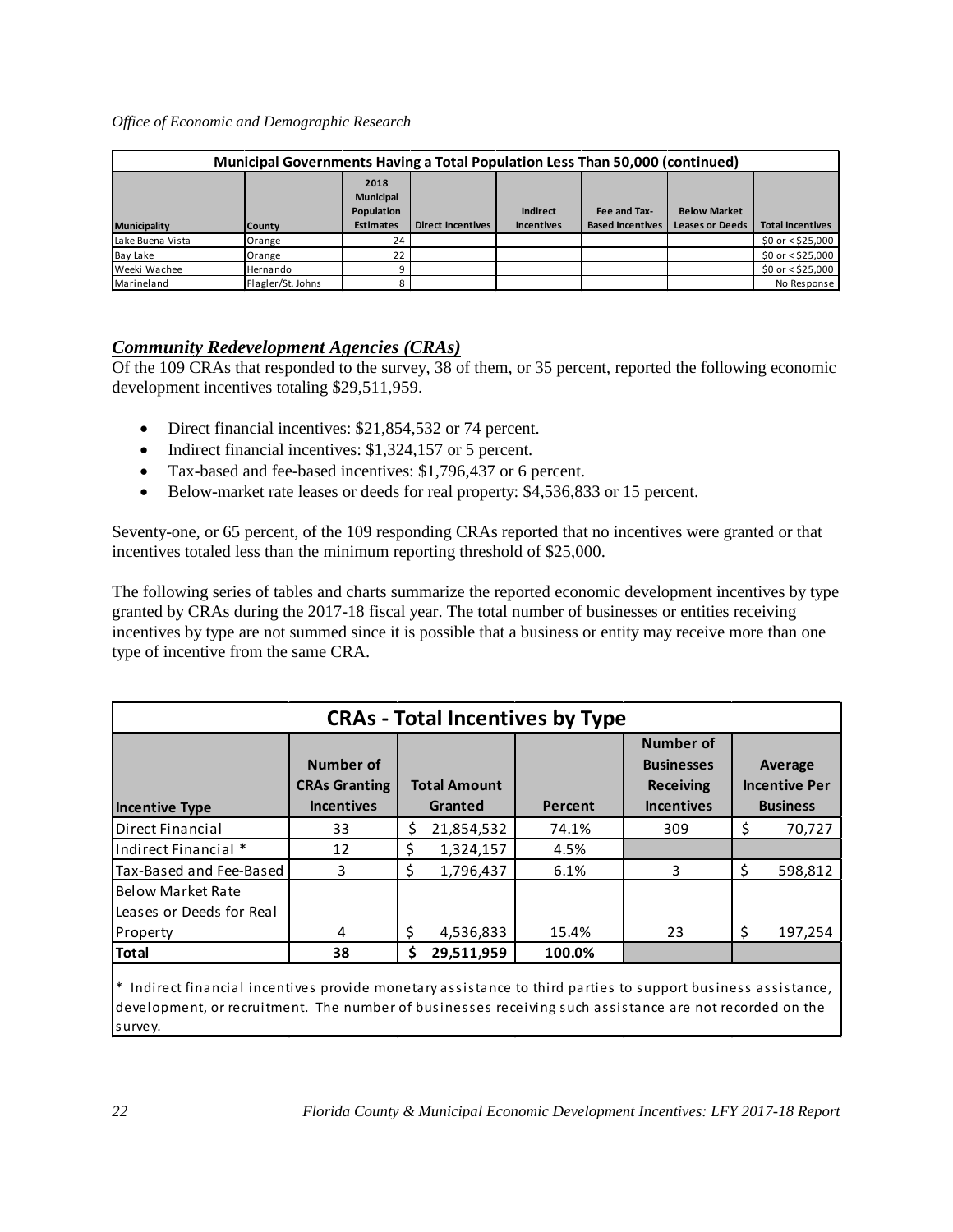|                                    | <b>CRAs - Direct Financial Incentives</b>              |    |                                |         |                                                                                |     |                                                    |  |  |  |  |  |  |
|------------------------------------|--------------------------------------------------------|----|--------------------------------|---------|--------------------------------------------------------------------------------|-----|----------------------------------------------------|--|--|--|--|--|--|
| <b>Direct Financial Incentives</b> | Number of<br><b>CRAs Granting</b><br><b>Incentives</b> |    | <b>Total Amount</b><br>Granted | Percent | <b>Number of</b><br><b>Businesses</b><br><b>Receiving</b><br><b>Incentives</b> |     | Average<br><b>Incentive Per</b><br><b>Business</b> |  |  |  |  |  |  |
| Grants                             | 30                                                     | \$ | 20,648,020                     | 94.5%   | 296                                                                            | \$  | 69,757                                             |  |  |  |  |  |  |
| Loans                              |                                                        | \$ | 735,270                        | 3.4%    | 4                                                                              |     | 183,818                                            |  |  |  |  |  |  |
| Equity Investments                 | <sup>0</sup>                                           | \$ |                                | 0.0%    | 0                                                                              | \$  |                                                    |  |  |  |  |  |  |
| Loan Insurance                     | 0                                                      | Ś  |                                | 0.0%    | 0                                                                              | Š.  |                                                    |  |  |  |  |  |  |
| Loan Guarantees                    |                                                        | \$ | 11,000                         | 0.1%    | $\mathcal{P}$                                                                  | S   | 5,500                                              |  |  |  |  |  |  |
| <b>Training Subsidies</b>          |                                                        | Ś. | 110.000                        | 0.5%    | 1                                                                              | Ś   | 110.000                                            |  |  |  |  |  |  |
| Local Match (QTI, QACF, etc.)      | $\Omega$                                               | \$ |                                | 0.0%    | 0                                                                              | \$. |                                                    |  |  |  |  |  |  |
| Other                              | 4                                                      | Ŝ. | 350,242                        | 1.6%    | 6                                                                              | Ś   | 58,374                                             |  |  |  |  |  |  |
| Total                              | 33                                                     | \$ | 21,854,532                     | 100.0%  |                                                                                |     |                                                    |  |  |  |  |  |  |

|                                                                |                                                        |                                | <b>CRAs - Indirect Financial Incentives</b> |                                                                              |    |                                                  |
|----------------------------------------------------------------|--------------------------------------------------------|--------------------------------|---------------------------------------------|------------------------------------------------------------------------------|----|--------------------------------------------------|
| <b>Indirect Financial Incentives</b>                           | Number of<br><b>CRAs Granting</b><br><b>Incentives</b> | <b>Total Amount</b><br>Granted | Percent                                     | <b>Number of</b><br><b>Entities</b><br><b>Receiving</b><br><b>Incentives</b> |    | Average<br><b>Incentive Per</b><br><b>Entity</b> |
| Grants                                                         | 8                                                      | \$<br>737,242                  | 55.7%                                       | 33                                                                           | \$ | 22,341                                           |
| Loans or Loan Guarantees                                       | $\Omega$                                               | \$                             | 0.0%                                        | 0                                                                            | \$ |                                                  |
| Value of Contract With or<br>Dues Paid to EDOs                 | 4                                                      | \$<br>351,915                  | 26.6%                                       | 7                                                                            | \$ | 50,274                                           |
| Appropriations to IDAs for<br>Economic Development             |                                                        |                                |                                             |                                                                              |    |                                                  |
| Purposes                                                       | 0                                                      | \$                             | 0.0%                                        | 0                                                                            | \$ |                                                  |
| Appropriations to CDDs for<br>Economic Development<br>Purposes | 0                                                      | \$                             | 0.0%                                        | 0                                                                            | Ś  |                                                  |
| Appropriations to SBDCs for<br>Economic Development            |                                                        |                                |                                             |                                                                              |    |                                                  |
| Purposes                                                       | 2                                                      | \$<br>235,000                  | 17.7%                                       | 51                                                                           | Ś  | 4,608                                            |
| Other                                                          | $\Omega$                                               | \$                             | 0.0%                                        | 0                                                                            | \$ |                                                  |
| <b>Total</b>                                                   | 12                                                     | \$<br>1,324,157                | 100.0%                                      |                                                                              |    |                                                  |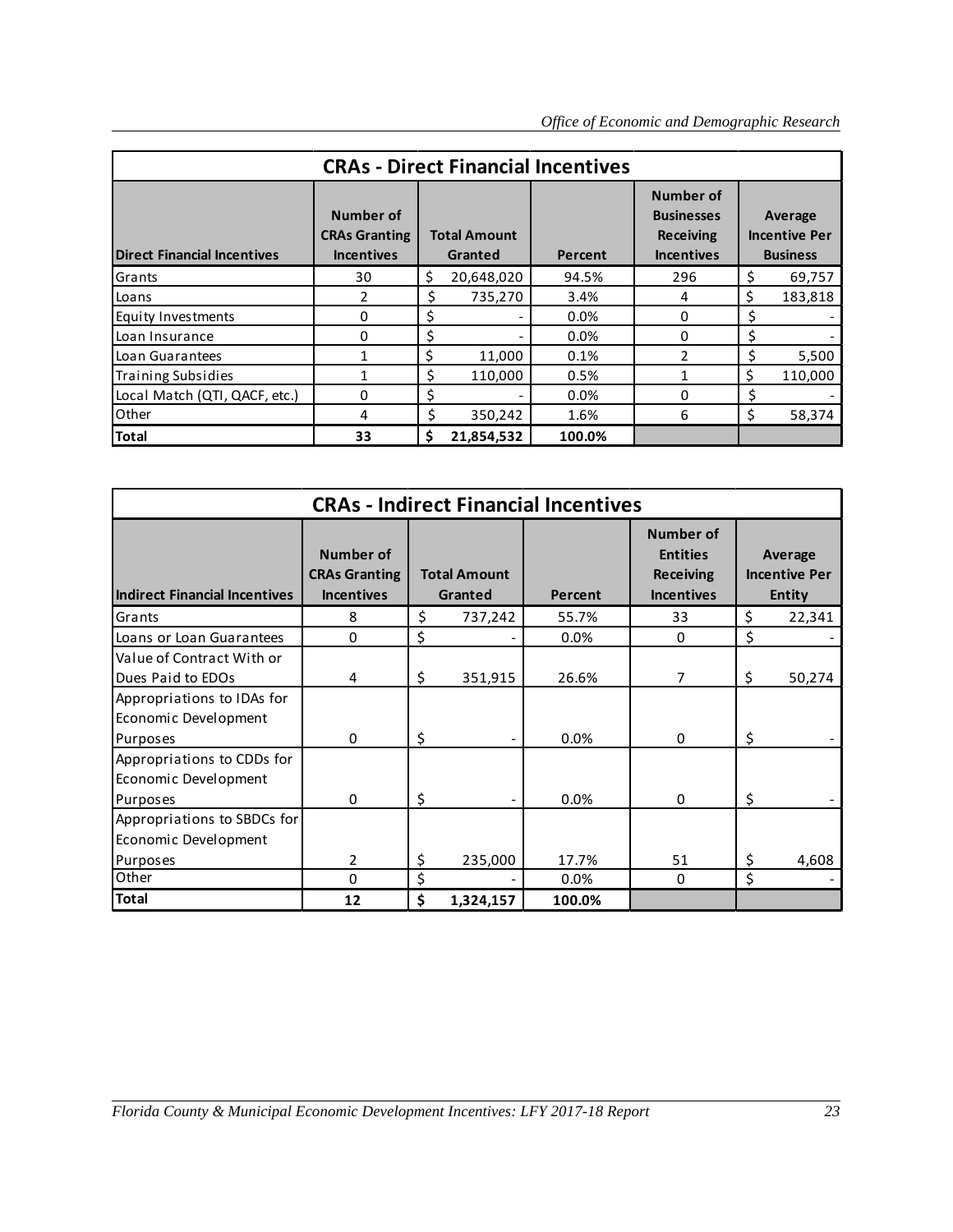|                                                                                    |                                                        |                                | <b>CRAs - Tax-Based and Fee-Based Incentives</b> |                                                                         |                                                    |
|------------------------------------------------------------------------------------|--------------------------------------------------------|--------------------------------|--------------------------------------------------|-------------------------------------------------------------------------|----------------------------------------------------|
| <b>Tax-Based and Fee-Based Incentives</b>                                          | Number of<br><b>CRAs Granting</b><br><b>Incentives</b> | <b>Total Amount</b><br>Granted | Percent                                          | Number of<br><b>Businesses</b><br><b>Receiving</b><br><b>Incentives</b> | Average<br><b>Incentive Per</b><br><b>Business</b> |
| Property Tax Exemption for Economic                                                |                                                        |                                |                                                  |                                                                         |                                                    |
| Development                                                                        | 0                                                      | \$                             | 0.0%                                             | 0                                                                       | \$                                                 |
| Public Service Tax Exemption                                                       | 0                                                      | Ś                              | $0.0\%$                                          | 0                                                                       | \$                                                 |
| <b>Business Tax Exemption</b>                                                      | $\Omega$                                               | Ś.                             | 0.0%                                             | 0                                                                       | \$                                                 |
| Proprietary Fees (Credits, Refunds,<br>Exemptions, Waivers, or Rate Differentials) | 2                                                      | \$<br>1,740,056                | 96.9%                                            | 2                                                                       | \$<br>870,028                                      |
| Regulatory Fees (Credits, Refunds,<br>Exemptions, or Waivers)                      | $\mathbf{1}$                                           | \$<br>56,381                   | 3.1%                                             | 1                                                                       | \$<br>56,381                                       |
| Special Assessments (Credits, Refunds,                                             |                                                        |                                |                                                  |                                                                         |                                                    |
| Exemptions, or Waivers)                                                            | 0                                                      | Ś                              | 0.0%                                             | 0                                                                       | \$                                                 |
| <b>Total</b>                                                                       | 3                                                      | Ŝ.<br>1,796,437                | 100.0%                                           |                                                                         |                                                    |

| <b>CRAs - Below-Market Rate Leases or Deeds for Real Property</b> |                                                        |    |                                |         |                                                                         |  |                                                    |  |  |  |  |
|-------------------------------------------------------------------|--------------------------------------------------------|----|--------------------------------|---------|-------------------------------------------------------------------------|--|----------------------------------------------------|--|--|--|--|
| Below-Market Rate Leases or<br><b>Deeds for Real Property</b>     | Number of<br><b>CRAs Granting</b><br><b>Incentives</b> |    | <b>Total Amount</b><br>Granted | Percent | Number of<br><b>Businesses</b><br><b>Receiving</b><br><b>Incentives</b> |  | Average<br><b>Incentive Per</b><br><b>Business</b> |  |  |  |  |
| Below-Market Rate Leases for                                      |                                                        |    |                                |         |                                                                         |  |                                                    |  |  |  |  |
| <b>Real Property</b>                                              | 3                                                      | Ś. | 2,611,833                      | 57.6%   | 20                                                                      |  | 130,592                                            |  |  |  |  |
| Below-Market Rate Deeds for                                       |                                                        |    |                                |         |                                                                         |  |                                                    |  |  |  |  |
| <b>Real Property</b>                                              | 2                                                      |    | 1,925,000                      | 42.4%   | 3                                                                       |  | 641,667                                            |  |  |  |  |
| <b>Total</b>                                                      |                                                        |    | 4,536,833                      | 100.0%  |                                                                         |  |                                                    |  |  |  |  |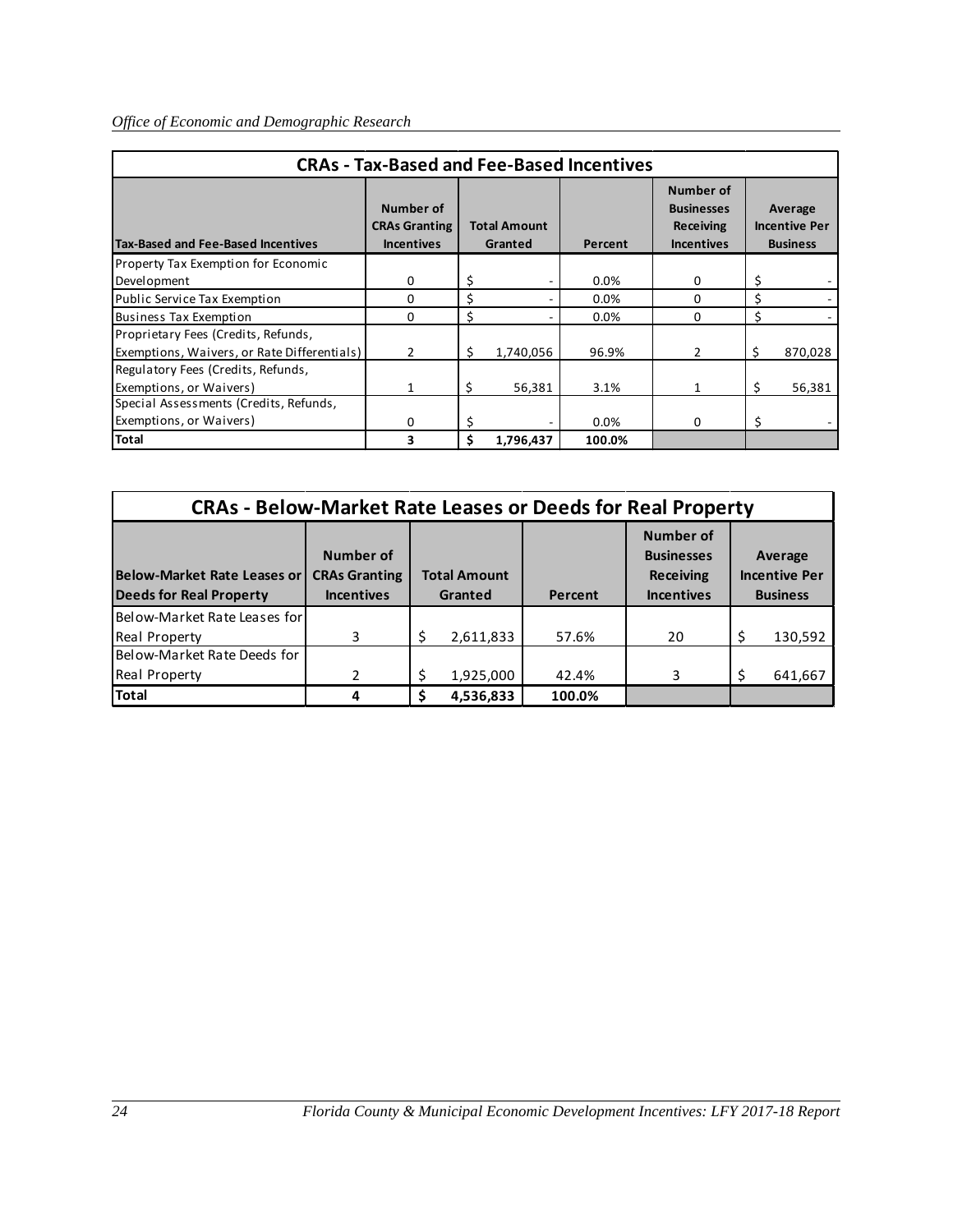

In the above chart, Other industries include aerospace, agriculture, defense, hotels, restaurants, retail, and tourism.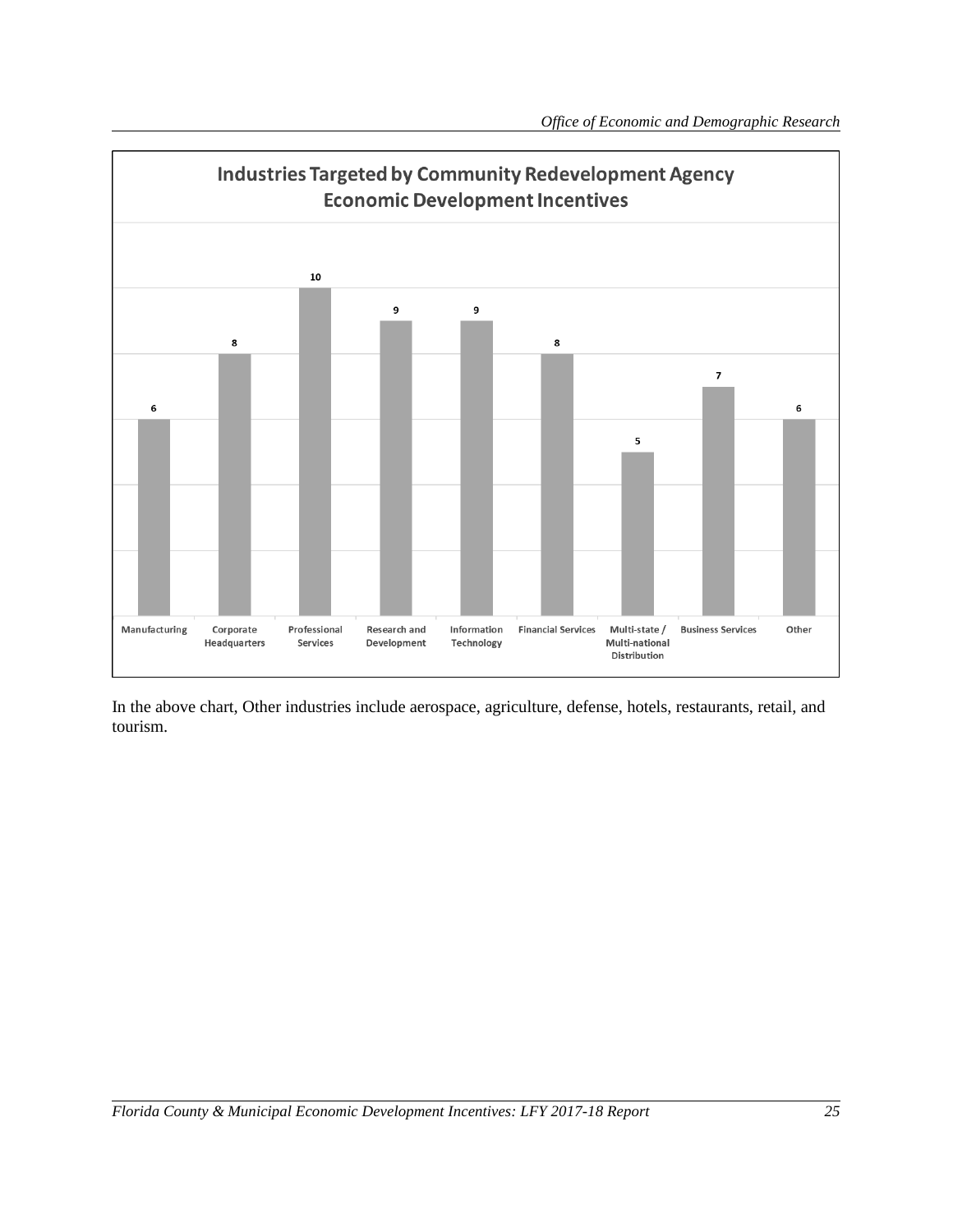| <b>Community Redevelopment Agencies (CRAs)</b> |                                     |                    |                          |                         |                                      |                                         |                                               |                    |                         |  |  |  |  |
|------------------------------------------------|-------------------------------------|--------------------|--------------------------|-------------------------|--------------------------------------|-----------------------------------------|-----------------------------------------------|--------------------|-------------------------|--|--|--|--|
| <b>Community Redevelopment Agency (CRA)</b>    | <b>Local Governing</b><br>Authority |                    | <b>Direct Incentives</b> |                         | <b>Indirect</b><br><b>Incentives</b> | Fee and Tax-<br><b>Based Incentives</b> | <b>Below Market</b><br><b>Leases or Deeds</b> |                    | <b>Total Incentives</b> |  |  |  |  |
| <b>Babcock Street CRA</b>                      | Melbourne                           | \$                 | 20.000                   |                         | None                                 | None                                    | None                                          | Ś                  | 20.000                  |  |  |  |  |
| <b>Bartow CRA</b>                              | Bartow                              | \$                 | 105,000                  | \$                      | 145,500                              | None                                    | None                                          | \$                 | 250,500                 |  |  |  |  |
| <b>Boynton Beach CRA</b>                       | <b>Boynton Beach</b>                | \$                 | 1,682,751                | Ŝ.                      | 35,000                               | None                                    | None                                          | \$                 | 1,717,751               |  |  |  |  |
| <b>Bradenton CRA</b>                           | <b>Bradenton</b>                    | \$                 | 274,748                  | \$                      | 389,364                              | None                                    | Ś<br>15,000                                   | \$                 | 679,112                 |  |  |  |  |
| Clearwater CRA                                 | Clearwater                          | \$                 | 718,540                  |                         | None                                 | None                                    | None                                          | Ś                  | 718,540                 |  |  |  |  |
| <b>Collier County CRA</b>                      | <b>Collier County</b>               | \$                 | 13,822                   | \$                      | 2,415                                | None                                    | None                                          | \$                 | 16,237                  |  |  |  |  |
| Crestview CRA                                  | Crestview                           | \$                 | 32.244                   |                         | None                                 | None                                    | None                                          | Ś                  | 32.244                  |  |  |  |  |
| Dade City CRA                                  | Dade City                           |                    | None                     | \$                      | 50,000                               | None                                    | None                                          | Ś                  | 50,000                  |  |  |  |  |
| Davie CRA                                      | Davie                               |                    | None                     |                         | None                                 | Ś<br>520,208                            | None                                          | \$                 | 520,208                 |  |  |  |  |
| Daytona Beach CRA                              | Daytona Beach                       | \$                 | 84,481                   |                         | None                                 | None                                    | None                                          | Ś                  | 84,481                  |  |  |  |  |
| Deerfield Beach CRA                            | Deerfield Beach                     | \$                 | 207,000                  |                         | None                                 | None                                    | None                                          | $\mathsf{\hat{S}}$ | 207,000                 |  |  |  |  |
| Dunedin CRA                                    | Dunedin                             | Ś                  | 11.607.188               |                         | None                                 | Ś<br>56.381                             | None                                          | Ś                  | 11,663,569              |  |  |  |  |
| Fort Lauderdale CRA                            | Fort Lauderdale                     | $\mathsf{\hat{S}}$ | 528,270                  |                         | None                                 | None                                    | None                                          | \$                 | 528,270                 |  |  |  |  |
| Fort Pierce Redevelopment Agency               | Fort Pierce                         |                    | None                     |                         | None                                 | None                                    | Ś.<br>1,000,000                               | \$                 | 1,000,000               |  |  |  |  |
| Gaines ville CRA                               | Gainesville                         | \$                 | 99,636                   |                         | None                                 | None                                    | None                                          | \$                 | 99,636                  |  |  |  |  |
| Haines City CRA                                | Haines City                         | \$                 | 37,525                   | \$                      | 157,000                              | None                                    | None                                          | \$                 | 194,525                 |  |  |  |  |
| Hallandale Beach CRA                           | Hallandale Beach                    | \$                 | 83,108                   | $\mathsf{\hat{S}}$      | 83.108                               | None                                    | None                                          | Ś                  | 166,216                 |  |  |  |  |
| Jacksonville International Airport CRA         | Jacksonville                        | $\mathsf{\hat{S}}$ | 768,607                  |                         | None                                 | None                                    | None                                          | \$                 | 768,607                 |  |  |  |  |
| Lake Worth CRA                                 | Lake Worth                          | $\mathsf{\hat{S}}$ | 307,410                  |                         | None                                 | None                                    | \$<br>1,225,000                               | \$                 | 1,532,410               |  |  |  |  |
| Lauderdale Lakes CRA                           | Lauderdale Lakes                    | Ś                  | 161.527                  |                         | None                                 | None                                    | None                                          | \$                 | 161,527                 |  |  |  |  |
| Live Oak CRA                                   | Live Oak                            | \$                 | 42,094                   |                         | None                                 | None                                    | None                                          | Ś                  | 42,094                  |  |  |  |  |
| Marianna CRA                                   | Marianna                            | Ś                  | 19.605                   |                         | None                                 | None                                    | None                                          | Ś                  | 19,605                  |  |  |  |  |
| Martin County CRA                              | Martin County                       |                    | None                     |                         | None                                 | Ś<br>1,219,848                          | None                                          | \$                 | 1,219,848               |  |  |  |  |
| Melbourne Downtown CRA                         | Melbourne                           | \$                 | 40,000                   | Ŝ.                      | 87,500                               | None                                    | None                                          | \$                 | 127,500                 |  |  |  |  |
| <b>Oakland Park CRA</b>                        | Oakland Park                        | \$                 | 25,403                   |                         | None                                 | None                                    | None                                          | Ś                  | 25,403                  |  |  |  |  |
| Olde Eau Gallie Riverfront CRA                 | <b>Melbourne</b>                    | \$                 | 7,500                    | \$                      | 55,000                               | None                                    | None                                          | Ś                  | 62,500                  |  |  |  |  |
| Palatka CRA                                    | Palatka                             | \$                 | 32,790                   | \$                      | 200,000                              | None                                    | None                                          | \$                 | 232,790                 |  |  |  |  |
| Pinellas Park CRA                              | Pinellas Park                       | \$                 | 42,300                   |                         | None                                 | None                                    | \$.<br>2.296.833                              | Ś.                 | 2,339,133               |  |  |  |  |
| Rockledge CRA                                  | Rockledge                           | \$                 | 31,261                   |                         | None                                 | None                                    | None                                          | Ś                  | 31,261                  |  |  |  |  |
| Sanford CRA                                    | Sanford                             | \$                 | 34,585                   | Ŝ.                      | 56,784                               | None                                    | None                                          | Ś                  | 91,369                  |  |  |  |  |
| Sebastian Riverfront CRA                       | Sebastian                           | \$                 | 49,473                   |                         | None                                 | None                                    | None                                          | \$                 | 49,473                  |  |  |  |  |
| St. Cloud CRA                                  | St. Cloud                           | $\dot{\mathsf{S}}$ | 127,048                  |                         | None                                 | None                                    | None                                          | Ś                  | 127,048                 |  |  |  |  |
| St. Petersburg CRA                             | St. Petersburg                      | \$                 | 658,720                  |                         | None                                 | None                                    | None                                          | Ś                  | 658,720                 |  |  |  |  |
| Tampa CRA                                      | Tampa                               | \$                 | 87,278                   | $\overline{\mathsf{S}}$ | 62,486                               | None                                    | None                                          | Ś                  | 149,764                 |  |  |  |  |
| Titus ville CRA                                | Titusville                          | \$                 | 79,800                   |                         | None                                 | None                                    | None                                          | \$                 | 79,800                  |  |  |  |  |
| West 192 Development Authority                 | Osceola County                      | \$                 | 3,819,218                |                         | None                                 | None                                    | None                                          | Ś.                 | 3,819,218               |  |  |  |  |
| <b>Winter Park CRA</b>                         | Winter Park                         | \$                 | 25,600                   |                         | None                                 | None                                    | None                                          | Ś                  | 25,600                  |  |  |  |  |

# **Historical Summaries**

The following tables summarize the economic development incentives reported by counties and municipalities for the 2010-11 through 2017-18 fiscal years and CRAs for the 2016-17 through 2017-18 fiscal years, as reported in this and prior years' reports. Only those local entities that reported incentives in one or more fiscal years are listed. Blank cells in those tables indicate that the entity had no incentives or did not respond to the survey in that particular fiscal year.

The final table of this report summarizes the county and municipal values of business-owned properties that received the Economic Development Ad Valorem Tax Exemption for 2010 through 2018, as compiled by the Florida Department of Revenue. The value of the exemption to a qualified business is determined by applying the respective county or municipal millage rate to the exempted property.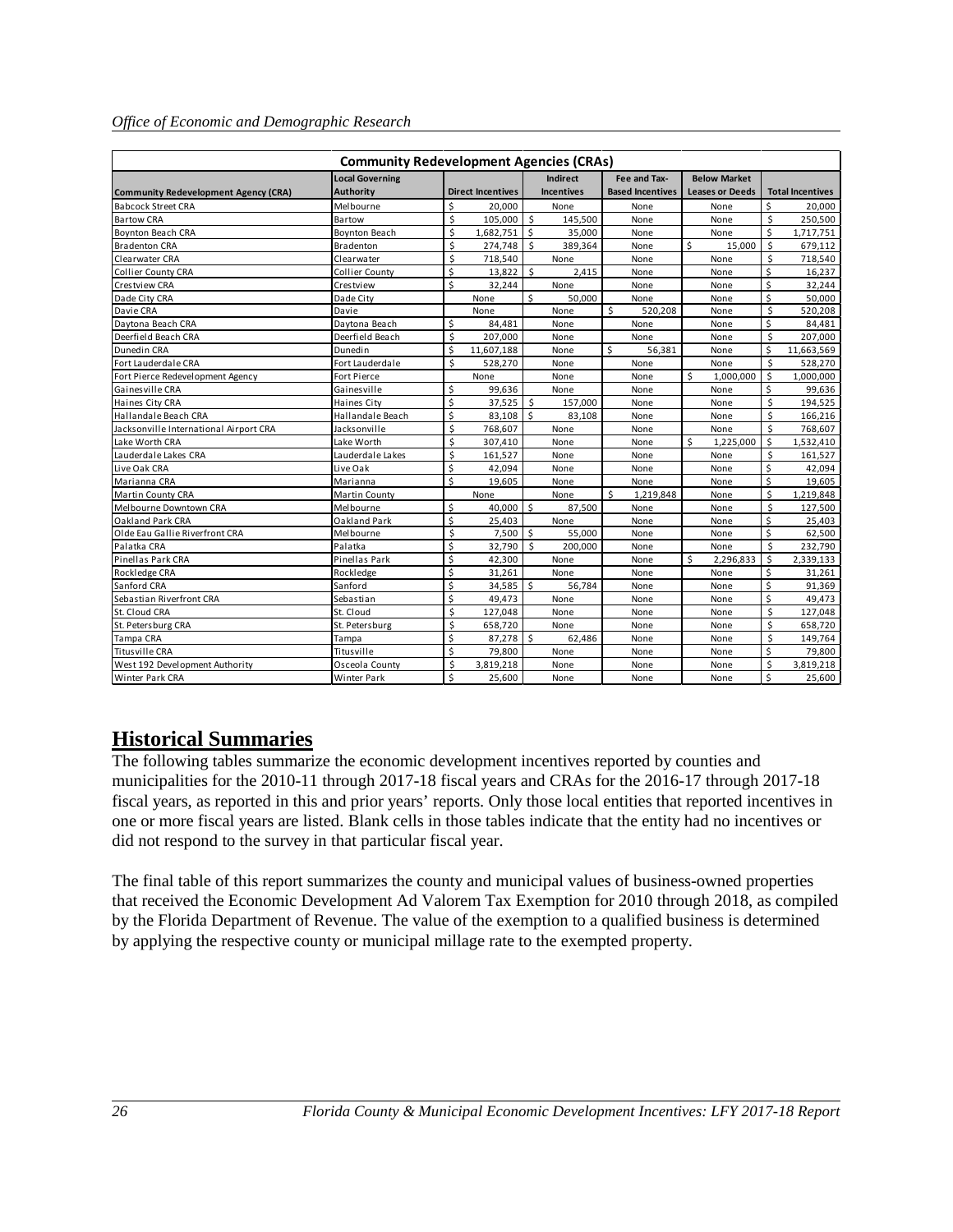|                      |    |             |    |             |    |             |    |             |    |             |    | Total Value of Economic Development Incentives Reported by Counties |    |             |    |             |
|----------------------|----|-------------|----|-------------|----|-------------|----|-------------|----|-------------|----|---------------------------------------------------------------------|----|-------------|----|-------------|
| County               |    | LFY 2010-11 |    | LFY 2011-12 |    | LFY 2012-13 |    | LFY 2013-14 |    | LFY 2014-15 |    | LFY 2015-16                                                         |    | LFY 2016-17 |    | LFY 2017-18 |
| Alachua              |    |             |    |             | Ś  | 481,635     | \$ | 308,000     | \$ | 233,518     | Ś  | 274,000                                                             | \$ | 62,250      | \$ | 68,346      |
| Baker                |    |             |    |             |    |             |    |             | \$ | 52,500      |    |                                                                     |    |             |    |             |
| Bay                  | \$ | 1,198,696   |    |             | \$ | 951,953     | \$ | 254,196     | \$ | 371,146     | \$ | 162,746                                                             | \$ | 87,467      | \$ | 341,515     |
| Brevard              | \$ | 1,578,330   | \$ | 2,719,728   | \$ | 1,716,236   | \$ | 1,734,533   | \$ | 1,522,556   | \$ | 4,286,063                                                           | \$ | 3,856,158   | \$ | 2,932,684   |
| Broward              | \$ | 1,136,638   |    |             | \$ | 874,650     | \$ | 968,142     | \$ | 1,077,321   | \$ | 1,122,650                                                           | \$ | 1,554,125   | \$ | 1,557,124   |
| Charlotte            | \$ | 85,902      | \$ | 60,058      | \$ | 401,751     |    |             |    |             |    |                                                                     | \$ | 1,250,000   |    |             |
| Citrus               |    |             | \$ | 42,000      |    |             |    |             | \$ | 26,982      | \$ | 32,533                                                              |    |             |    |             |
| Clay                 | \$ | 162,529     | \$ | 130,711     | \$ | 131,288     | \$ | 202,021     |    |             | \$ | 276,722                                                             | \$ | 265,989     | \$ | 243,614     |
| Collier              |    |             |    |             | \$ | 143,168     |    |             | \$ | 730,186     | \$ | 859,949                                                             | \$ | 1,013,388   | \$ | 1,395,823   |
| Columbia             |    |             |    |             | \$ | 207,828     |    |             | \$ | 902,583     | \$ | 474,784                                                             | \$ | 597,892     |    |             |
| DeSoto               |    |             |    |             |    |             |    |             |    |             |    |                                                                     |    |             | Ś  | 214,286     |
| Duval                | \$ | 4,330,653   | \$ | 1,633,098   | \$ | 3,741,536   | \$ | 5,005,378   | \$ | 3,914,083   | \$ | 4,849,803                                                           | \$ | 4,268,036   | \$ | 3,106,550   |
| Escambia             | \$ | 4,915,794   | \$ | 5,247,353   | \$ | 3,187,859   | \$ | 4,573,513   | \$ | 6,635,218   | \$ | 8,406,851                                                           | \$ | 14,741,815  | \$ | 21,505,374  |
| Flagler              |    |             |    |             |    |             |    |             | \$ | 24,000      | \$ | 29,000                                                              |    |             |    |             |
| Gadsden              |    |             |    |             |    |             |    |             |    |             | \$ | 587,575                                                             | \$ | 270,000     | \$ | 270,000     |
| Glades               |    |             |    |             |    |             |    |             | \$ | 1,630,933   |    |                                                                     |    |             |    |             |
| Gulf                 | Ś  | 440,000     |    |             |    |             |    |             |    |             |    |                                                                     |    |             |    |             |
| Hardee               | \$ | 202,954     | \$ | 4,813,393   | \$ | 4,446,582   | \$ | 1,211,361   | \$ | 123,750     | \$ | 410,764                                                             | \$ | 2,297,397   |    |             |
| Hendry               |    |             | \$ | 125,000     | \$ | 78,852      | \$ | 97,600      | \$ | 103,600     | \$ | 88,301                                                              | \$ | 102,028     | \$ | 85,000      |
| Hernando             |    |             |    |             | Ś  | 140,600     | \$ | 60,600      | \$ | 166,919     | \$ | 389,156                                                             | \$ | 527,565     | \$ | 298,096     |
| Highlands            |    |             |    |             |    |             |    |             | \$ | 629,578     |    |                                                                     |    |             |    |             |
| Hillsborough         | \$ | 4,259,247   | Ś  | 2,310,543   | \$ | 3,048,872   | Ś  | 1,630,950   | \$ | 2,165,596   | \$ | 3,019,220                                                           | \$ | 2,866,506   | \$ | 3,303,196   |
| Indian River         | \$ | 857,601     | \$ | 945,434     | \$ | 1,353,426   | Ś  | 1,480,308   | \$ | 1,431,727   | \$ | 1,361,280                                                           | \$ | 1,050,177   | \$ | 1,179,602   |
| Jackson              |    |             |    |             |    |             |    |             | \$ | 571,368     | \$ | 227,020                                                             | \$ | 228,395     | \$ | 160,000     |
| Jefferson            |    |             |    |             |    |             |    |             | \$ | 750,000     | \$ | 907,000                                                             |    |             | Ś  | 8,000       |
| Lake                 | \$ | 1,732,088   |    |             | \$ | 150,000     | \$ | 120,000     |    |             |    |                                                                     |    | 442,193     |    |             |
| Lee                  | \$ | 6,788,000   | \$ | 341,000     | \$ | 4,716,000   | \$ | 672,149     | \$ | 412,200     | \$ | 292,000                                                             | \$ | 2,440,643   | \$ | 256,364     |
| Leon                 | \$ | 802,963     | \$ | 97,177      | \$ | 355,031     | Ś  | 178,350     | \$ | 178,351     | \$ | 53,288                                                              | \$ | 39,071      | \$ | 52,884      |
| Li berty             |    |             |    |             | \$ | 700,890     |    |             |    |             |    |                                                                     |    |             |    |             |
| Manatee              | \$ | 633,320     | \$ | 1,549,299   | \$ | 981,230     | \$ | 1,014,260   | \$ | 1,117,650   | \$ | 1,012,280                                                           | \$ | 795,561     | \$ | 962,580     |
| Marion               |    |             |    |             | \$ | 2,419,444   | \$ | 459,159     | \$ | 365,629     | \$ | 395,400                                                             | \$ | 521,717     | \$ | 516,681     |
| Martin               |    |             |    |             | \$ | 480,000     |    |             |    |             |    |                                                                     |    |             |    |             |
| Miami-Dade           | \$ | 2,965,269   | \$ | 1,351,350   | \$ | 2,533,183   | \$ | 1,556,503   | \$ | 1,492,870   | \$ | 2,445,164                                                           | \$ | 5,881,217   | \$ | 7,177,266   |
| Nassau               |    |             | \$ | 2,700,000   |    |             |    |             | \$ | 2,004       | \$ | 19,829                                                              | \$ | 14,390      | \$ | 163,923     |
| Okaloosa             | \$ | 139,968     | \$ | 115,835     |    |             | Ś  | 722,201     | \$ | 253,602     | \$ | 279,933                                                             | \$ | 217,127     | Ś  | 209,685     |
| Orange               | \$ | 2,279,563   | \$ | 2,943,276   | \$ | 1,640,488   | \$ | 3,110,870   | \$ | 2,982,016   | \$ | 2,792,911                                                           | \$ | 2,847,896   | \$ | 2,956,695   |
| Osceola              | \$ | 191,000     | Ś  | 965,149     | \$ | 463,417     | \$ | 1,719,468   | \$ | 1,255,559   | \$ | 1,304,002                                                           | \$ | 3,615,596   |    | 3,618,552   |
| Palm Beach           | \$ | 1,723,280   | \$ | 2,307,754   | \$ | 2,443,107   | Ś  | 2,608,845   | \$ | 3,797,061   | \$ | 4,063,771                                                           | \$ | 2,930,884   | \$ | 2,740,275   |
| Pasco                |    |             |    |             | \$ | 238,198     | \$ | 342,963     | \$ | 691,888     | \$ | 1,567,499                                                           | \$ | 2,510,019   | \$ | 12,061,795  |
| Pinellas             | \$ | 47,952      | \$ | 312,825     | \$ | 471,826     | Ś  | 564,695     | \$ | 670,189     | \$ | 905,478                                                             | \$ | 1,079,419   | Ś  | 680,399     |
| Polk                 |    |             | Ś  | 162,793     | \$ | 166,250     | Ś  | 173,140     | \$ | 212,250     | Ś  | 1,781,060                                                           | \$ | 2,873,220   | Ś  | 3,226,896   |
| Putnam               |    |             |    |             |    |             |    |             | \$ | 35,468      |    |                                                                     | \$ | 167,270     | \$ | 167,297     |
| Santa Rosa           |    |             |    |             | Ś  | 1,113,258   | Ś  | 2,000       |    |             |    | 630,000                                                             | Ś  | 40,000      |    |             |
| Sarasota             | Ś  | 5,405,997   | Ś. | 2,876,042   | \$ | 2,563,229   | Ś  | 3,551,782   | \$ | 2,718,652   | Ś  | 2,839,742                                                           | \$ | 3,550,626   | Ś  | 3,677,597   |
| Seminole             |    |             | \$ | 429,600     | \$ | 3,620,600   | \$ | 1,140,970   | \$ | 634,414     | \$ | 891,490                                                             | \$ | 1,135,872   | \$ | 1,724,032   |
| St. Johns            | Ś  | 585,370     | Ś  | 196,376     | Ś  | 190,996     | Ś  | 153,327     | Ś  | 204,575     | Ś  | 212,762                                                             | Ś  | 486,139     | Ś  | 383,865     |
| St. Lucie            | Ś  | 3,554,335   | \$ | 5,343,860   | \$ | 2,112,379   | \$ | 4,837,502   | \$ | 2,101,737   | \$ | 743,409                                                             | \$ | 643,089     | \$ | 761,671     |
| Sumter               |    |             |    |             |    |             |    |             |    |             | \$ | 66,000                                                              | \$ | 100,000     | \$ | 95,000      |
| Suwannee             |    |             |    |             |    |             |    |             | \$ | 2,075,325   | \$ | 265,305                                                             | \$ | 486,541     | \$ | 604,778     |
| Taylor               |    |             |    |             |    |             |    |             | \$ | 100,000     |    |                                                                     |    |             |    |             |
| Volusia              | \$ | 64,900      | Ś  | 110,000     | \$ | 190,100     | Ś  | 419,800     | \$ | 1,375,812   | \$ | 725,050                                                             | \$ | 9,844,440   | \$ | 1,388,124   |
| Walton               | \$ | 165,000     | \$ | 137,128     |    |             |    |             |    |             | \$ | 143,335                                                             |    |             |    |             |
| Washington           |    |             |    |             |    |             |    |             |    |             | \$ | 30,000                                                              |    |             |    |             |
| <b>County Totals</b> | \$ | 46,247,349  | \$ | 39,966,782  | \$ | 48,455,862  | \$ | 40,874,586  | \$ | 45,740,816  | \$ | 51,225,125                                                          | \$ | 77,702,118  | \$ | 80,095,569  |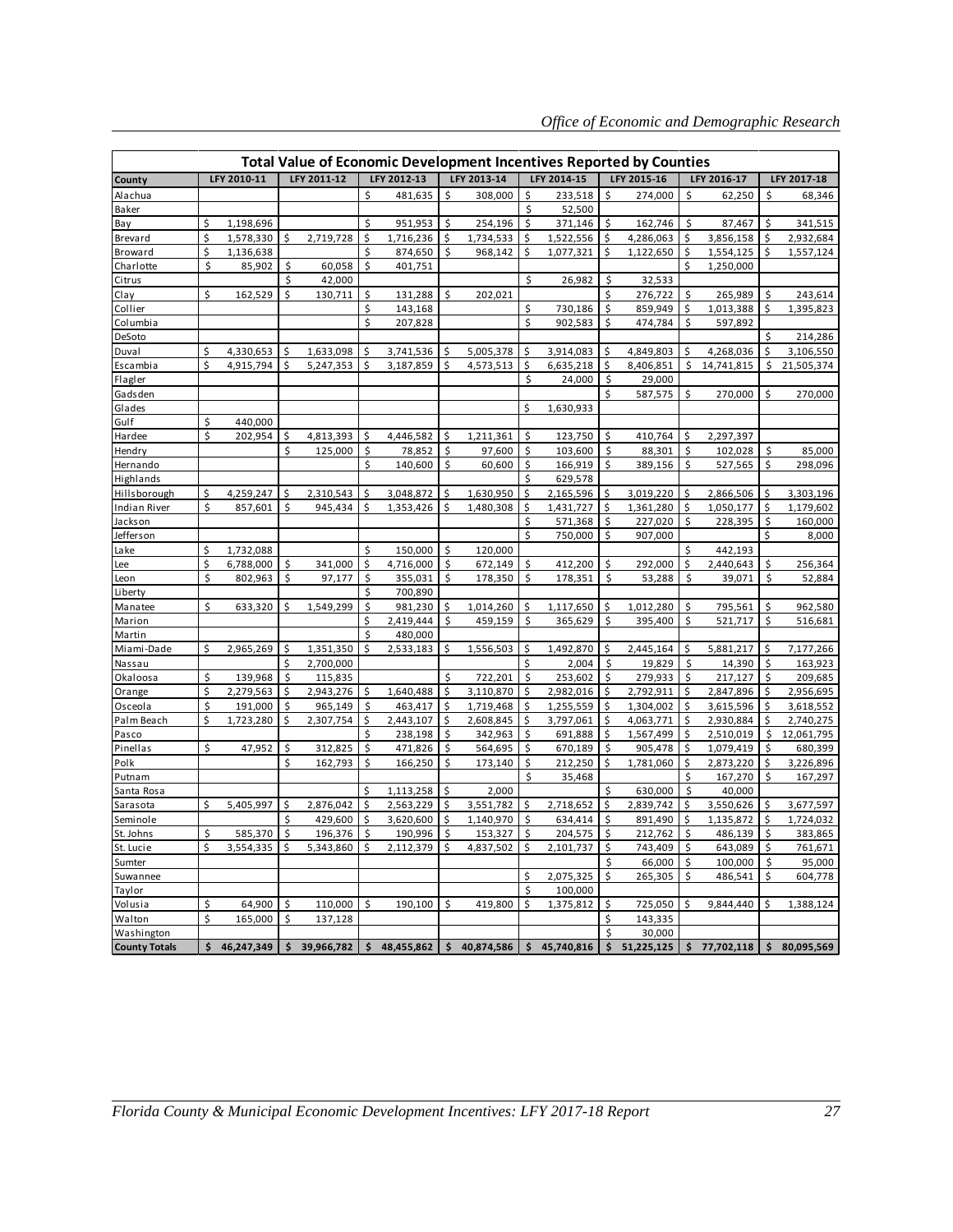|  | Office of Economic and Demographic Research |  |  |  |
|--|---------------------------------------------|--|--|--|
|  |                                             |  |  |  |

|                        |          |             |          |             |         |              |                     |              |          |              |          | Per Capita Value of Economic Development Incentives Reported by Counties |                     |              |                     |               |
|------------------------|----------|-------------|----------|-------------|---------|--------------|---------------------|--------------|----------|--------------|----------|--------------------------------------------------------------------------|---------------------|--------------|---------------------|---------------|
| County                 |          | LFY 2010-11 |          | LFY 2011-12 |         | LFY 2012-13  |                     | LFY 2013-14  |          | LFY 2014-15  |          | LFY 2015-16                                                              |                     | LFY 2016-17  |                     | LFY 2017-18   |
| Alachua                |          |             |          |             | \$      | 1.94         | \$                  | 1.23         | \$       | 0.92         | \$       | 1.07                                                                     | \$                  | 0.24         | \$                  | 0.26          |
| Baker                  |          |             |          |             |         |              |                     |              | \$       | 1.94         |          |                                                                          |                     |              |                     |               |
| Bay                    | \$       | 7.08        |          |             | \$      | 5.60         | \$                  | 1.49         | \$       | 2.14         | \$       | 0.92                                                                     | \$                  | 0.49         | \$                  | 1.88          |
| Brevard                | \$       | 2.90        | \$       | 4.98        | \$      | 3.13         | \$                  | 3.14         | \$       | 2.71         | \$       | 7.53                                                                     | \$                  | 6.70         | \$                  | 5.03          |
| Broward                | \$       | 0.65        |          |             | \$      | 0.49         | \$                  | 0.54         | \$       | 0.59         | \$       | 0.61                                                                     | \$                  | 0.83         | \$                  | 0.82          |
| Charlotte              | \$       | 0.54        | \$       | 0.37        | Ś       | 2.45         |                     |              |          |              |          |                                                                          | Ś                   | 7.24         |                     |               |
| Citrus                 |          |             | \$       | 0.30        |         |              |                     |              | \$       | 0.19         | \$       | 0.23                                                                     |                     |              |                     |               |
| Clay                   | \$       | 0.85        | \$       | 0.68        | \$      | 0.68         | \$                  | 1.02         |          |              | Ś        | 1.35                                                                     | \$                  | 1.28         | \$                  | 1.15          |
| Collier                |          |             |          |             | \$      | 0.43         |                     |              | \$       | 2.12         | \$       | 2.46                                                                     | \$                  | 2.83         | \$                  | 3.80          |
| Columbia               |          |             |          |             | \$      | 3.08         |                     |              | \$       | 13.24        | \$       | 6.92                                                                     | \$                  | 8.67         |                     |               |
| DeSoto                 |          |             |          |             |         |              |                     |              |          |              |          |                                                                          |                     |              | \$                  | 6.03          |
| Duval                  | \$       | 5.01        | \$       | 1.88        | \$      | 4.27         | \$                  | 5.62         | Ś.       | 4.32         | \$       | 5.25                                                                     | \$                  | 4.56         | \$                  | 3.26          |
| Escambia               | \$       | 16.43       | \$       | 17.52       | \$      | 10.59        | \$                  | 15.05        | \$       | 21.62        | \$       | 27.12                                                                    | \$                  | 47.04        | \$                  | 67.51         |
| Flagler                |          |             |          |             |         |              |                     |              | \$       | 0.24         | \$       | 0.28                                                                     |                     |              |                     |               |
| Gadsden                |          |             |          |             |         |              |                     |              |          |              | \$       | 12.12                                                                    | \$                  | 5.59         | \$                  | 5.65          |
| Glades                 |          |             |          |             |         |              |                     |              | \$       | 126.89       |          |                                                                          |                     |              |                     |               |
| Gulf                   | \$       | 27.87       |          |             |         |              |                     |              |          |              |          |                                                                          |                     |              |                     |               |
| Hardee                 | \$       | 7.34        | \$       | 173.38      | \$      | 160.63       | \$                  | 43.71        | \$       | 4.48         | \$       | 14.86                                                                    | \$                  | 83.77        |                     |               |
| Hendry                 |          |             | \$       | 3.28        | \$      | 2.09         | \$                  | 2.58         | \$       | 2.72         | \$       | 2.30                                                                     | \$                  | 2.61         | \$                  | 2.15          |
| Hernando               |          |             |          |             | Ś       | 0.81         | \$                  | 0.35         | \$       | 0.94         | \$       | 2.17                                                                     | \$                  | 2.90         | \$                  | 1.61          |
| Highlands              |          |             |          |             |         |              |                     |              | \$       | 6.25         |          |                                                                          |                     |              |                     |               |
| Hillsborough           | \$       | 3.44        | \$       | 1.84        | \$      | 2.39         | \$                  | 1.25         | \$       | 1.63         | \$       | 2.23                                                                     | \$                  | 2.08         | \$                  | 2.34          |
| Indian River           | \$       | 6.18        | \$       | 6.78        | \$      | 9.70         | \$                  | 10.50        | \$       | 9.99         | \$       | 9.30                                                                     | \$                  | 7.05         | \$                  | 7.77          |
| Jackson                |          |             |          |             |         |              |                     |              | \$       | 11.32        | \$       | 4.51                                                                     | \$                  | 4.53         | \$                  | 3.17          |
| Jefferson              |          |             |          |             |         |              |                     |              | Ś        | 51.66        | \$       | 62.56                                                                    |                     |              | Ś                   | 0.54          |
| Lake                   | \$       | 5.81        |          |             | \$      | 0.49         | \$                  | 0.39         |          |              |          |                                                                          | \$                  | 1.33         |                     |               |
| Lee                    | \$       | 10.86       | \$       | 0.53        | \$      | 7.33         | \$                  | 1.03         | \$       | 0.62         | \$       | 0.43                                                                     | \$                  | 3.49         | \$                  | 0.36          |
| Leon                   | \$       | 2.91        | \$       | 0.35        | \$      | 1.28         | \$                  | 0.63         | \$       | 0.63         | \$       | 0.19                                                                     | \$                  | 0.14         | \$                  | 0.18          |
| Liberty                |          |             |          |             | \$      | 82.62        |                     |              |          |              |          |                                                                          |                     |              |                     |               |
| Manatee                | \$       | 1.94        | \$       | 4.69        | \$      | 2.94         | \$                  | 2.99         | \$       | 3.20         | \$       | 2.83                                                                     | \$                  | 2.16         | \$                  | 2.55          |
| Marion                 |          |             |          |             | \$      | 7.22         | \$                  | 1.36         | \$       | 1.07         | \$       | 1.14                                                                     | $\mathsf{\dot{S}}$  | 1.49         | \$                  | 1.46          |
| Martin                 |          |             |          |             | \$      | 3.24         |                     |              |          |              |          |                                                                          |                     |              |                     |               |
| Miami-Dade             | \$       | 1.18        | \$       | 0.53        | Ś       | 0.98         | \$                  | 0.60         | \$       | 0.56         | \$       | 0.91                                                                     | \$                  | 2.14         | \$                  | 2.58          |
| Nassau                 |          |             | \$       | 36.61       |         |              |                     |              | \$       | 0.03         | \$       | 0.25                                                                     | \$                  | 0.18         | $\zeta$             | 1.98          |
| Okaloosa               | \$       | 0.77        | \$       | 0.62        |         |              | Ś                   | 3.79         | \$       | 1.32         | \$       | 1.45                                                                     | \$                  | 1.11         | \$                  | 1.06          |
| Orange                 | \$       | 1.97        | \$       | 2.50        | \$      | 1.36         | \$                  | 2.53         | \$       | 2.38         | \$       | 2.18                                                                     | \$                  | 2.17         | \$                  | 2.19          |
| Osceola                | \$<br>\$ | 0.70        | \$<br>\$ | 3.44        | \$      | 1.61         | \$<br>\$            | 5.82         | \$<br>\$ | 4.07         | \$<br>\$ | 4.04                                                                     | \$<br>\$            | 10.71        | \$<br>\$            | 10.27         |
| Palm Beach             |          | 1.30        |          | 1.73        | \$<br>Ś | 1.82<br>0.50 | \$                  | 1.92<br>0.72 | \$       | 2.75<br>1.42 | \$       | 2.92                                                                     | \$                  | 2.07         | \$                  | 1.91<br>23.42 |
| Pasco                  | \$       | 0.05        | \$       | 0.34        | \$      |              | \$                  |              | \$       | 0.71         | \$       | 3.16<br>0.95                                                             | \$                  | 4.96<br>1.12 | \$                  | 0.70          |
| Pinellas<br>Polk       |          |             | \$       | 0.27        | \$      | 0.51<br>0.27 | \$                  | 0.61<br>0.28 | \$       | 0.34         | \$       | 2.75                                                                     | \$                  | 4.34         | \$                  | 4.79          |
| Putnam                 |          |             |          |             |         |              |                     |              | \$       | 0.49         |          |                                                                          | \$                  | 2.29         | \$                  | 2.29          |
|                        |          |             |          |             | \$      | 7.08         | $\ddot{\mathsf{S}}$ | 0.01         |          |              | \$       | 3.77                                                                     | \$                  | 0.23         |                     |               |
| Santa Rosa<br>Sarasota | \$       | 14.18       | $\zeta$  | 7.50%       |         | 6.65         | $\frac{1}{2}$       | 9.17         | \$       | $6.93$ \$    |          | $7.11$ \$                                                                |                     | $8.72 \&$    |                     | 8.81          |
| Seminole               |          |             | \$       | $1.00$ \$   |         | 8.40         | \$                  | 2.61         | \$       | 1.43         | \$       | 1.98                                                                     | $\ddot{\mathsf{S}}$ | 2.50         | \$                  | 3.72          |
| St. Johns              | \$       | 3.04        | \$       | $1.00$ \$   |         | 0.95         | \$                  | 0.74         | \$       | $0.96$ \$    |          | 0.97                                                                     | \$                  | 2.12         | 5                   | 1.61          |
| St. Lucie              | \$       | 12.71       | \$       | $19.06$ \$  |         | 7.51         | \$                  | 17.10        | \$       | $7.30$ \$    |          | $2.54$ \$                                                                |                     | 2.16         | $\ddot{\mathsf{S}}$ | 2.52          |
| Sumter                 |          |             |          |             |         |              |                     |              |          |              | \$       | $0.56$   \$                                                              |                     | 0.83         | \$                  | 0.76          |
| Suwannee               |          |             |          |             |         |              |                     |              | \$       | 46.69        | \$       | 5.98                                                                     | \$                  | 10.89        | \$                  | 13.48         |
| Taylor                 |          |             |          |             |         |              |                     |              | \$       | 4.38         |          |                                                                          |                     |              |                     |               |
| Volusia                | \$       | 0.13        | \$       | 0.22        | \$      | 0.38         | \$                  | 0.83         | \$       | 2.70         | \$       | 1.40                                                                     | \$                  | 18.81        | \$                  | 2.61          |
| Walton                 | \$       | 2.98        | \$       | 2.41        |         |              |                     |              |          |              | \$       | 2.28                                                                     |                     |              |                     |               |
| Washington             |          |             |          |             |         |              |                     |              |          |              | \$       | 1.21                                                                     |                     |              |                     |               |
| <b>County Totals</b>   | \$       | $3.14$ \$   |          | 2.88        | \$      | 2.73         | \$                  | 2.34         | \$       | 2.52         | \$       | $2.72$ \$                                                                |                     | $4.01$ \$    |                     | 4.22          |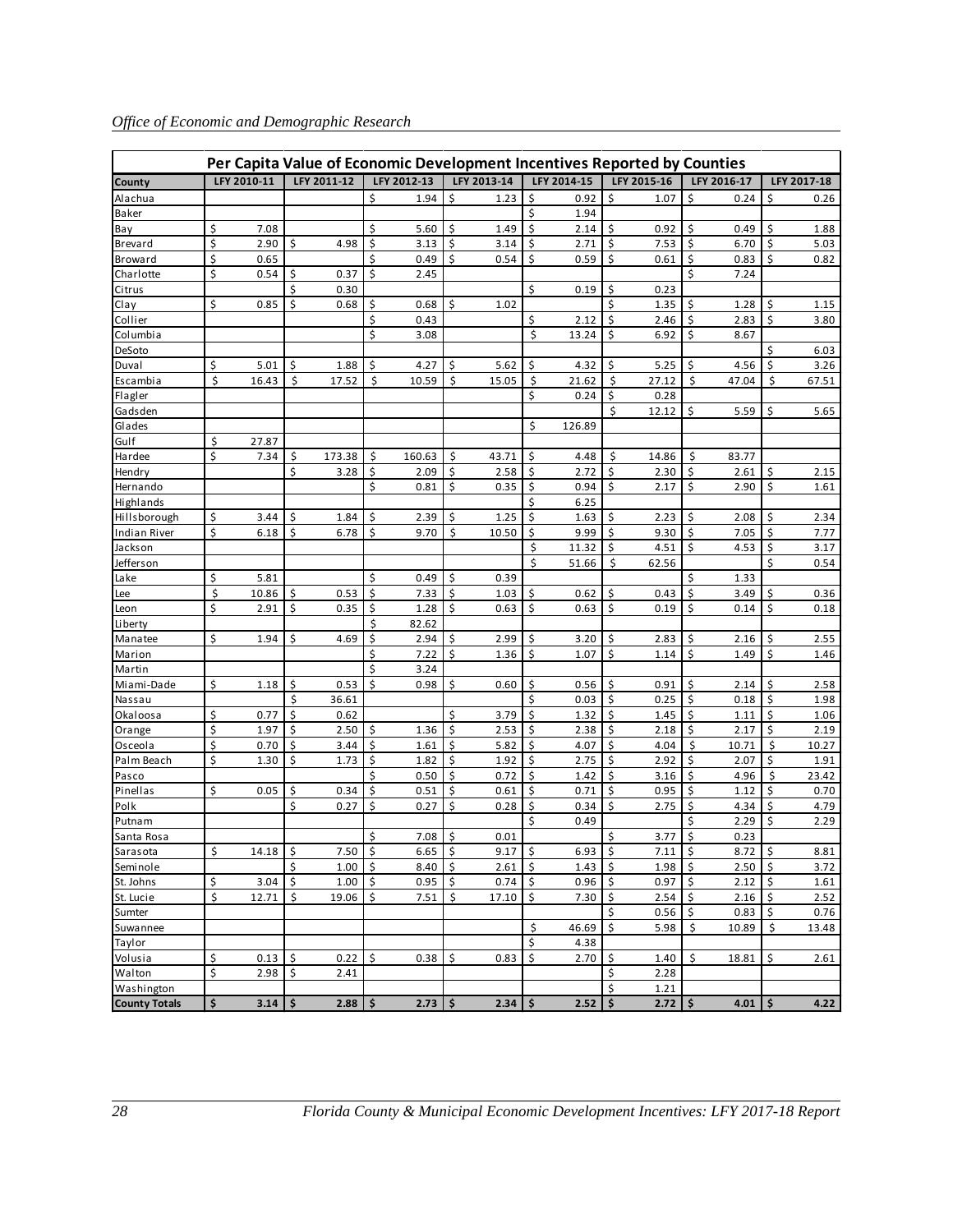| <b>County Governments: Historical Comparison</b>                                                                                                                                                                                |                                 |                  |                      |                                                                 |                  |                    |                                                                            |                  |  |  |  |  |  |  |  |
|---------------------------------------------------------------------------------------------------------------------------------------------------------------------------------------------------------------------------------|---------------------------------|------------------|----------------------|-----------------------------------------------------------------|------------------|--------------------|----------------------------------------------------------------------------|------------------|--|--|--|--|--|--|--|
|                                                                                                                                                                                                                                 |                                 |                  |                      |                                                                 |                  |                    |                                                                            |                  |  |  |  |  |  |  |  |
|                                                                                                                                                                                                                                 |                                 |                  |                      | Data Reported by Counties in Annual Surveys                     |                  |                    |                                                                            |                  |  |  |  |  |  |  |  |
|                                                                                                                                                                                                                                 |                                 |                  |                      | <b>Number of Counties Granting Incentives</b>                   |                  |                    |                                                                            |                  |  |  |  |  |  |  |  |
| <b>Incentive Type</b>                                                                                                                                                                                                           | LFY 2010-11                     | LFY 2011-12      | LFY 2012-13          | LFY 2013-14                                                     | LFY 2014-15      | LFY 2015-16        | LFY 2016-17                                                                | LFY 2017-18      |  |  |  |  |  |  |  |
| Direct Financial                                                                                                                                                                                                                | 19                              | 19               | 28                   | 26                                                              | 30               | 31                 | 31                                                                         | 31               |  |  |  |  |  |  |  |
| Indirect Financial                                                                                                                                                                                                              | 18                              | 14               | 20                   | 21                                                              | 29               | 28                 | 32                                                                         | 28               |  |  |  |  |  |  |  |
| Tax-Based and Fee-Based                                                                                                                                                                                                         | 14                              | 14               | 19                   | 12                                                              | 16               | 19                 | 16                                                                         | 16               |  |  |  |  |  |  |  |
| Below Market Rate Leases or Deeds<br>for Real Property                                                                                                                                                                          | $\mathbf{1}$                    | 3                | 4                    | 4                                                               | 4                | 5                  | 6                                                                          | 4                |  |  |  |  |  |  |  |
| <b>Total</b>                                                                                                                                                                                                                    | 26                              | 26               | 38                   | 31                                                              | 41               | 42                 | 40                                                                         | 37               |  |  |  |  |  |  |  |
|                                                                                                                                                                                                                                 |                                 |                  |                      |                                                                 |                  |                    |                                                                            |                  |  |  |  |  |  |  |  |
|                                                                                                                                                                                                                                 | <b>Total Incentives Granted</b> |                  |                      |                                                                 |                  |                    |                                                                            |                  |  |  |  |  |  |  |  |
| <b>Incentive Type</b>                                                                                                                                                                                                           | LFY 2010-11                     | LFY 2011-12      | LFY 2012-13          | LFY 2013-14                                                     | LFY 2014-15      | LFY 2015-16        | LFY 2016-17                                                                | LFY 2017-18      |  |  |  |  |  |  |  |
| Direct Financial                                                                                                                                                                                                                | \$<br>24,512,033                | Ś.<br>14,644,181 | \$27,347,087         | \$<br>14,579,784                                                | \$19,959,621     | \$23,435,929       | \$24,992,136                                                               | \$<br>31,919,200 |  |  |  |  |  |  |  |
| <b>Indirect Financial</b>                                                                                                                                                                                                       | Ŝ.<br>9,995,726                 | 9,808,104        |                      | $$10,903,658$ $$16,860,265$                                     | \$15,872,101     | \$18,486,402       | \$36,814,418                                                               | \$31,972,148     |  |  |  |  |  |  |  |
| Tax-Based and Fee-Based                                                                                                                                                                                                         | \$<br>10,239,590                | 11,674,310<br>\$ | \$<br>7,586,117      | \$<br>7,225,515                                                 | 8,241,505<br>\$. | \$<br>7,095,975    | \$<br>11,867,919                                                           | 14,529,871<br>\$ |  |  |  |  |  |  |  |
| Below Market Rate Leases or Deeds<br>for Real Property                                                                                                                                                                          | \$<br>1,500,000                 | 2,207,089<br>Ś   | $2,619,000$ \$<br>\$ | 2,209,022                                                       | 1,667,589<br>\$  | \$<br>2,206,819 \$ | 4,027,645                                                                  | 1,674,350<br>Ŝ.  |  |  |  |  |  |  |  |
| <b>Total</b>                                                                                                                                                                                                                    | Ŝ.<br>46,247,349                | \$38,333,684     | \$48,455,862         | \$40,874,586                                                    |                  |                    | $\frac{1}{2}$ 45,740,816 $\frac{1}{2}$ 51,225,125 $\frac{1}{2}$ 77,702,118 | \$80,095,569     |  |  |  |  |  |  |  |
|                                                                                                                                                                                                                                 |                                 |                  |                      |                                                                 |                  |                    |                                                                            |                  |  |  |  |  |  |  |  |
|                                                                                                                                                                                                                                 |                                 |                  |                      |                                                                 |                  |                    |                                                                            |                  |  |  |  |  |  |  |  |
| <b>Incentive Type</b>                                                                                                                                                                                                           | LFY 2010-11                     | LFY 2011-12      | LFY 2012-13          | <b>Number of Businesses Receiving Incentives</b><br>LFY 2013-14 | LFY 2014-15      | LFY 2015-16        | LFY 2016-17                                                                | LFY 2017-18      |  |  |  |  |  |  |  |
|                                                                                                                                                                                                                                 |                                 |                  |                      |                                                                 |                  |                    |                                                                            |                  |  |  |  |  |  |  |  |
| Direct Financial                                                                                                                                                                                                                | 155                             | 134              | 171                  | 201                                                             | 1,148            | 1,022              | 971                                                                        | 1,265            |  |  |  |  |  |  |  |
| Indirect Financial *                                                                                                                                                                                                            |                                 |                  |                      |                                                                 |                  |                    |                                                                            |                  |  |  |  |  |  |  |  |
| Tax-Based and Fee-Based                                                                                                                                                                                                         | 209                             | 84               | 120                  | 72                                                              | 69               | 83                 | 1,577                                                                      | 1,301            |  |  |  |  |  |  |  |
| Below Market Rate Leases or Deeds<br>for Real Property                                                                                                                                                                          | $\mathbf{1}$                    | 3                | 4                    | 10                                                              | 4                | 5                  | 8                                                                          | 4                |  |  |  |  |  |  |  |
| * Indirect financial incentives provide monetary assistance to third parties to support business assistance, development, or recruitment. The number of businesses receiving<br>such assistance are not reported in our survey. |                                 |                  |                      |                                                                 |                  |                    |                                                                            |                  |  |  |  |  |  |  |  |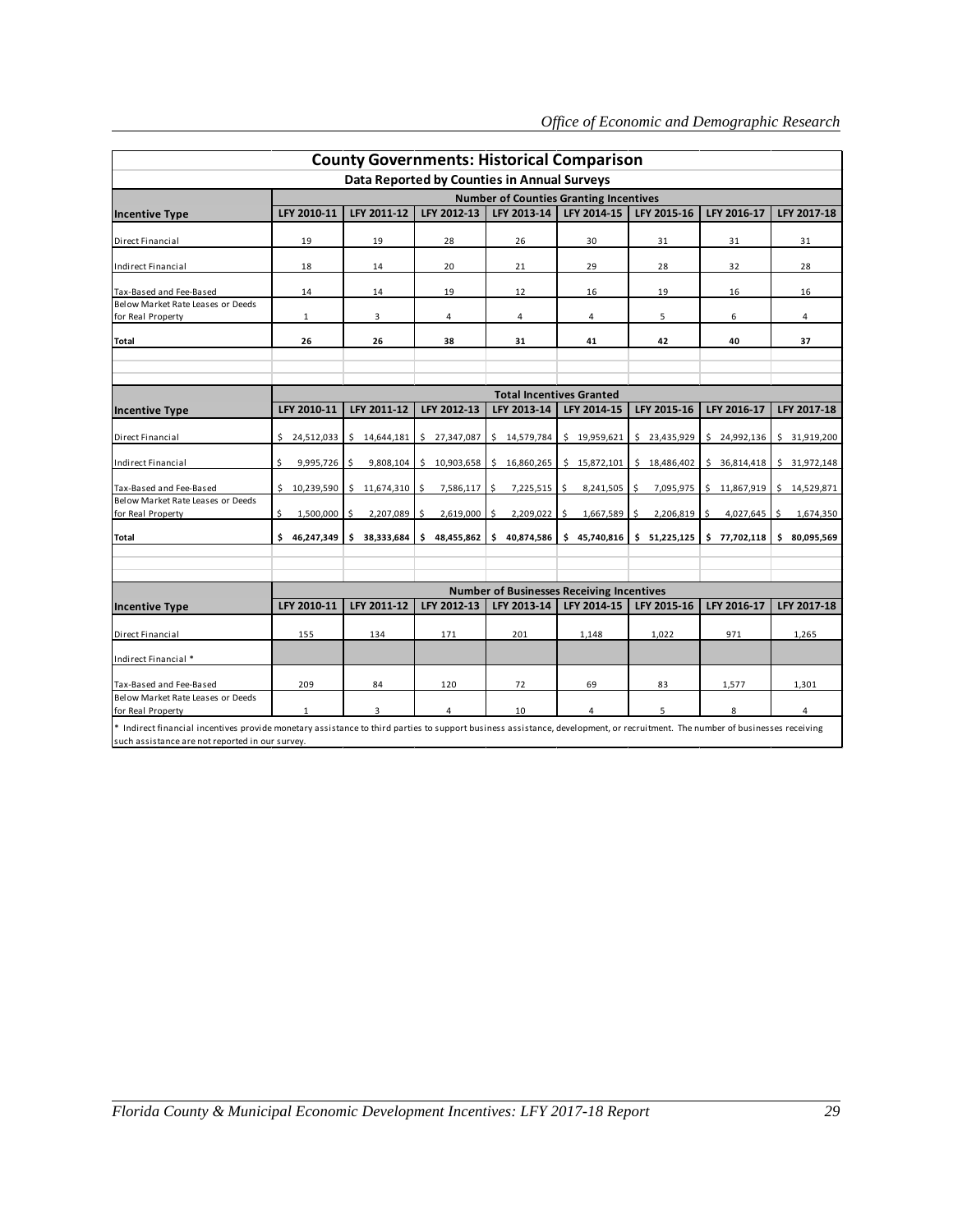|                                  |                     |    |             |    |             |          |                   |    |                    |          | Total Value of Economic Development Incentives Reported by Municipalities |          |                      |          |                   |     |                    |
|----------------------------------|---------------------|----|-------------|----|-------------|----------|-------------------|----|--------------------|----------|---------------------------------------------------------------------------|----------|----------------------|----------|-------------------|-----|--------------------|
| Municipality                     | County              |    | LFY 2010-11 |    | LFY 2011-12 |          | LFY 2012-13       |    | LFY 2013-14        |          | LFY 2014-15                                                               |          | LFY 2015-16          |          | LFY 2016-17       |     | LFY 2017-18        |
| Alachua                          | Alachua             |    |             |    |             |          |                   |    |                    | \$       | 665,453                                                                   |          |                      | \$       | 33,300            |     |                    |
| Auburndale                       | Polk                |    |             |    |             |          |                   |    |                    | Ś        | 2,000                                                                     |          |                      |          |                   | \$  | 159,156            |
| Bartow                           | Polk                |    |             |    |             |          |                   |    |                    |          |                                                                           | \$       | 47,500               |          |                   |     |                    |
| Boca Raton                       | Palm Beach          | \$ | 111,250     |    |             | \$       | 164,600           | \$ | 127,875            | \$       | 297,738                                                                   |          |                      | \$       | 242,194           | \$  | 80,500             |
| <b>Bonita Springs</b>            | Lee                 | \$ | 92,219      | \$ | 110,973     | \$       | 237,270           | Ś  | 69,775             | \$       | 60,733                                                                    | \$       | 129,763              | \$       | 66,317            | \$  | 130,355            |
| <b>Boynton Beach</b>             | Palm Beach          |    |             |    |             | \$<br>\$ | 313,500           |    |                    | \$       | 36,000                                                                    |          |                      |          |                   | \$  | 99,000             |
| Bradenton<br>Cape Coral          | Manatee<br>ee       |    |             |    |             |          | 450,000           |    |                    |          |                                                                           | \$<br>\$ | 2,318,000<br>246,000 | Ś        | 75,000<br>55,348  | \$  | 447,886            |
| Casselberry                      | Seminole            |    |             | \$ | 50,000      |          |                   |    |                    |          |                                                                           |          |                      |          |                   |     |                    |
| Chattahoochee                    | Gadsden             |    |             |    |             |          |                   | \$ | 37,500             | \$.      | 60,000                                                                    |          |                      |          |                   |     |                    |
| Clearwater                       | Pinellas            |    |             |    |             |          |                   |    |                    |          |                                                                           | \$       | 278,633              | \$       | 119,726           | \$  | 1,709,544          |
| Cocoa                            | Brevard             |    |             |    |             |          |                   |    |                    | \$       | 13,142                                                                    | \$       | 5,800                | \$       | 10,268            |     |                    |
| Cocoa Beach                      | Brevard             |    |             |    |             |          |                   |    |                    |          |                                                                           | \$       | 50,000               | \$       | 50,000            |     |                    |
| Coconut Creek                    | Broward             | \$ | 122,229     |    | 118,543     | Ś        | 162,478           |    | 832,121            | Ś        | 223,927                                                                   | \$       | 115,481              | Ś        | 70,349            | Ś   | 75,055             |
| Coral Gables                     | Miami-Dade          |    |             |    |             |          |                   |    |                    |          |                                                                           |          |                      |          |                   | \$  | 80,866             |
| Coral Springs                    | Broward             |    |             | \$ | 258,680     | \$       | 400,000           |    |                    | \$       | 340,000                                                                   | \$       | 300,000              |          |                   | \$  | 33,435             |
| Crescent City                    | Putnam              |    |             |    |             |          |                   | \$ | 2,000              |          |                                                                           | Ś        |                      |          |                   | Ś   |                    |
| Dade City<br>Davie               | Pasco<br>Broward    |    |             | Ś  | 152,855     | \$       | 257,304           | Ś  | 74,000             | Ś        | 100,000                                                                   |          | 50,000               |          | 50,000            |     | 50,000             |
| Daytona Beach                    | Volusia             | \$ | 334,497     | \$ | 177,255     | \$       | 371,229           | \$ | 136,037            | \$       | 2,717,193                                                                 | \$       | 27,040               | \$       | 2,537,279         | \$  | 303,433            |
| DeBary                           | Volusia             |    |             | \$ | 52,000      |          |                   |    |                    | \$.      | 20,000                                                                    | \$       | 5,000                |          |                   |     |                    |
| Deerfield Beach                  | Broward             |    |             |    |             |          |                   |    |                    |          |                                                                           | \$       | 21,000               |          |                   |     |                    |
| DeLand                           | Volusia             | \$ | 25,000      |    |             |          |                   |    |                    |          |                                                                           |          |                      |          |                   |     |                    |
| Delray Beach                     | Palm Beach          |    |             |    |             | \$       | 70,000            |    |                    | \$       | 40,000                                                                    |          |                      | \$       | 6,749             | \$  | 11,276             |
| Doral                            | Miami-Dade          |    |             |    |             |          |                   |    |                    |          |                                                                           |          |                      | Ś        | 30,494            | \$  | 30,000             |
| Dunedin                          | Pinellas            |    |             |    |             | \$       | 163,235           |    |                    | \$       | 60,901                                                                    | \$       | 15,500               | \$       | 85,908            | \$  | 51,000             |
| Edgewater                        | Volusia             |    |             |    |             |          |                   |    |                    |          |                                                                           |          |                      | Ś        | 14,950            |     |                    |
| Eustis                           | Lake                |    |             | \$ | 9,939       |          |                   |    |                    |          |                                                                           | Ś        | 29,449               |          |                   | \$  | 26,813             |
| Fort Lauderdale                  | Broward             | \$ | 938,529     |    |             | \$       | 542,724           |    | 424,195            | \$       | 101,079                                                                   | \$       | 45,412               | Ś        | 110,228           | \$  | 174,758            |
| Fort Pierce                      | St. Lucie           | \$ | 275,894     |    |             |          |                   |    |                    | \$<br>\$ | 198,527                                                                   |          |                      |          |                   | Ś   |                    |
| Fort Walton Beach<br>Gainesville | Okaloosa<br>Alachua |    |             |    | 275,669     | \$<br>\$ | 277,666<br>28,900 | \$ | 243,727<br>165,800 | \$       | 149,816<br>109,000                                                        | \$<br>\$ | 244,515<br>619,000   |          |                   |     | 736,399            |
| Groveland                        | Lake                |    |             |    |             |          |                   |    |                    |          |                                                                           | \$       | 20,000               |          |                   |     |                    |
| Holly Hill                       | Volusia             |    |             |    |             | \$       | 76,383            | \$ | 117,184            | \$       | 47,246                                                                    |          |                      | \$       | 20,628            |     |                    |
| Homestead                        | Miami-Dade          |    |             |    |             |          |                   |    |                    |          |                                                                           |          |                      | \$       | 25,000            |     |                    |
| Jacksonville                     | Duval               |    |             |    |             |          |                   |    |                    |          | See Duval County in the separate county table.                            |          |                      |          |                   |     |                    |
| Jupiter                          | Palm Beach          |    |             | \$ | 896,090     | \$       | 597,590           |    |                    | \$       | 259,539                                                                   | \$       | 229,390              | \$       | 187,827           | \$  | 17,990             |
| Kenneth City                     | Pinellas            |    |             |    |             |          |                   |    |                    | Ś        | 5,000                                                                     |          |                      |          |                   |     |                    |
| Kissimmee                        | Osceola             |    |             |    |             | \$       | 200,000           | \$ | 200,000            | \$       | 194,500                                                                   | \$       | 278,958              | \$       | 195,000           | \$  | 332,510            |
| Lady Lake                        | Lake                |    |             |    |             |          |                   |    |                    | Ś        | 20,000                                                                    |          |                      |          |                   |     |                    |
| Lake City                        | Columbia            |    |             |    |             |          |                   | \$ | 96,200             |          |                                                                           |          |                      |          |                   |     |                    |
| Lake Mary                        | Seminole            |    |             |    |             |          |                   | \$ | 182,166            | \$       | 319,600                                                                   | \$       | 93,500               | \$       | 255,800           | \$  | 443,995            |
| Lake Park<br>Lake Wales          | Palm Beach<br>Polk  | \$ | 98,342      | \$ | 43,458      |          |                   |    |                    |          |                                                                           | \$       | 11,700               |          |                   |     |                    |
| Lake Worth Beach                 | Palm Beach          |    |             |    |             |          |                   |    |                    |          |                                                                           | \$       | 146,536              | \$       | 36,275            | \$  | 18,668             |
| Lakeland                         | Polk                | \$ | 576,880     |    |             | \$       | 612,079           | \$ | 1,692,571          | \$       | 591,296                                                                   | \$       | 808,363              | \$       | 1,688,196         | \$  | 1,737,743          |
| Largo                            | Pinellas            |    |             |    |             |          |                   |    |                    |          |                                                                           | Ś.       | 319,873              | Ś        | 58,102            | \$  | 20,395             |
| Lauderdale-By-The-Sea            | Broward             |    |             |    |             | \$       | 39,838            |    |                    | \$       | 26,340                                                                    |          |                      |          |                   |     |                    |
| Lauderhill                       | Broward             |    |             |    |             |          |                   |    |                    | \$       | 221,170                                                                   |          |                      |          |                   |     |                    |
| Lynn Haven                       | Bay                 | \$ | 99,509      | \$ | 11,036      |          |                   |    |                    | \$       | 11,623                                                                    |          |                      |          |                   |     |                    |
| Maitland                         | Orange              | \$ | 115,000     | \$ | 18,675      |          |                   | Ś. | 99,244             | \$       | 78,137                                                                    | Ś        | 25,279               |          |                   | Ś   | 750                |
| Marianna                         | Jackson             |    |             |    |             |          |                   |    |                    | \$       | 276,640                                                                   | \$       | 301,640              | \$       | 307,640           | \$  | 307,640            |
| Melbourne                        | Brevard             | \$ | 129,327     | \$ | 434,542     | \$       | 475,084           | \$ | 159,233            | \$       | 335,792                                                                   | \$       | 639,396              | \$       | 864,488           | \$  | 910,698            |
| Miami Gardens                    | Miami-Dade          |    |             |    |             |          |                   | \$ | 50,000             | \$       |                                                                           | Ś        |                      |          |                   | Ś   |                    |
| Miramar<br>New Port Richey       | Broward<br>Pasco    |    |             |    |             |          |                   |    |                    |          | 181,200                                                                   |          | 104,600              |          |                   | Ś   | 3,500<br>1,061,628 |
| New Smyrna Beach                 | Volusia             | \$ | 133,164     |    |             | \$       | 681,937           |    |                    | \$       | 309,690                                                                   |          |                      |          |                   |     |                    |
| North Port                       | Sarasota            | \$ | 119,000     | \$ | 22,000      |          |                   |    |                    |          |                                                                           |          |                      |          |                   |     |                    |
| Ocala                            | Marion              | \$ | 496,284     | \$ | 244.050     | \$       | 436,846           |    | 304,358            | \$       | 472,295                                                                   | \$       | 751,341              | \$       | 410,747           | \$  | 1,472,053          |
| Ocoee                            | Orange              |    |             |    |             |          |                   |    |                    |          |                                                                           |          |                      | \$       | 3,000             | \$  | 434,000            |
| Orlando                          | Orange              | \$ | 1,091,174   | \$ | 1,236,992   | \$       | 1,850,629         | \$ | 1,457,369          | \$       | 1,839,440                                                                 | \$       | 1,947,708            | \$       | 2,239,302         | \$  | 2,423,826          |
| Ormond Beach                     | Volusia             | \$ | 65,000      | \$ | 205,617     | \$       | 206,208           |    |                    | \$       | 84,500                                                                    | \$       | 93,342               | -\$      | 65,782            | \$  | 63,352             |
| Oviedo                           | Seminole            |    |             |    |             | \$       | 904,000           |    |                    | \$       | 162,139                                                                   |          |                      | \$       | 119,223           | \$  | 100,405            |
| Palm Bay                         | Brevard             | \$ | 140,963     | \$ | 91,258      | \$       | 40,988            |    |                    | \$       | 43,121                                                                    |          |                      |          |                   | \$. | 1,012,410          |
| Palm Beach Gardens               | Palm Beach          | \$ | 50,000      |    |             |          |                   |    |                    | \$       | 264,700                                                                   |          |                      | \$       | 26,250            |     |                    |
| Palm Coast                       | Flagler             |    |             |    |             |          |                   |    |                    |          |                                                                           |          |                      | \$       | 74,263            | Ś   | 127,733            |
| Panama City<br>Pensacola         | Bay<br>Escambia     |    |             |    |             | \$       | 176,139           |    |                    | \$       | 350,559                                                                   | \$       | 351,045              | \$<br>\$ | 81,521<br>380,380 | \$  | 384,279            |
| Pinellas Park                    | Pinellas            | \$ | 118,559     |    |             | \$       | 107,800           |    | 218,540            | \$       | 203,299                                                                   | \$       | 244,564              | \$.      | 165,000           | \$  | 200,600            |
| Plant City                       | Hillsborough        |    |             |    |             | \$       | 68,347            |    |                    | \$       | 115,000                                                                   | \$       | 240,000              |          |                   |     |                    |
| Pompano Beach                    | Broward             |    |             |    |             |          |                   |    |                    | \$       | 3,350                                                                     |          |                      |          |                   |     |                    |
| Ponce Inlet                      | Volusia             |    |             |    |             |          |                   |    |                    | \$       | 95                                                                        |          |                      |          |                   |     |                    |
| Port Orange                      | Volusia             |    |             |    |             |          |                   |    |                    | \$       | 23,090                                                                    | \$       | 173,090              |          |                   | \$  | 29,972             |
| Port St. Joe                     | Gulf                |    |             | \$ | 75,610      |          |                   |    |                    |          |                                                                           |          | 558,129              |          |                   |     |                    |
| Port St. Lucie                   | St. Lucie           | Ś. | 12,477,089  |    |             | \$       | 9,515,381         | \$ | 6,013,311          | \$       | 5,966,636                                                                 |          | 4,104,750            | \$       | 3,823,458         | \$  | 375,616            |
| Riviera Beach                    | Palm Beach          |    |             |    |             |          |                   |    |                    | \$       | 127,800                                                                   |          |                      |          |                   |     |                    |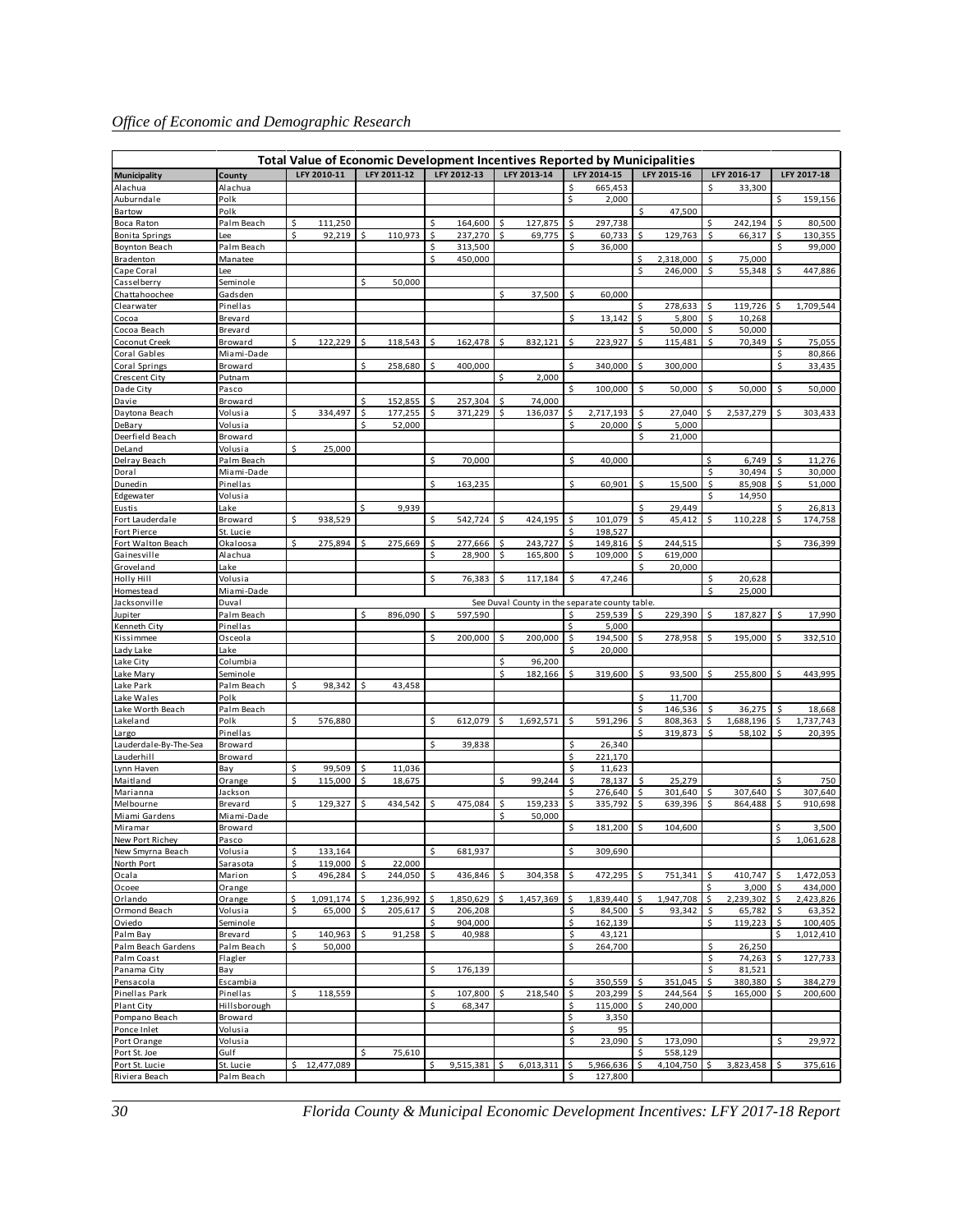|                                |                        |             |    |             |                     |             | Per Capita Value of Economic Development Incentives Reported by Municipalities |          |                                                |          |               |          |              |               |              |
|--------------------------------|------------------------|-------------|----|-------------|---------------------|-------------|--------------------------------------------------------------------------------|----------|------------------------------------------------|----------|---------------|----------|--------------|---------------|--------------|
| Municipality                   | County                 | LFY 2010-11 |    | LFY 2011-12 |                     | LFY 2012-13 | LFY 2013-14                                                                    |          | LFY 2014-15                                    |          | LFY 2015-16   |          | LFY 2016-17  |               | LFY 2017-18  |
| Alachua                        | Alachua                |             |    |             |                     |             |                                                                                | \$       | 67.99                                          |          |               | \$       | 3.35         |               |              |
| Auburndale                     | Polk                   |             |    |             |                     |             |                                                                                | \$       | 0.13                                           |          |               |          |              | \$            | 9.80         |
| Bartow                         | Polk                   |             |    |             |                     |             |                                                                                |          |                                                | \$       | 2.51          |          |              |               |              |
| Boca Raton                     | Palm Beach             | \$<br>1.31  |    |             | \$                  | 1.91        | \$<br>1.48                                                                     | \$       | 3.39                                           |          |               | \$       | 2.64         | Ś             | 0.86         |
| <b>Bonita Springs</b>          | Lee                    | \$<br>2.08  | \$ | 2.46        | \$                  | 5.25        | \$<br>1.52                                                                     | \$       | 1.30                                           | \$       | 2.68          | \$       | 1.32         | \$            | 2.55         |
| <b>Boynton Beach</b>           | Palm Beach             |             |    |             | \$                  | 4.47        |                                                                                | \$       | 0.49                                           |          |               |          |              |               | 1.29         |
| Bradenton                      | Manatee                |             |    |             | \$                  | 8.92        |                                                                                |          |                                                | \$<br>\$ | 43.11<br>1.44 | \$<br>\$ | 1.37         | \$            | 2.49         |
| Cape Coral<br>Casselberry      | Lee<br>Seminole        |             | \$ | 1.90        |                     |             |                                                                                |          |                                                |          |               |          | 0.32         |               |              |
| Chattahoochee                  | Gadsden                |             |    |             |                     |             | \$<br>11.95                                                                    | \$       | 19.14                                          |          |               |          |              |               |              |
| Clearwater                     | Pinellas               |             |    |             |                     |             |                                                                                |          |                                                | \$       | 2.48          | \$       | 1.05         | \$            | 14.79        |
| Cocoa                          | Brevard                |             |    |             |                     |             |                                                                                | \$       | 0.72                                           | \$       | 0.31          | \$       | 0.54         |               |              |
| Cocoa Beach                    | Brevard                |             |    |             |                     |             |                                                                                |          |                                                | \$       | 4.43          | \$       | 4.43         |               |              |
| Coconut Creek                  | Broward                | \$<br>2.30  | \$ | 2.22        | \$                  | 3.02        | \$<br>15.04                                                                    | \$       | 3.96                                           | \$       | 2.02          | \$       | 1.23         | \$            | 1.29         |
| Coral Gables                   | Miami-Dade             |             |    |             |                     |             |                                                                                |          |                                                |          |               |          |              | \$            | 1.60         |
| Coral Springs                  | Broward                |             | \$ | 2.11        | \$                  | 3.25        |                                                                                | \$       | 2.74                                           | \$       | 2.38          |          |              | \$            | 0.26         |
| Crescent City<br>Dade City     | Putnam<br>Pasco        |             |    |             |                     |             | \$<br>1.32                                                                     | \$       | 14.67                                          | \$       | 7.19          | \$       | 6.91         | \$            | 6.98         |
| Davie                          | Broward                |             | \$ | 1.65        | \$                  | 2.75        | \$<br>0.77                                                                     |          |                                                |          |               |          |              |               |              |
| Daytona Beach                  | Volusia                | \$<br>5.48  | \$ | 2.87        | \$                  | 5.99        | \$<br>2.17                                                                     | \$       | 42.77                                          | \$       | 0.42          | \$       | 38.70        | \$            | 4.58         |
| DeBary                         | Volusia                |             | \$ | 2.69        |                     |             |                                                                                | \$       | 1.00                                           | \$       | 0.25          |          |              |               |              |
| Deerfield Beach                | Broward                |             |    |             |                     |             |                                                                                |          |                                                | \$       | 0.27          |          |              |               |              |
| DeLand                         | Volusia                | \$<br>0.91  |    |             |                     |             |                                                                                |          |                                                |          |               |          |              |               |              |
| Delray Beach                   | Palm Beach             |             |    |             | \$                  | 1.13        |                                                                                | \$       | 0.63                                           |          |               | \$       | 0.10         | \$            | 0.17         |
| Doral                          | Miami-Dade             |             |    |             |                     |             |                                                                                |          |                                                |          |               | \$       | 0.48         | \$            | 0.44         |
| Dunedin                        | Pinellas               |             |    |             | \$                  | 4.59        |                                                                                | \$       | 1.70                                           | \$       | 0.43          | \$       | 2.37         | \$            | 1.38         |
| Edgewater                      | Volusia<br>Lake        |             |    | 0.54        |                     |             |                                                                                |          |                                                |          | 1.46          | Ś        | 0.70         |               |              |
| Eustis<br>Fort Lauderdale      | Broward                | \$<br>5.65  | \$ |             | \$                  | 3.19        | \$<br>2.47                                                                     | \$       | 0.58                                           | \$<br>\$ | 0.26          | \$       | 0.62         | \$<br>\$      | 1.27<br>0.96 |
| Fort Pierce                    | St. Lucie              |             |    |             |                     |             |                                                                                | \$       | 4.71                                           |          |               |          |              |               |              |
| Fort Walton Beach              | Okaloosa               | \$<br>14.12 | \$ | 13.65       | Ś                   | 13.71       | \$<br>11.76                                                                    | \$       | 7.18                                           | \$       | 11.71         |          |              | \$            | 35.35        |
| Gainesville                    | Alachua                |             |    |             | \$                  | 0.23        | \$<br>1.32                                                                     | \$       | 0.85                                           | \$       | 4.81          |          |              |               |              |
| Groveland                      | Lake                   |             |    |             |                     |             |                                                                                |          |                                                | \$       | 1.47          |          |              |               |              |
| Holly Hill                     | Volusia                |             |    |             | \$                  | 6.57        | \$<br>10.05                                                                    | \$       | 4.03                                           |          |               | \$       | 1.73         |               |              |
| Homes tea d                    | Miami-Dade             |             |    |             |                     |             |                                                                                |          |                                                |          |               | Ś        | 0.34         |               |              |
| Jacksonville                   | Duval                  |             |    |             |                     |             |                                                                                |          | See Duval County in the separate county table. |          |               |          |              |               |              |
| Jupiter<br>Kenneth City        | Palm Beach<br>Pinellas |             | \$ | 15.91       | \$                  | 10.56       |                                                                                | \$<br>\$ | 4.39<br>0.99                                   | \$       | 3.78          | \$       | 3.06         | \$            | 0.29         |
| Kissimmee                      | Osceola                |             |    |             | \$                  | 3.14        | \$<br>3.11                                                                     | \$       | 2.92                                           | \$       | 4.08          | \$       | 2.79         | \$            | 4.59         |
| Lady Lake                      | Lake                   |             |    |             |                     |             |                                                                                | \$       | 1.41                                           |          |               |          |              |               |              |
| Lake City                      | Columbia               |             |    |             |                     |             | \$<br>8.01                                                                     |          |                                                |          |               |          |              |               |              |
| Lake Mary                      | Seminole               |             |    |             |                     |             | \$<br>12.11                                                                    | \$       | 20.09                                          | \$       | 5.80          | \$       | 15.47        | \$            | 26.51        |
| Lake Park                      | Palm Beach             | \$<br>12.00 | \$ | 5.25        |                     |             |                                                                                |          |                                                |          |               |          |              |               |              |
| Lake Wales                     | Polk                   |             |    |             |                     |             |                                                                                |          |                                                | \$       | 0.76          |          |              |               |              |
| Lake Worth Beach               | Palm Beach             |             |    |             |                     |             |                                                                                |          |                                                | \$       | 3.91          | \$       | 0.96         | \$            | 0.49         |
| Lakeland                       | Polk                   | \$<br>5.91  |    |             | \$                  | 6.20        | \$<br>16.80                                                                    | \$       | 5.82                                           | \$       | 7.89          | \$       | 16.20        | \$            | 16.46        |
| Largo<br>Lauderdale-By-The-Sea | Pinellas               |             |    |             | \$                  | 6.49        |                                                                                | \$       | 4.35                                           | Ś        | 3.92          | Ś        | 0.71         | Ś             | 0.24         |
| Lauderhill                     | Broward<br>Broward     |             |    |             |                     |             |                                                                                | \$       | 3.18                                           |          |               |          |              |               |              |
| Lynn Haven                     | Bay                    | \$<br>5.35  | \$ | 0.59        |                     |             |                                                                                | \$       | 0.60                                           |          |               |          |              |               |              |
| Maitland                       | Orange                 | \$<br>7.27  | \$ | 1.17        |                     |             | \$<br>6.05                                                                     | \$       | 4.59                                           | \$       | 1.44          |          |              | Ś             | 0.04         |
| Marianna                       | Jackson                |             |    |             |                     |             |                                                                                | \$       | 35.80                                          | \$       | 39.09         | \$       | 39.84        | \$            | 40.37        |
| Melbourne                      | Brevard                | \$<br>1.69  | Ś  | 5.64        | Ś                   | 6.14        | \$<br>2.04                                                                     | \$       | 4.22                                           | Ś        | 7.95          | \$       | 10.68        | \$            | 11.10        |
| Miami Gardens                  | Miami-Dade             |             |    |             |                     |             | \$<br>0.46                                                                     |          |                                                |          |               |          |              |               |              |
| Miramar                        | Broward                |             |    |             |                     |             |                                                                                | \$       | 1.37                                           | \$       | 0.78          |          |              | \$            | 0.03         |
| New Port Richey                | Pasco                  | \$<br>5.87  |    |             | \$                  | 29.50       |                                                                                | \$       |                                                |          |               |          |              | \$            | 66.92        |
| New Smyrna Beach<br>North Port | Volusia<br>Sarasota    | \$<br>2.06  | \$ | 0.37        |                     |             |                                                                                |          | 12.75                                          |          |               |          |              |               |              |
| Ocala                          | Marion                 | \$<br>8.78  | \$ | 4.28        | $\ddot{\mathsf{S}}$ | 7.61        | \$<br>5.29                                                                     | \$       | 8.09                                           | \$       | 12.58         | \$       | 6.88         | $\frac{1}{2}$ | 24.52        |
| Ocoee                          | Orange                 |             |    |             |                     |             |                                                                                |          |                                                |          |               | \$       | 0.07         | \$            | 9.50         |
| Orlando                        | Orange                 | \$<br>4.51  | \$ | 5.04        | \$                  | 7.39        | \$<br>5.70                                                                     | \$       | 7.00                                           | \$       | 7.17          | \$       | 8.00         | \$            | 8.50         |
| Ormond Beach                   | Volusia                | \$<br>1.69  | Ś  | 5.33        | \$                  | 5.35        |                                                                                | Ś        | 2.11                                           |          | 2.31          | \$       | 1.62         | \$            | 1.54         |
| Oviedo                         | Seminole               |             |    |             | \$                  | 25.85       |                                                                                | \$       | 4.40                                           |          |               | \$       | 3.16         | \$            | 2.53         |
| Palm Bay                       | Brevard                | \$<br>1.36  | \$ | 0.88        | \$                  | 0.39        |                                                                                | \$       | 0.40                                           |          |               |          |              | Ś             | 8.98         |
| Palm Beach Gardens             | Palm Beach             | \$<br>1.03  |    |             |                     |             |                                                                                | \$       | 5.24                                           |          |               | \$       | 0.50         |               |              |
| Palm Coast                     | Flagler                |             |    |             | \$                  |             |                                                                                |          |                                                |          |               | \$<br>\$ | 0.90         |               | 1.51         |
| Panama City<br>Pensacola       | Bay<br>Escambia        |             |    |             |                     | 4.93        |                                                                                | \$       | 6.61                                           | \$       | 6.54          | \$       | 2.20<br>7.03 | \$            | 7.01         |
| Pinellas Park                  | Pinellas               | \$<br>2.41  |    |             | \$                  | 2.16        | \$<br>4.34                                                                     | \$       | 3.93                                           | \$       | 4.66          | \$       | 3.13         | \$            | 3.77         |
| Plant City                     | Hillsborough           |             |    |             | \$                  | 1.94        |                                                                                | \$       | 3.13                                           | \$       | 6.34          |          |              |               |              |
| Pompano Beach                  | Broward                |             |    |             |                     |             |                                                                                | \$       | 0.03                                           |          |               |          |              |               |              |
| Ponce Inlet                    | Volusia                |             |    |             |                     |             |                                                                                | \$       | 0.03                                           |          |               |          |              |               |              |
| Port Orange                    | Volusia                |             |    |             |                     |             |                                                                                | \$       | 0.39                                           | \$       | 2.92          |          |              | \$            | 0.49         |
| Port St. Joe                   | Gulf                   |             | \$ | 21.78       |                     |             |                                                                                |          |                                                | \$       | 156.47        |          |              |               |              |
| Port St. Lucie                 | St. Lucie              | \$<br>75.14 |    |             | \$                  | 56.67       |                                                                                | \$       | 34.27                                          | \$       | 23.05         | \$       | 21.09        | \$            | 2.02         |
| Riviera Beach                  | Palm Beach             |             |    |             |                     |             |                                                                                | \$       | 3.76                                           |          |               |          |              |               |              |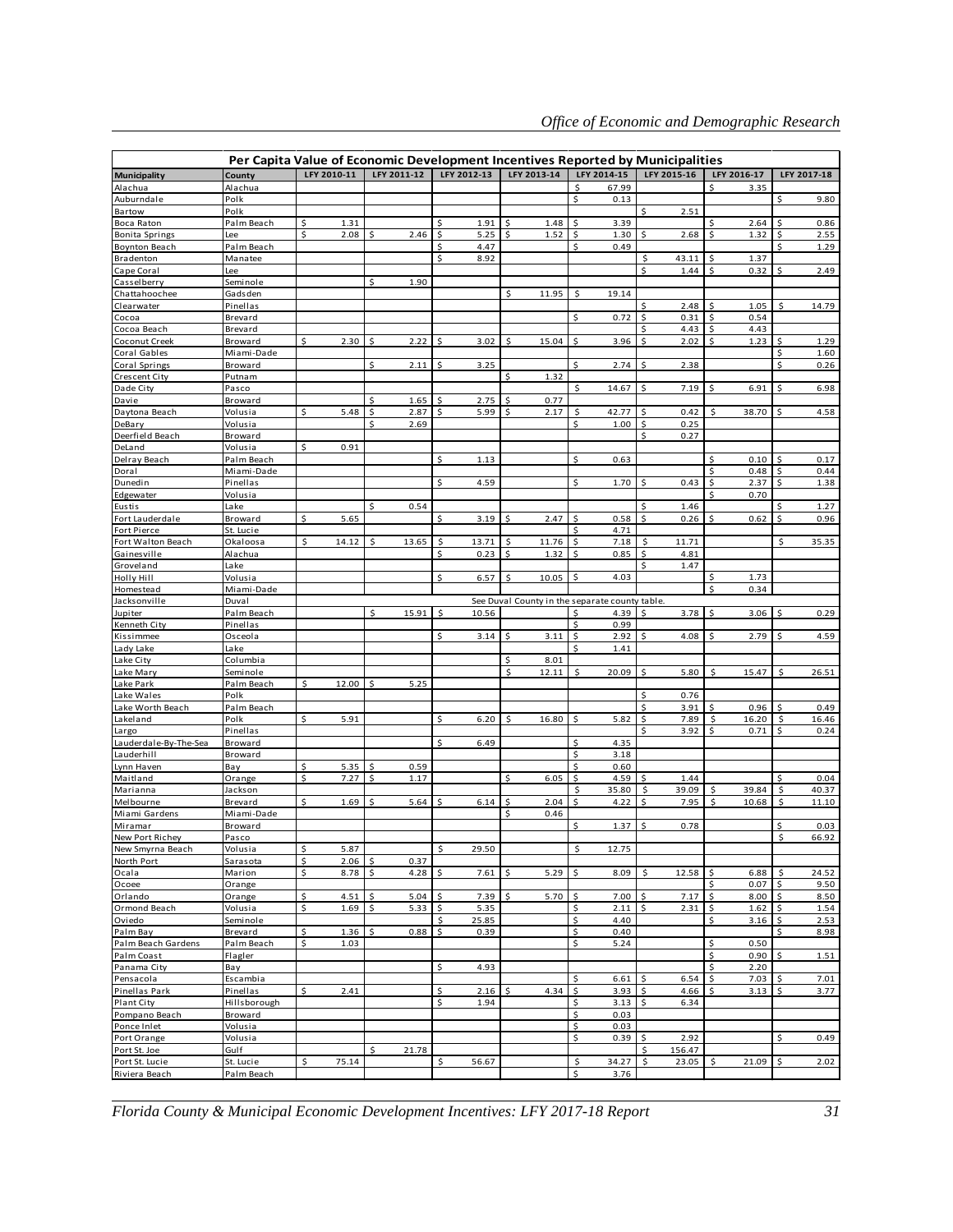|                         |                     |     |             |     |             |     | Total Value of Economic Development Incentives Reported by Municipalities |    |             |    |             |     |             |     |             |     |             |
|-------------------------|---------------------|-----|-------------|-----|-------------|-----|---------------------------------------------------------------------------|----|-------------|----|-------------|-----|-------------|-----|-------------|-----|-------------|
| Municipality            | County              |     | LFY 2010-11 |     | LFY 2011-12 |     | LFY 2012-13                                                               |    | LFY 2013-14 |    | LFY 2014-15 |     | LFY 2015-16 |     | LFY 2016-17 |     | LFY 2017-18 |
| Safety Harbor           | Pinellas            |     |             |     |             |     |                                                                           |    |             | Ś  | 25,000      |     |             |     | 75,000      |     |             |
| Sanford                 | Seminole            | \$  | 408,232     | -Ś  | 358,530     |     |                                                                           | Ś. | 281,535     |    |             | \$  | 324,563     | -Ś  | 243,901     |     |             |
| Sarasota                | Sarasota            | Ś   | 4,972,658   | -Ś  | 5,095,761   | -S  | 4,643,682                                                                 | Ś  | 117,822     | Ŝ  | 84,150      |     |             |     |             |     |             |
| Sebastian               | <b>Indian River</b> |     |             |     |             |     |                                                                           |    |             |    |             |     |             | Ś   | 77,700      |     |             |
| South Daytona           |                     |     |             |     |             |     |                                                                           |    |             |    |             |     |             |     | 10,000      |     |             |
| St. Petersburg          | Pinellas            | Ś   | 349,252     | -Ś  | 1,512,331   | \$. | 445,210                                                                   | ς. | 275,025     | Ś  | 170,806     | Ŝ   | 410,680     | Ŝ   | 13,378,165  | -Ś  | 693,962     |
| Stuart                  | Martin              |     |             |     |             |     |                                                                           |    |             |    | 25,000      | Ś   | 40,000      |     |             |     |             |
| Sunrise                 | Broward             |     |             |     |             |     |                                                                           |    |             |    | 155,887     | \$. | 45,112      | Ŝ.  | 91,819      | -Ś  | 735,741     |
| Tallahassee             | Leon                | Ś   | 1,172,463   |     |             | \$  | 223,405                                                                   |    | 115,000     |    | 146,229     | Ś   | 24,203      |     |             |     | 45,184      |
| Tampa                   | Hillsborough        | \$. | 754,550     |     |             |     | 235,735                                                                   |    |             |    | 470,063     |     |             | Ś   | 895,768     | - Ś | 1,304,171   |
| Titusville              | Brevard             | Ś   | 460,869     |     |             | Ś   | 124,538                                                                   |    |             |    | 117,523     | Ŝ.  | 178,792     | Ŝ.  | 83,557      | -\$ | 128,527     |
| Venice                  | Sarasota            | Ś.  | 29,085      |     |             |     |                                                                           |    |             |    |             | Ś   | 25,516      | -Ś  | 29,441      | -Ś  | 30,921      |
| West Palm Beach         | Palm Beach          |     |             |     |             |     |                                                                           |    |             |    |             |     |             |     | 692,073     |     |             |
| West Park               | Broward             |     |             |     |             |     |                                                                           |    |             |    |             |     |             |     | 25,000      |     |             |
| Winter Garden           | Orange              |     |             |     |             |     |                                                                           |    |             | Ś  | 423,750     |     |             |     |             | \$  | 508,137     |
| Winter Haven            | Polk                |     |             |     |             |     |                                                                           |    |             |    |             | \$  | 36,000      |     |             |     |             |
| <b>Winter Park</b>      | Orange              |     |             |     |             |     |                                                                           |    |             |    |             |     |             |     | 93,805      | -\$ | 199,910     |
| Zephyrhills             | Pasco               |     |             |     |             |     |                                                                           |    |             |    | 101,000     | Ś   | 15,099      |     |             |     |             |
| <b>Municipal Totals</b> |                     | \$  | 25,757,018  | \$. | 11,451,864  | \$  | 25,100,725                                                                | \$ | 13,492,588  | \$ | 19,448,714  | \$  | 17,091,262  | \$. | 30,282,221  | \$  | 19,325,792  |

|                         | Per Capita Value of Economic Development Incentives Reported by Municipalities |    |             |    |             |    |             |    |                      |    |             |    |             |     |             |    |             |
|-------------------------|--------------------------------------------------------------------------------|----|-------------|----|-------------|----|-------------|----|----------------------|----|-------------|----|-------------|-----|-------------|----|-------------|
| Municipality            | County                                                                         |    | LFY 2010-11 |    | LFY 2011-12 |    | LFY 2012-13 |    | LFY 2013-14          |    | LFY 2014-15 |    | LFY 2015-16 |     | LFY 2016-17 |    | LFY 2017-18 |
| Safety Harbor           | Pinellas                                                                       |    |             |    |             |    |             |    |                      | Ś  | 1.46        |    |             |     | 4.32        |    |             |
| Sanford                 | Seminole                                                                       | \$ | 7.64        | Ŝ. | 6.63        |    |             | \$ | 5.07                 |    |             | Ś  | 5.67        |     | 4.22        |    |             |
| Sarasota                | Sarasota                                                                       | \$ | 95.42       | Ś  | 97.03       |    | 88.13       | Ś  | 2.24                 | Ŝ. | 1.59        |    |             |     |             |    |             |
| Sebastian               | Indian River                                                                   |    |             |    |             |    |             |    |                      |    |             |    |             | Ś   | 3.21        |    |             |
| South Daytona           |                                                                                |    |             |    |             |    |             |    |                      |    |             |    |             |     | 0.79        |    |             |
| St. Petersburg          | Pinellas                                                                       | \$ | 1.42        | Ŝ. | 6.11        | \$ | 1.78        | Ś  | 1.09                 | Ś  | 0.67        |    | 1.58        | \$  | 50.72       | Ŝ  | 2.61        |
| Stuart                  | Martin                                                                         |    |             |    |             |    |             |    |                      | Ś  | 1.55        | Ś  | 2.48        |     |             |    |             |
| Sunrise                 | Broward                                                                        |    |             |    |             |    |             |    |                      | Ś  | 1.76        |    | 0.50        |     | 1.00        |    | 7.94        |
| Tallahassee             | Leon                                                                           | Ś  | 6.43        |    |             | Ś  | 1.22        | Ś  | 0.62                 | Ś  | 0.78        | \$ | 0.13        |     |             |    | 0.23        |
| Tampa                   | Hillsborough                                                                   | \$ | 2.24        |    |             | \$ | 0.68        |    |                      | \$ | 1.31        |    |             | Ś   | 2.40        |    | 3.45        |
| Titusville              | Brevard                                                                        | \$ | 10.51       |    |             | \$ | 2.85        |    |                      | \$ | 2.59        | Ś  | 3.88        | l s | 1.80        | Ŝ. | 2.71        |
| Venice                  | Sarasota                                                                       | \$ | 1.40        |    |             |    |             |    |                      |    |             | Ś  | 1.17        |     | 1.32        |    | 1.36        |
| West Palm Beach         | Palm Beach                                                                     |    |             |    |             |    |             |    |                      |    |             |    |             |     | 6.27        |    |             |
| West Park               | Broward                                                                        |    |             |    |             |    |             |    |                      |    |             |    |             | Ś   | 1.68        |    |             |
| Winter Garden           | Orange                                                                         |    |             |    |             |    |             |    |                      | \$ | 10.63       |    |             |     |             | Ś. | 11.31       |
| <b>Winter Haven</b>     | Polk                                                                           |    |             |    |             |    |             |    |                      |    |             | Ś  | 0.91        |     |             |    |             |
| <b>Winter Park</b>      | Orange                                                                         |    |             |    |             |    |             |    |                      |    |             |    |             | Ś   | 3.20        | Ŝ. | 6.62        |
| Zephyrhills             | Pasco                                                                          |    |             |    |             |    |             |    |                      | Ś  | 6.73        |    | 1.00        |     |             |    |             |
| <b>Municipal Totals</b> |                                                                                | Ś. | 10.76       | -S | $7.65$   \$ |    | 8.41        | Ś  | $6.80$ $\frac{1}{5}$ |    | $5.16$   \$ |    | $5.18$   \$ |     | 8.52        |    | 4.86        |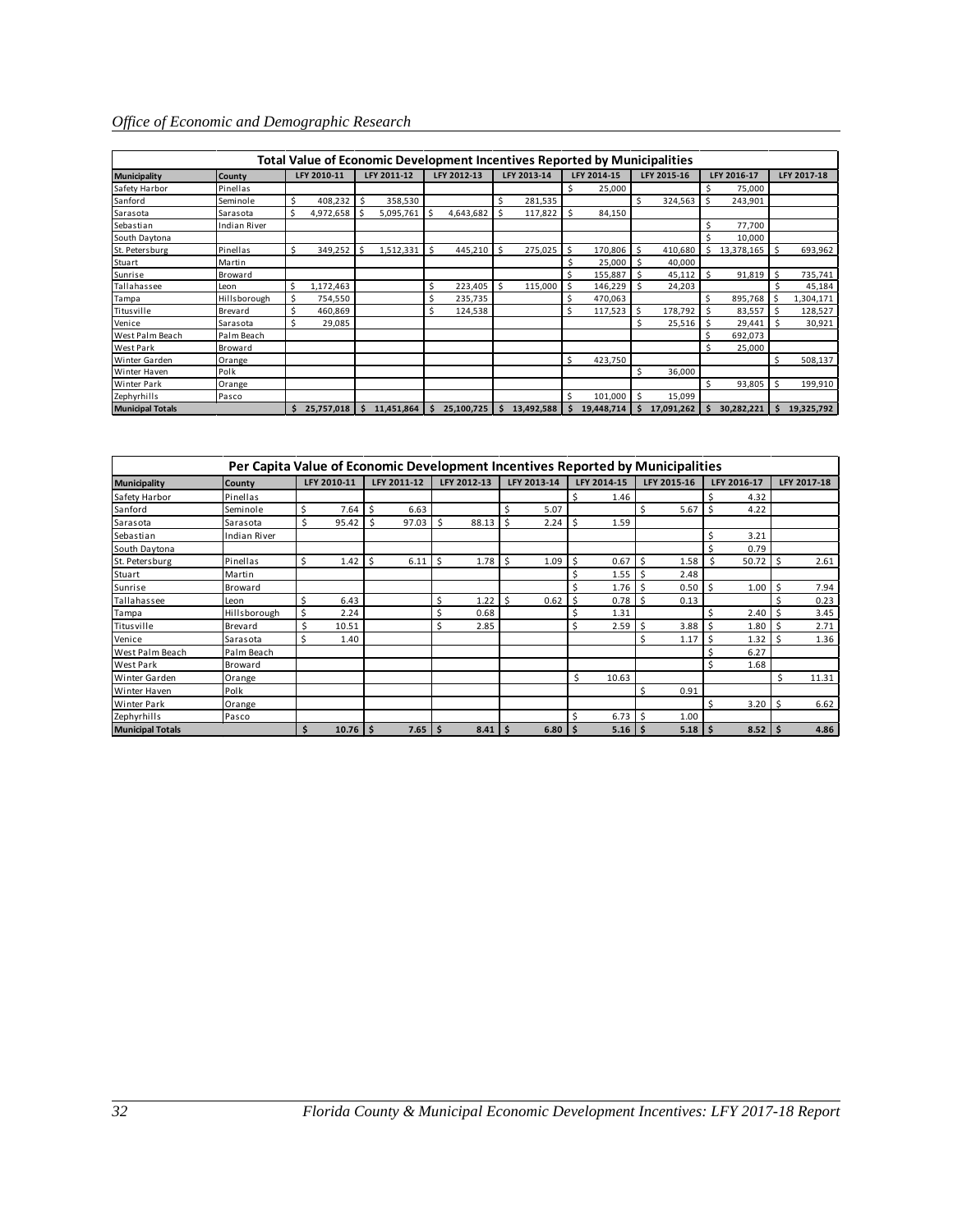|                                                                                                                                                                                                                                 |                                 |                  |                  | <b>Municipal Governments: Historical Comparison</b> |                     |                             |                  |                |  |  |  |  |  |  |  |
|---------------------------------------------------------------------------------------------------------------------------------------------------------------------------------------------------------------------------------|---------------------------------|------------------|------------------|-----------------------------------------------------|---------------------|-----------------------------|------------------|----------------|--|--|--|--|--|--|--|
|                                                                                                                                                                                                                                 |                                 |                  |                  | Data Reported by Municipalities in Annual Surveys   |                     |                             |                  |                |  |  |  |  |  |  |  |
|                                                                                                                                                                                                                                 |                                 |                  |                  | <b>Number of Municipalities Granting Incentives</b> |                     |                             |                  |                |  |  |  |  |  |  |  |
| <b>Incentive Type</b>                                                                                                                                                                                                           | LFY 2010-11                     | LFY 2011-12      | LFY 2012-13      | LFY 2013-14                                         | LFY 2014-15         | LFY 2015-16                 | LFY 2016-17      | LFY 2017-18    |  |  |  |  |  |  |  |
| <b>Direct Financial</b>                                                                                                                                                                                                         | 18                              | 12               | 24               | 17                                                  | 43                  | 36                          | 33               | 37             |  |  |  |  |  |  |  |
| <b>Indirect Financial</b>                                                                                                                                                                                                       | 15                              | 11               | 17               | 12                                                  | 27                  | 18                          | 24               | 23             |  |  |  |  |  |  |  |
| Tax-Based and Fee-Based                                                                                                                                                                                                         | 21                              | 16               | 20               | 13                                                  | 20                  | 21                          | 18               | 22             |  |  |  |  |  |  |  |
| Below Market Rate Leases or Deeds<br>for Real Property                                                                                                                                                                          | $\overline{7}$                  | $\overline{4}$   | $\overline{7}$   | 4                                                   | 5                   | 10                          | 6                | $\overline{7}$ |  |  |  |  |  |  |  |
| <b>Total</b>                                                                                                                                                                                                                    | 28                              | 25               | 36               | 26                                                  | 57                  | 48                          | 49               | 47             |  |  |  |  |  |  |  |
|                                                                                                                                                                                                                                 |                                 |                  |                  |                                                     |                     |                             |                  |                |  |  |  |  |  |  |  |
|                                                                                                                                                                                                                                 | <b>Total Incentives Granted</b> |                  |                  |                                                     |                     |                             |                  |                |  |  |  |  |  |  |  |
| <b>Incentive Type</b>                                                                                                                                                                                                           | LFY 2010-11                     | LFY 2011-12      | LFY 2012-13      | LFY 2013-14                                         | LFY 2014-15         | LFY 2015-16                 | LFY 2016-17      | LFY 2017-18    |  |  |  |  |  |  |  |
| <b>Direct Financial</b>                                                                                                                                                                                                         | Ś<br>4,408,077                  | Ś<br>3,721,784   | 4,126,543<br>Ŝ.  | \$<br>3,309,309                                     | 9,256,681<br>Ŝ.     | 6,014,545<br>Ŝ.             | \$<br>4,803,757  | 5,478,993<br>Ś |  |  |  |  |  |  |  |
| <b>Indirect Financial</b>                                                                                                                                                                                                       | \$<br>8,605,393                 | 1,770,708        | \$<br>8,957,301  | \$<br>2,118,448                                     | 3,141,511<br>l s    | \$<br>3,163,140             | Ŝ.<br>6,452,083  | 4,620,624<br>Ŝ |  |  |  |  |  |  |  |
| Tax-Based and Fee-Based                                                                                                                                                                                                         | Ś.<br>2,733,072                 | \$<br>953,416    | 2,818,801<br>\$. | \$<br>3,525,214                                     | 2,565,666<br>S.     | \$<br>2,422,792             | 14,926,651<br>\$ | 7,691,798<br>Ŝ |  |  |  |  |  |  |  |
| Below Market Rate Leases or Deeds<br>for Real Property                                                                                                                                                                          | \$10,010,476                    | 6,639,054<br>Ś   | -\$<br>9,198,080 | \$<br>4,539,617                                     | 4,484,856 \$<br>Is. | 5,490,785                   | \$<br>4,099,730  | Ś<br>1,534,374 |  |  |  |  |  |  |  |
| <b>Total</b>                                                                                                                                                                                                                    | \$25,757,018                    | Ś.<br>13,084,962 | \$25,100,725     | \$13,492,588                                        |                     | $$19,448,714$ $$17,091,262$ | \$30,282,221     | \$19,325,789   |  |  |  |  |  |  |  |
|                                                                                                                                                                                                                                 |                                 |                  |                  |                                                     |                     |                             |                  |                |  |  |  |  |  |  |  |
|                                                                                                                                                                                                                                 |                                 |                  |                  | <b>Number of Businesses Receiving Incentives</b>    |                     |                             |                  |                |  |  |  |  |  |  |  |
| <b>Incentive Type</b>                                                                                                                                                                                                           | LFY 2010-11                     | LFY 2011-12      | LFY 2012-13      | LFY 2013-14                                         | LFY 2014-15         | LFY 2015-16                 | LFY 2016-17      | LFY 2017-18    |  |  |  |  |  |  |  |
| Direct Financial                                                                                                                                                                                                                | 97                              | 87               | 99               | 73                                                  | 178                 | 134                         | 175              | 200            |  |  |  |  |  |  |  |
| Indirect Financial *                                                                                                                                                                                                            |                                 |                  |                  |                                                     |                     |                             |                  |                |  |  |  |  |  |  |  |
| Tax-Based and Fee-Based                                                                                                                                                                                                         | 137                             | 33               | 136              | 3,677                                               | 764                 | 176                         | 74               | 85             |  |  |  |  |  |  |  |
| Below Market Rate Leases or Deeds<br>for Real Property                                                                                                                                                                          | 40                              | 57               | 50               | 19                                                  | 33                  | 45                          | 9                | 31             |  |  |  |  |  |  |  |
| * Indirect financial incentives provide monetary assistance to third parties to support business assistance, development, or recruitment. The number of businesses receiving<br>such assistance are not reported in our survey. |                                 |                  |                  |                                                     |                     |                             |                  |                |  |  |  |  |  |  |  |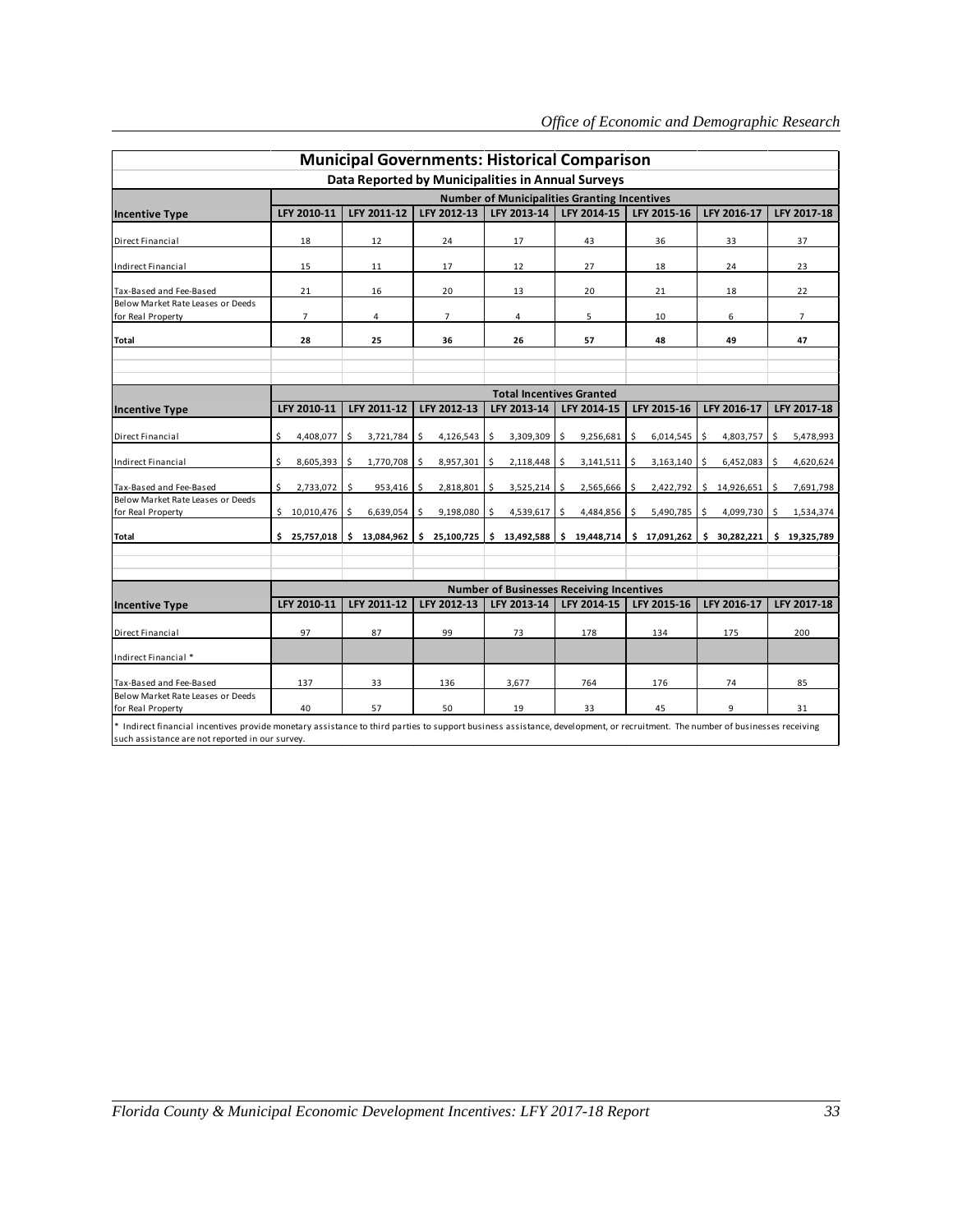| <b>Total Value of Economic Development Incentives Reported by</b><br><b>Community Redevelopment Agencies (CRAs)</b> |                        |                  |             |                    |             |  |  |  |  |  |  |  |
|---------------------------------------------------------------------------------------------------------------------|------------------------|------------------|-------------|--------------------|-------------|--|--|--|--|--|--|--|
|                                                                                                                     |                        |                  |             |                    |             |  |  |  |  |  |  |  |
|                                                                                                                     | <b>Local Governing</b> |                  |             |                    |             |  |  |  |  |  |  |  |
| <b>Community Redevelopment Agency (CRA)</b>                                                                         | <b>Authority</b>       |                  | LFY 2016-17 |                    | LFY 2017-18 |  |  |  |  |  |  |  |
| Auburndale CRA                                                                                                      | Auburndale             | \$               | 57,629      |                    |             |  |  |  |  |  |  |  |
| <b>Babcock Street CRA</b>                                                                                           | Melbourne              | $\zeta$          | 16,372      | \$                 | 20,000      |  |  |  |  |  |  |  |
| <b>Bartow CRA</b>                                                                                                   | Bartow                 | \$               | 223,096     | \$                 | 250,500     |  |  |  |  |  |  |  |
| <b>Boynton Beach CRA</b>                                                                                            | Boynton Beach          |                  |             | \$                 | 1,717,751   |  |  |  |  |  |  |  |
| <b>Bradenton CRA</b>                                                                                                | <b>Bradenton</b>       | \$               | 544,691     | $\zeta$            | 679,112     |  |  |  |  |  |  |  |
| Central CRA                                                                                                         | <b>Bradenton</b>       | \$               | 40,120      |                    |             |  |  |  |  |  |  |  |
| Clearwater CRA                                                                                                      | Clearwater             |                  |             | \$                 | 718,540     |  |  |  |  |  |  |  |
| Cocoa CRA                                                                                                           | Cocoa                  | \$               | 29,114      |                    |             |  |  |  |  |  |  |  |
| <b>Collier County CRA</b>                                                                                           | <b>Collier County</b>  |                  |             | \$                 | 16,237      |  |  |  |  |  |  |  |
| Crestview CRA                                                                                                       | Crestview              |                  |             | Ś                  | 32,244      |  |  |  |  |  |  |  |
| Dade City CRA                                                                                                       | Dade City              | \$               | 37,288      | \$                 | 50,000      |  |  |  |  |  |  |  |
| Davie CRA                                                                                                           | Davie                  |                  |             | \$                 | 520,208     |  |  |  |  |  |  |  |
| Daytona Beach CRA                                                                                                   | Daytona Beach          | \$               | 134,304     | \$                 | 84,481      |  |  |  |  |  |  |  |
| Deerfield Beach CRA                                                                                                 | Deerfield Beach        |                  |             | \$                 | 207,000     |  |  |  |  |  |  |  |
| Dunedin CRA                                                                                                         | Dunedin                | \$               | 87,521      | $\zeta$            | 11,663,569  |  |  |  |  |  |  |  |
| Fort Lauderdale CRA                                                                                                 | Fort Lauderdale        | \$               | 801,427     | \$                 | 528,270     |  |  |  |  |  |  |  |
| Fort Pierce Redevelopment Agency                                                                                    | <b>Fort Pierce</b>     |                  |             | Ś                  | 1,000,000   |  |  |  |  |  |  |  |
| Fourteenth Street CRA                                                                                               | <b>Bradenton</b>       | \$               | 66,144      |                    |             |  |  |  |  |  |  |  |
| Gainesville CRA                                                                                                     | Gainesville            |                  |             | \$                 | 99,636      |  |  |  |  |  |  |  |
| Haines City CRA                                                                                                     | Haines City            |                  |             | \$                 | 194,525     |  |  |  |  |  |  |  |
| Hallandale Beach CRA                                                                                                | Hallandale Beach       |                  |             | \$                 | 166,216     |  |  |  |  |  |  |  |
| Jacksonville International Airport CRA                                                                              | Jacksonville           | \$               | 893,595     | \$                 | 768,607     |  |  |  |  |  |  |  |
| Lake Worth CRA                                                                                                      | Lake Worth             | \$               | 95,000      | Ś                  | 1,532,410   |  |  |  |  |  |  |  |
| Lakeland CRA                                                                                                        | Lakeland               | \$               | 1,057,993   |                    |             |  |  |  |  |  |  |  |
| Largo CRA                                                                                                           | Largo                  | \$               | 174,000     |                    |             |  |  |  |  |  |  |  |
| Lauderdale Lakes CRA                                                                                                | Lauderdale Lakes       | Ś                | 74,253      | \$                 | 161,527     |  |  |  |  |  |  |  |
| Live Oak CRA                                                                                                        | Live Oak               |                  |             | Ś                  | 42,094      |  |  |  |  |  |  |  |
| Lynn Haven CRA                                                                                                      | Lynn Haven             | \$               | 42,500      |                    |             |  |  |  |  |  |  |  |
| Marianna CRA                                                                                                        | Marianna               | Ś                | 20,988      | \$                 | 19,605      |  |  |  |  |  |  |  |
| <b>Martin County CRA</b>                                                                                            | Martin County          |                  |             | \$                 | 1,219,848   |  |  |  |  |  |  |  |
| Melbourne Downtown CRA                                                                                              | Melbourne              | \$               | 115,460     | \$                 | 127,500     |  |  |  |  |  |  |  |
| New Port Richey CRA                                                                                                 | New Port Richey        | \$               | 434,086     |                    |             |  |  |  |  |  |  |  |
| Oakland Park CRA                                                                                                    | Oakland Park           | \$               | 85,639      | $\dot{\mathsf{S}}$ | 25,403      |  |  |  |  |  |  |  |
| Ocala CRA                                                                                                           | Ocala                  | \$               | 265,150     |                    |             |  |  |  |  |  |  |  |
| Olde Eau Gallie Riverfront CRA                                                                                      | Melbourne              | \$               | 55,000      | \$                 | 62,500      |  |  |  |  |  |  |  |
| Palatka CRA                                                                                                         | Palatka                | \$               | 135,495     | \$                 | 232,790     |  |  |  |  |  |  |  |
| Panama City CRA                                                                                                     | Panama City            | \$               | 41,723      |                    |             |  |  |  |  |  |  |  |
| Pinellas Park CRA                                                                                                   | Pinellas Park          | \$               | 129,182     | \$                 | 2,339,133   |  |  |  |  |  |  |  |
| Port Orange Town Center CRA                                                                                         | Port Orange            | \$               | 66,340      |                    |             |  |  |  |  |  |  |  |
| Port St. Lucie CRA                                                                                                  | Port St. Lucie         | \$               | 157,415     |                    |             |  |  |  |  |  |  |  |
| Quincy CRA                                                                                                          | Quincy                 | \$               | 24,175      |                    |             |  |  |  |  |  |  |  |
| Rockledge CRA                                                                                                       | Rockledge              | \$               | 75,435      | \$                 | 31,261      |  |  |  |  |  |  |  |
| Sanford CRA                                                                                                         | Sanford                |                  |             | \$                 | 91,369      |  |  |  |  |  |  |  |
| Sebastian Riverfront CRA                                                                                            | Sebastian              |                  |             | \$                 | 49,473      |  |  |  |  |  |  |  |
| St. Cloud CRA                                                                                                       | St. Cloud              | \$               | 60,000      | \$                 | 127,048     |  |  |  |  |  |  |  |
| St. Petersburg CRA                                                                                                  | St. Petersburg         | $\overline{\xi}$ | 713,195     | \$                 | 658,720     |  |  |  |  |  |  |  |
| <b>Stuart CRA</b>                                                                                                   | Stuart                 | $\frac{1}{2}$    | 31,246      |                    |             |  |  |  |  |  |  |  |
| Tallahassee CRA                                                                                                     | Tallahassee            | \$               | 1,693,055   |                    |             |  |  |  |  |  |  |  |
| Tampa CRA                                                                                                           | Tampa                  | \$               | 603,359     | \$                 | 149,764     |  |  |  |  |  |  |  |
| Titusville CRA                                                                                                      | Titusville             | \$               | 18,460      | \$                 | 79,800      |  |  |  |  |  |  |  |
| US Highway 17-92 Corridor CRA                                                                                       | Seminole County        | \$               | 1,512,747   |                    |             |  |  |  |  |  |  |  |
| West 192 Development Authority                                                                                      | Osceola County         |                  |             | \$                 | 3,819,218   |  |  |  |  |  |  |  |
| Winter Park CRA                                                                                                     | Winter Park            |                  |             | \$                 | 25,600      |  |  |  |  |  |  |  |
| <b>CRA Totals</b>                                                                                                   |                        | \$.              | 10,613,197  | Ś.                 | 29,511,959  |  |  |  |  |  |  |  |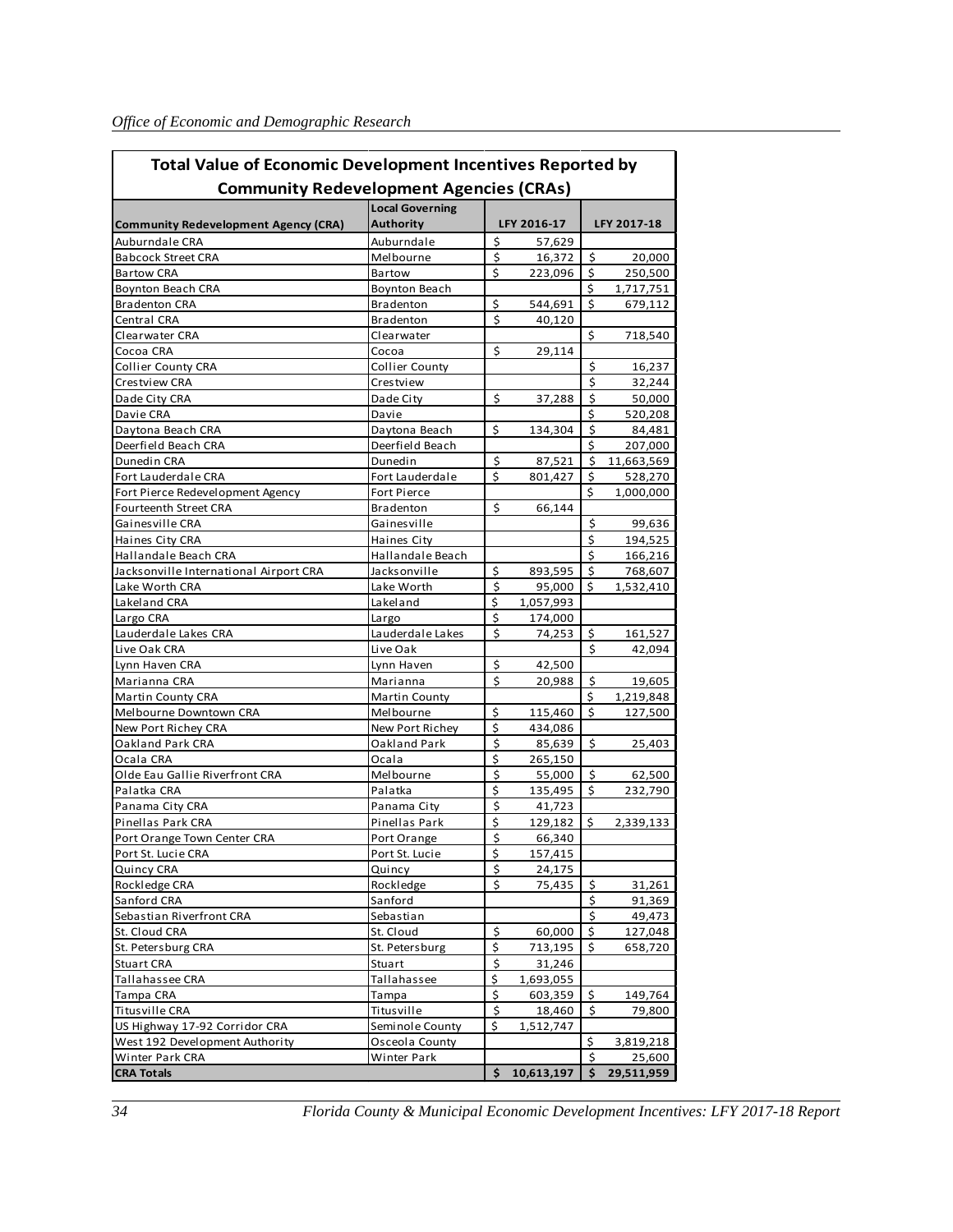| <b>Community Redevelopment Agencies:</b>                                                                                                                                                                                              |                                 |                  |
|---------------------------------------------------------------------------------------------------------------------------------------------------------------------------------------------------------------------------------------|---------------------------------|------------------|
| <b>Historical Comparison</b>                                                                                                                                                                                                          |                                 |                  |
| Data Reported by CRAs in Annual Surveys                                                                                                                                                                                               |                                 |                  |
|                                                                                                                                                                                                                                       | <b>Number of CRAs Granting</b>  |                  |
|                                                                                                                                                                                                                                       | <b>Incentives</b>               |                  |
| <b>Incentive Type</b>                                                                                                                                                                                                                 | LFY 2016-17                     | LFY 2017-18      |
| Direct Financial                                                                                                                                                                                                                      | 33                              | 33               |
| Indirect Financial                                                                                                                                                                                                                    | 8                               | 12               |
| Tax-Based and Fee-Based                                                                                                                                                                                                               | 4                               | 3                |
| Below Market Rate Leases or Deeds                                                                                                                                                                                                     |                                 |                  |
| for Real Property                                                                                                                                                                                                                     | 5                               | 4                |
| Total                                                                                                                                                                                                                                 | 37                              | 38               |
|                                                                                                                                                                                                                                       |                                 |                  |
|                                                                                                                                                                                                                                       |                                 |                  |
|                                                                                                                                                                                                                                       | <b>Total Incentives Granted</b> |                  |
| <b>Incentive Type</b>                                                                                                                                                                                                                 | LFY 2016-17                     | LFY 2017-18      |
| Direct Financial                                                                                                                                                                                                                      | \$<br>8,445,651                 | \$<br>21,854,532 |
| Indirect Financial                                                                                                                                                                                                                    | \$<br>938,884                   | \$<br>1,324,157  |
| Tax-Based and Fee-Based                                                                                                                                                                                                               | \$<br>494,140                   | \$<br>1,796,437  |
| Below Market Rate Leases or Deeds                                                                                                                                                                                                     |                                 |                  |
| for Real Property                                                                                                                                                                                                                     | \$<br>734,522                   | \$<br>4,536,833  |
| Total                                                                                                                                                                                                                                 | \$<br>10,613,197                | \$<br>29,511,959 |
|                                                                                                                                                                                                                                       |                                 |                  |
|                                                                                                                                                                                                                                       |                                 |                  |
|                                                                                                                                                                                                                                       | <b>Number of Businesses</b>     |                  |
|                                                                                                                                                                                                                                       | <b>Receiving Incentives</b>     |                  |
| <b>Incentive Type</b>                                                                                                                                                                                                                 | LFY 2016-17                     | LFY 2017-18      |
|                                                                                                                                                                                                                                       |                                 |                  |
| Direct Financial                                                                                                                                                                                                                      | 254                             | 309              |
| Indirect Financial *                                                                                                                                                                                                                  |                                 |                  |
| Tax-Based and Fee-Based                                                                                                                                                                                                               | 6                               | 3                |
| Below Market Rate Leases or Deeds                                                                                                                                                                                                     |                                 |                  |
| for Real Property                                                                                                                                                                                                                     | 46                              | 23               |
| * Indirect financial incentives provide monetary assistance to third<br>parties to support business assistance, development, or recruitment. The<br>number of businesses receiving such assistance are not reported in our<br>survey. |                                 |                  |

*Florida County & Municipal Economic Development Incentives: LFY 2017-18 Report 35*